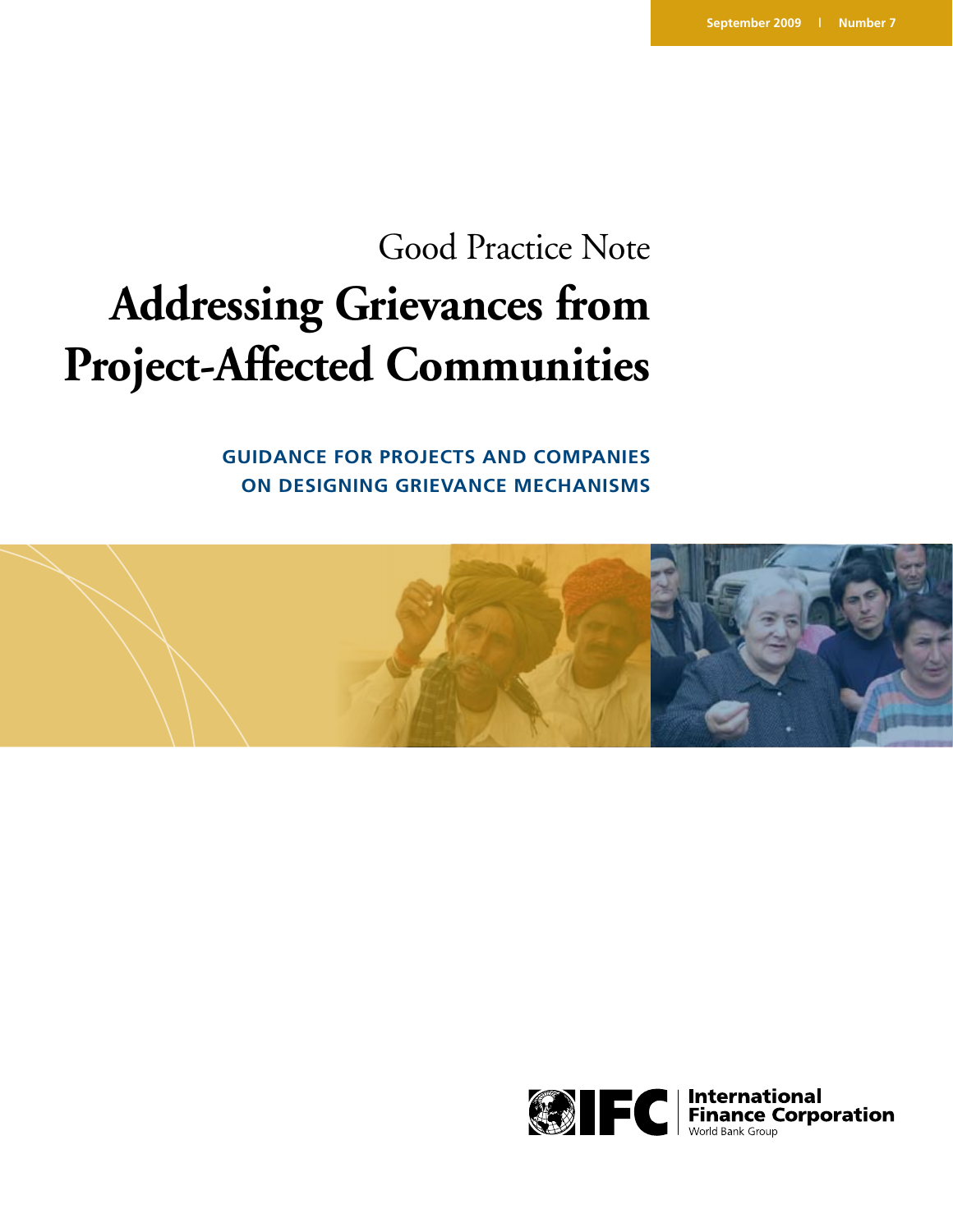#### Cover Photo:

*Discussing community grievances at a meeting, Rajasthan Joint Venture project (Cairn India)—see story, page 33 (Photo by Edward Pollett, IFC).*

*Burkina Faso—(Photo by Arne Hoel, World Bank Group).*

Copyright © September 2009

International Finance Corporation 2121 Pennsylvania Avenue, NW Washington, DC 20433, USA

www.IFC.org

All rights reserved. First printing, September 2009

The findings, interpretations, views, and conclusions expressed herein are those of the authors and do not necessarily reflect the views of the Executive Directors of the International Finance Corporation or of the International Bank for Reconstruction and Development (the World Bank) or the governments they represent.

#### Rights and Permissions

IFC encourages use and distribution of its publications. Content from this document may be used freely and copied into other formats without prior permission, provided that clear attribution is given to the original source.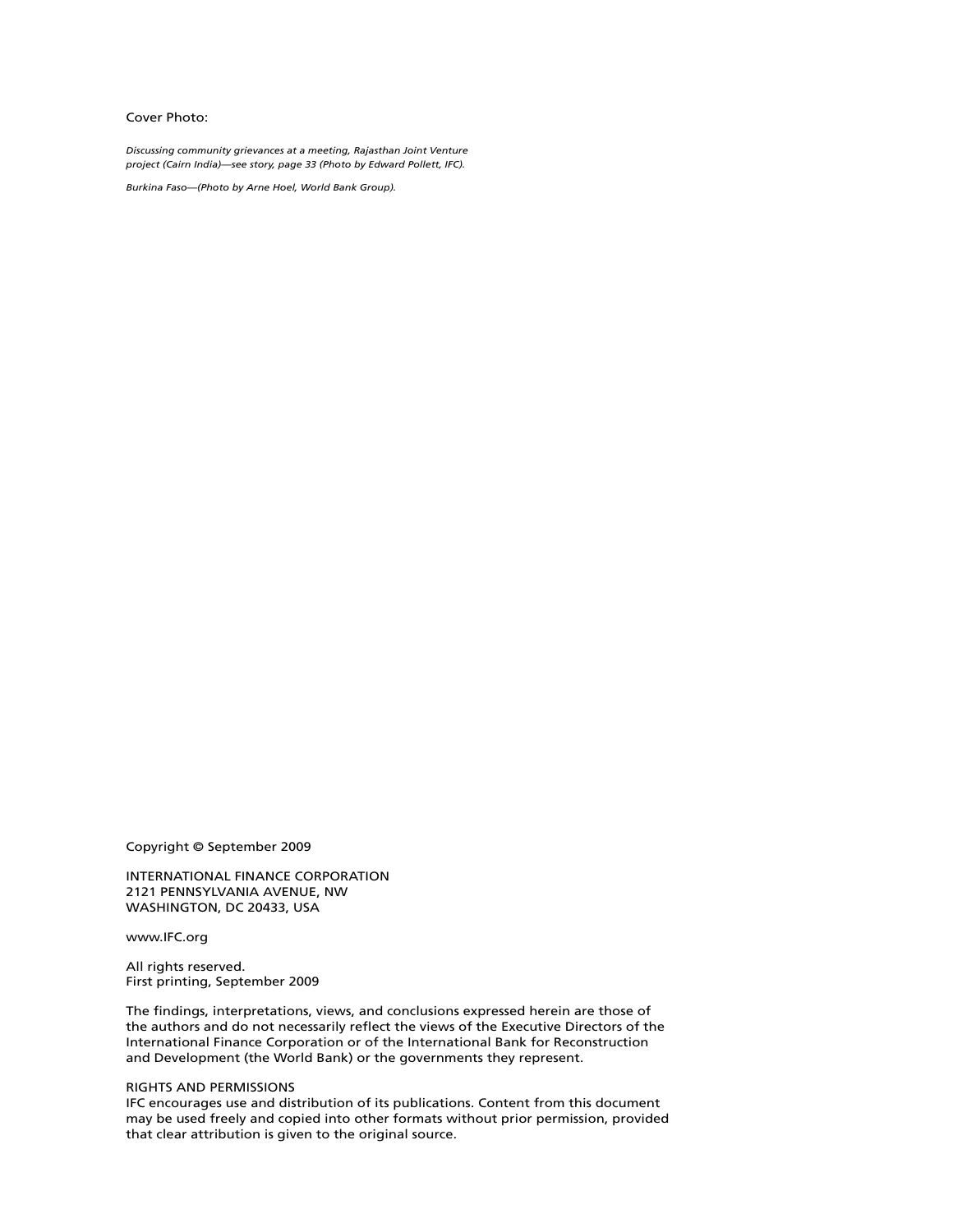# **Addressing Grievances from Project-Affected Communities**

The concepts of social risk management and social license to operate have become an integral part of doing business in emerging markets. These dimensions of a company's social and environmental strategy can be achieved with effective stakeholder engagement, based on active participation of and feedback from groups affected by the company's operations. A mechanism to address affected communities' concerns and complaints a grievance mechanism<sup>1</sup>—is an important pillar of the stakeholder engagement process, since it creates opportunities for companies and communities to identify problems and discover solutions together.

Moreover, it is now clear that credible and effective grievance mechanisms are part of a broader framework for businesses to address human rights issues in their operations. As such, companies should integrate specific principles developed by the Special Representative of the UN Secretary-General on Business and Human Rights: legitimacy, accessibility, predictability, equitability, transparency, and compatibility with internationally recognized human rights standards.

Companies across sectors and through all stages of project development can benefit from understanding community concerns and complaints and addressing them. This Good Practice Note provides guidance on basic principles and process steps that organizations should take into account when creating and implementing grievance mechanisms. Together, these principles and steps constitute a baseline set of considerations and good strategies for designing and implementing procedures appropriate to the project scale and impact. This Note is not intended as a detailed guide for large and complex projects.<sup>2</sup> Instead, it focuses on helping companies create a foundation for successful resolution of concerns and complaints. It does so through examples from private sector projects of IFC clients ranging from oil, gas, and mining projects to manufacturing companies.<sup>3</sup>

This Note does not discuss various internal grievance procedures intended for employees or commercial disputes involving contractors, suppliers, customers or consumers. The Note focuses on grievance management at the level of private sector projects and companies and is not intended to cover aspects of government-, industry-, or international-level grievance mechanisms. Such mechanisms—together with the formal justice system and other independent dispute resolution and accountability bodies—are part of a broader accountability framework for the private sector, and serve as drivers for companies to engage more effectively with communities to preempt escalation of grievances and disputes. Thus, a company's accountability to its stakeholders encompasses more than a project-level grievance mechanism, which is only one of the tools that companies can use to respond to the need for greater accountability, without undermining or limiting communities' rights to use alternative avenues for recourse.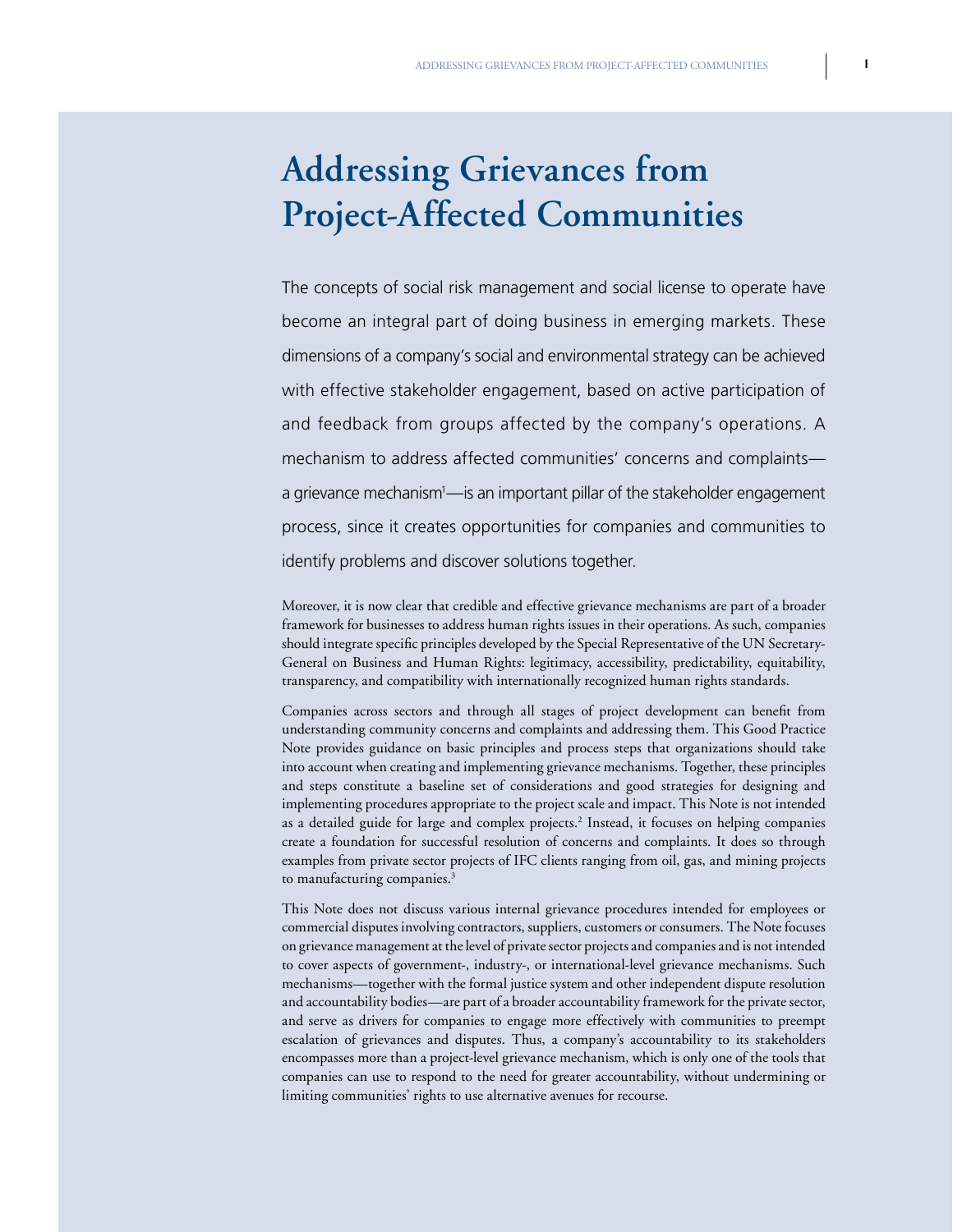# IFC's Approach

Grievance mechanisms are an important part of IFC's approach to requirements related to community engagement by clients under the Policy and Performance Standards on Social and Environmental Sustainability. Where it is anticipated that a new project or existing company operations will involve ongoing risk and adverse impacts on surrounding communities, the client will be required to establish a grievance mechanism to receive and facilitate resolution of the affected communities' concerns and complaints about the client's environmental and social performance. The grievance mechanism should be scaled to risks and adverse impacts of the project, address concerns promptly, use an understandable and transparent process that is culturally appropriate and readily accessible to all segments of the affected communities, and do so at no cost to communities and without retribution. The mechanism should not impede access to judicial and administrative remedies. The client will inform the affected communities about the mechanism in the course of its community engagement process (PS 1, Paragraph 23).

A grievance mechanism should be able to deal with most of the community issues that are covered by IFC's Performance Standards. Grievance mechanism requirements in relation to affected communities are explicitly stated with regard to security personnel (PS 4, Paragraph 13), land acquisition (PS 5, Paragraph 10), and adverse impacts on indigenous peoples (PS 7, Paragraph 9). Additional guidance is provided in the corresponding Guidance Notes.

IFC client companies will be asked to design the mechanism according to the extent of risks and adverse impacts of the project. Impacts on communities are evaluated within the Social and Environmental Assessment for a project.<sup>4</sup> Based on the results of this assessment, IFC's project sponsors may be required to develop or improve their social and environmental management and community engagement, and to include

appropriate steps in their action plans. However, all issues arising over the life of a project cannot be anticipated and preempted during the assessment process. While an upfront comprehensive social and environmental assessment can serve to reduce the likelihood and volume of grievances in the future, the need for a mechanism to address community grievances will always exist.

IFC views grievance management as one of the pillars of stakeholder engagement for all clients. Grievance mechanisms inform and complement but do not replace other forms of stakeholder engagement. Stakeholder engagement also includes stakeholder identification and analysis, information disclosure, stakeholder consultation, negotiations and partnerships, stakeholder involvement in project monitoring, and reporting to stakeholders.<sup>5</sup> If strategically applied throughout the project life, an integrated range of stakeholderengagement approaches can help build trust, contribute to maintaining broad community support for the project, and ultimately help companies promote the long-term viability of their investments.

As part of the Performance Standards framework, the Compliance Advisor Ombudsman (CAO) responds to complaints from affected communities around IFC-financed projects, and thereby serves as an independent accountability body for IFC. (See Box 1, below.)

This Note is based on IFC's experience in applying its Performance Standards and is nonprescriptive in its approach. It should be used in conjunction with Performance Standards and IFC Guidance Notes, which contain basic requirements to be followed when developing grievance management procedures under the IFC Policy and Performance Standards framework. However, this document does not intend to duplicate existing IFC social and environmental policy requirements.

#### **Box 1: Compliance Advisor Ombudsman**

Recognizing the importance of accountability and that the concerns and complaints of project-affected people should be addressed in a manner that is fair, objective, and constructive, a mechanism has been established through the CAO (http://www.cao-ombudsman.org/) to enable individuals and communities affected by IFC projects to raise their concerns to an independent oversight authority.

The CAO is independent of IFC management and reports directly to the President of the World Bank Group. The CAO responds to complaints from those affected by IFC-financed projects and attempts to resolve them through a flexible problem-solving approach, and to enhance the social and environmental outcomes of projects. In addition, the CAO oversees audits of IFC's social and environmental performance, particularly in relation to sensitive projects, to ascertain compliance with policies, guidelines, procedures, and systems.

Complaints may relate to any aspect of an IFC-financed project that is within the mandate of the CAO. They can be made by any individual, group, community, entity, or other party affected or likely to be affected by the social or environmental impacts of an IFC-financed project.

*Source*: International Finance Corporation's Policy on Social & Environmental Sustainability, Section 4, www.ifc.org/sustainability.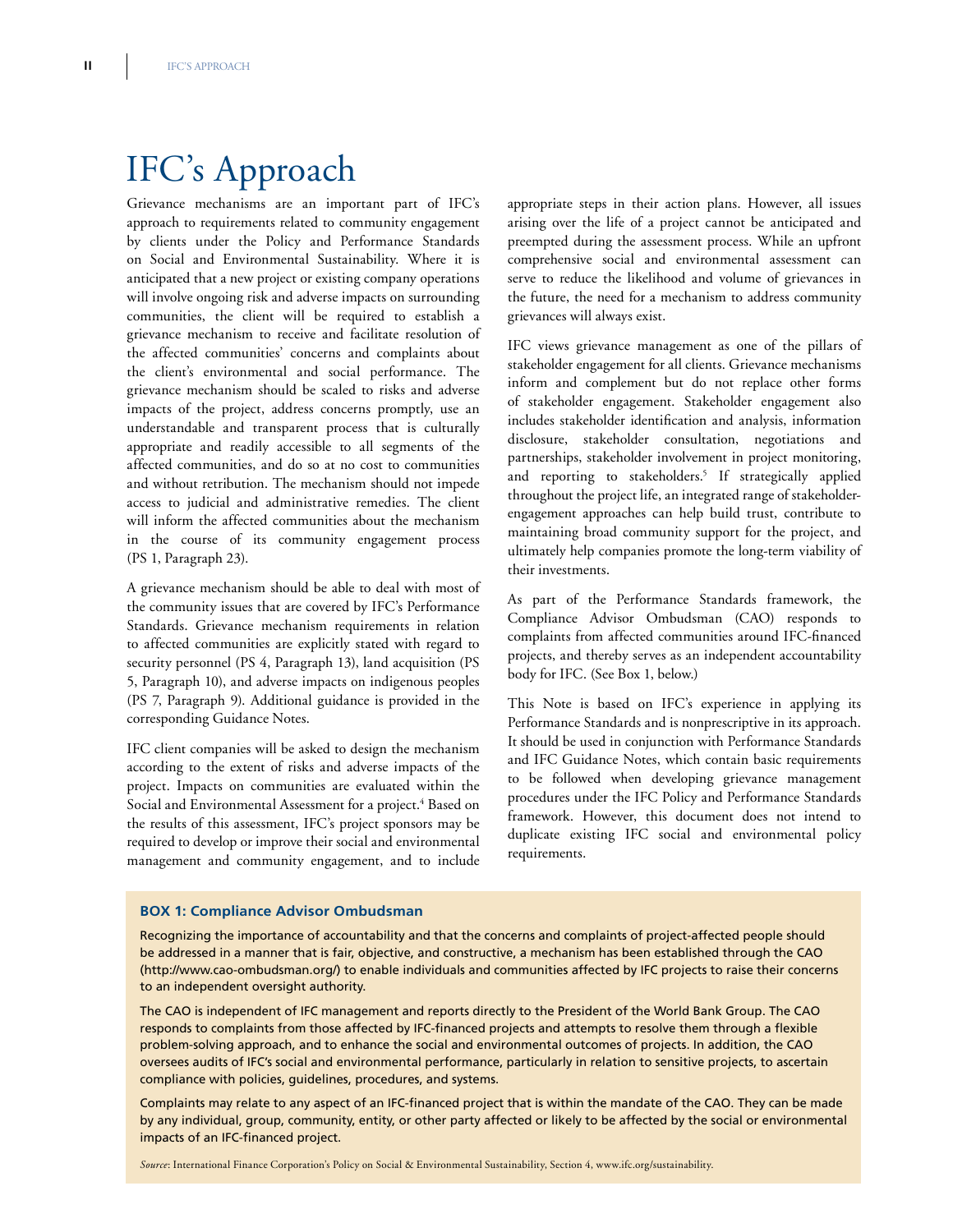## **What's Inside?**

- 2 Overview: Basic Elements of Grievance Mechanism Design
- What Is a Project-Level Grievance Mechanism, and Why Is It Needed?
	- What Is a Grievance?
	- What Is a Project-Level Grievance Mechanism?
	- Who Will Use a Project-Level Grievance Mechanism?
	- 6 How Does a Grievance Mechanism Benefit Companies and Communities?
- Part I: What Are the Principles of a Good Grievance Mechanism?
	- Principle 1: Proportionality
	- Principle 2: Cultural Appropriateness
	- Principle 3: Accessibility
	- Principle 4: Transparency and Accountability
	- Principle 5: Appropriate Protection

## 16 Part II: What Are the Process Steps for Grievance Management?

- Step 1: Publicizing Grievance Management Procedures
- Step 2: Receiving and Keeping Track of Grievances
- Step 3: Reviewing and Investigating Grievances
- Step 4: Developing Resolution Options and Preparing a Response
- 27 Step 5: Monitoring, Reporting, and Evaluating a Grievance Mechanism
- Part III: What Resources Are Needed to Manage a Grievance Mechanism?
	- 29 Resources for Grievance Mechanisms
	- Who Should Be Responsible for Implementation?
	- Is Internal Capacity Sufficient?
	- When Should Third Parties Be Involved?
	- 35 Are Grievance Mechanisms Needed for Projects Implemented by Contractors?
- 36 References and Useful Resources
- IFC Good Practice Publications
- 38 Endnotes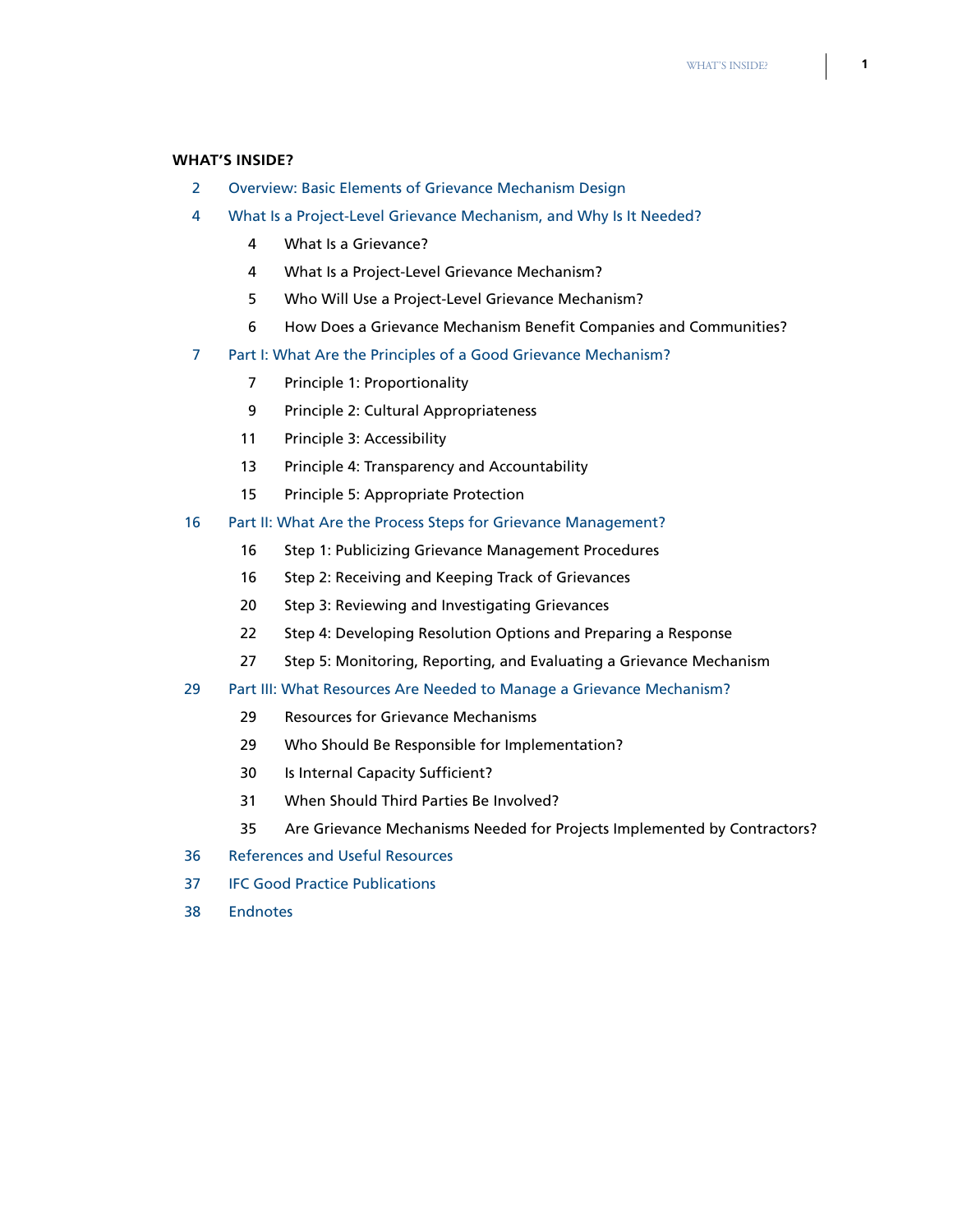# Overview: Basic Elements of Grievance Mechanism Design

Figure 1 presents the basic elements of grievance mechanism design. It is based on an integrated approach guided by five principles and five process steps, with adequate resources assigned to them. These basic elements are relevant for all project sizes and industries. However, the processes behind them are context-specific, and the form of the grievance mechanism should be adapted to the needs of both the project and the community.

Grievance mechanisms will respond to project needs better if they are established early as a measure to preempt rather than react to escalation of tensions with surrounding communities. As with other pillars of stakeholder engagement, an adequate social and environmental impact assessment process for the project is essential to the success of a grievance mechanism, because it helps determine how project scale and impact, stakeholder composition, and other project factors will influence the design of the grievance mechanism and resources allocated for implementation.<sup>6</sup>

Project-level grievance mechanisms will work for communities if they perceive it as trustworthy and responsive to their customary ways of resolving problems. If local communities do not understand the process, find it too complex (or, alternatively, too simplistic for the nature of the issues), culturally inappropriate, not easily accessible, costly to them, and nontransparent, they will not see a benefit and will not use the mechanism, turning instead to other resolution methods. To ensure that the grievance mechanism is accepted within the communities, companies can follow the five

principles recommended in Part I of this Good Practice Note. Participation of affected communities early in the mechanism design process can help ensure greater trust and buy-in from the communities. Moreover, active participation from affected communities will also create a sense of shared ownership and responsibility for the outcomes.

The five process steps described in Part II of the Good Practice Note define the generic process—from publicizing the grievance mechanism to monitoring and evaluating its effectiveness—that companies can adapt to their particular situations. The concrete processes behind these steps should reflect the results of assessment of project's scale and impacts, reflect the five principles throughout, and indicate appropriate resources for implementation.

Company resources such as staff, infrastructure, and finances are an important determining factor in shaping a grievance mechanism, as shown in Part III of the Note. Proper allocation of resources ensures that a management system for handling each step of the grievance procedure exists and has clearly defined objectives, assigned responsibilities, timelines, budget, senior management oversight, and regular reporting. This does not mean that every company will need to create a separate infrastructure for managing grievances, so long as it is clear who is responsible for each step of the procedure and how company staff should interact with each other. Additionally, projects of any size and any level of complexity may find it helpful to involve third parties (for example, traditional community structures, local governments, nongovernmental



Regardless of a project's size and impact, basic principles and steps will remain the same. But the concrete processes behind the steps, as well as resources allocated to implement them, are determined by the extent of project impact and interaction with communities.

*Women's group representative discussing project issues, Rajasthan Joint Venture (Cairn India—see story, page 34. Photo by Edward Pollett, IFC).*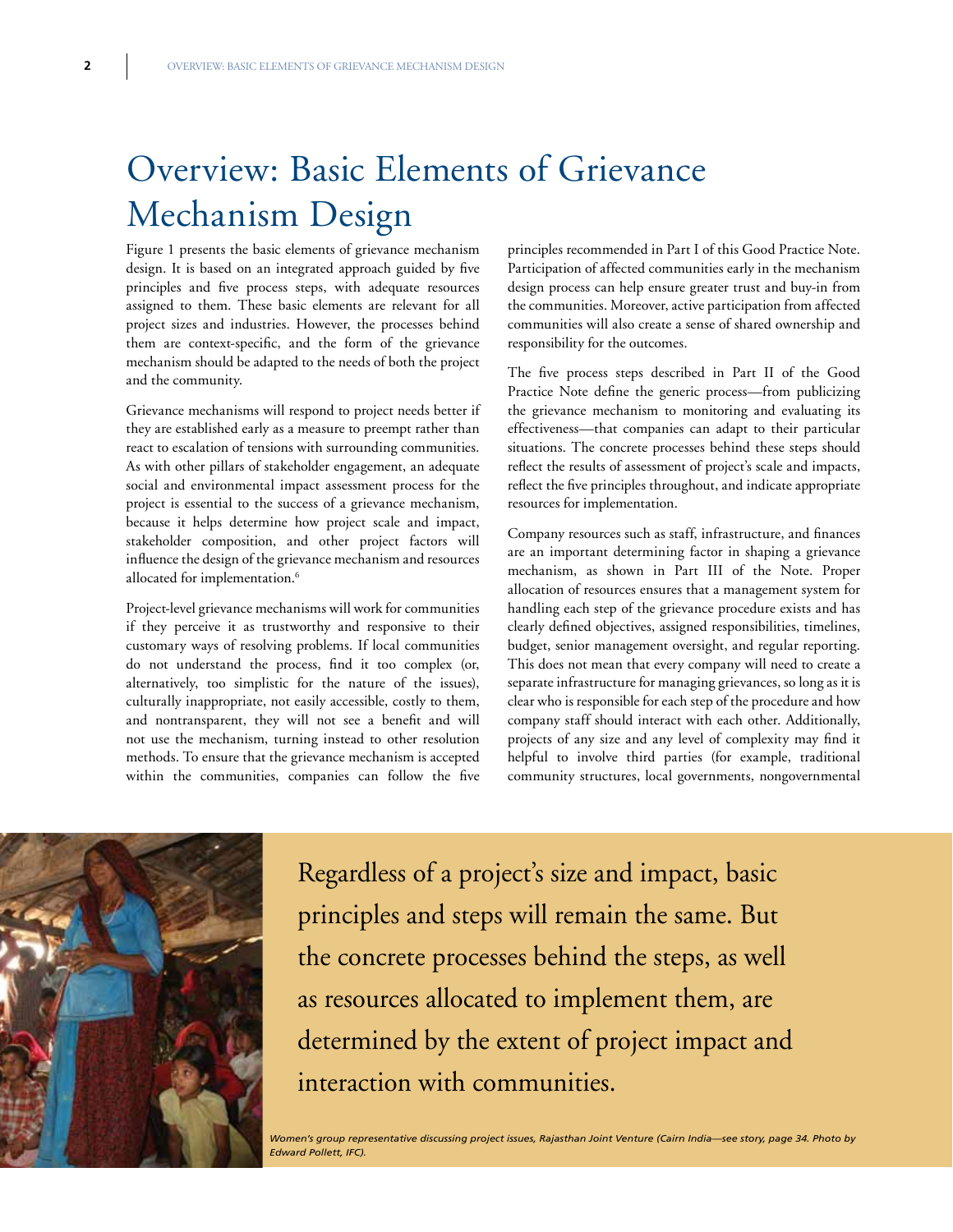other stakeholder engagement processes. It helps evaluate the performance of the social and environmental management system and strengthen project operations by informing the company about necessary improvements. Information about the nature and recurrence of grievances should become part of monitoring project impacts, ongoing stakeholder consultation, and disclosure.

#### **Figure 1: Basic Design Elements of a Project-Level Grievance Mechanism**

monitor performance and fulfillment of project commitments. They can help increase credibility of the process and trust

Finally, a project-level grievance mechanism serves both as a risk mitigation approach and a barometer of success for

between communities and projects.

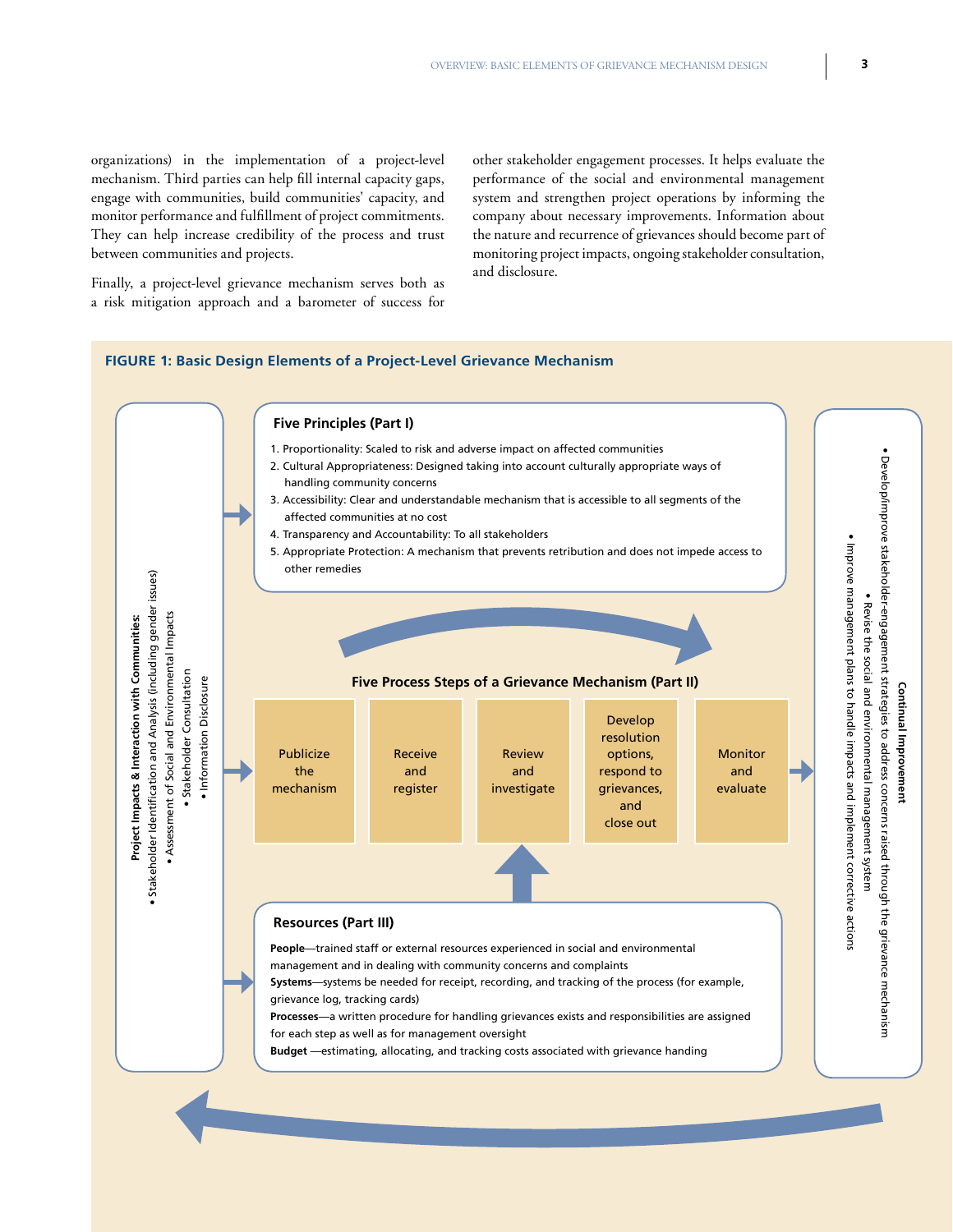# What Is a Project-Level Grievance Mechanism, and Why Is It Needed?

# What Is a Grievance?

This Good Practice Note defines a grievance as a concern or complaint raised by an individual or a group within communities affected by company operations. Both concerns and complaints can result from either real or perceived impacts of a company's operations, and may be filed in the same manner and handled with the same procedure. The difference between responses to a concern or to a complaint may be in the specific approaches and the amount of time needed to resolve it.

The term "grievance" implies that there may be a problem. In practice, however, the nature of feedback that communities may want to bring to a company's attention will vary, since communities often find it appropriate to use the same channels to communicate not only grievances but also questions, requests for information, and suggestions. Communities may even use these channels to convey what they think the company is doing well.

Companies should keep in mind that unanswered questions or ignored requests for information have the potential to become problems and should, therefore, be addressed promptly. It is good practice to respond to community feedback through the relevant pillars of community engagement, such as disclosure, consultation, and participation in project monitoring. For example, a question about specific benefits the project provides or intends to provide to women in the community can be forwarded to a community liaison or a staff member who specifically deals with gender matters, if such person has been appointed by the project. The person(s) who asked this question are then notified as to who will respond and by when.

# What Is a Project-Level Grievance Mechanism?

A project-level grievance mechanism for affected communities is a process for receiving, evaluating, and addressing projectrelated grievances from affected communities at the level of the company, or project.<sup>7</sup> In the context of relatively large projects, this mechanism may also address grievances against contractors and subcontractors.

Project-level grievance mechanisms offer companies and affected communities an alternative to external dispute resolution processes (legal or administrative systems or other public or civic mechanisms). These grievance mechanisms differ from other forms of dispute resolution in that they offer the advantage of a locally based, simplified, and mutually beneficial way to settle issues within the framework of the company–community relationship, while recognizing the right of complainants to take their grievances to a formal dispute body or other external dispute-resolution mechanisms.<sup>8</sup> It should be noted, however, that complex issues that arise from high environmental and social impacts are seldom resolved in a relatively simple way. In such cases, projects should anticipate involvement of various third parties in the resolution process to achieve solutions with affected communities. These include, but are not limited to, various national and international mediation bodies, independent mediators and facilitators with sector- and country-specific expertise, and independent accountability mechanisms of public sector financiers.<sup>9</sup>

*Combined with effective community engagement, a transparent and legitimate grievance mechanism that is a joint effort between the company and communities can increase trust and improve communication.*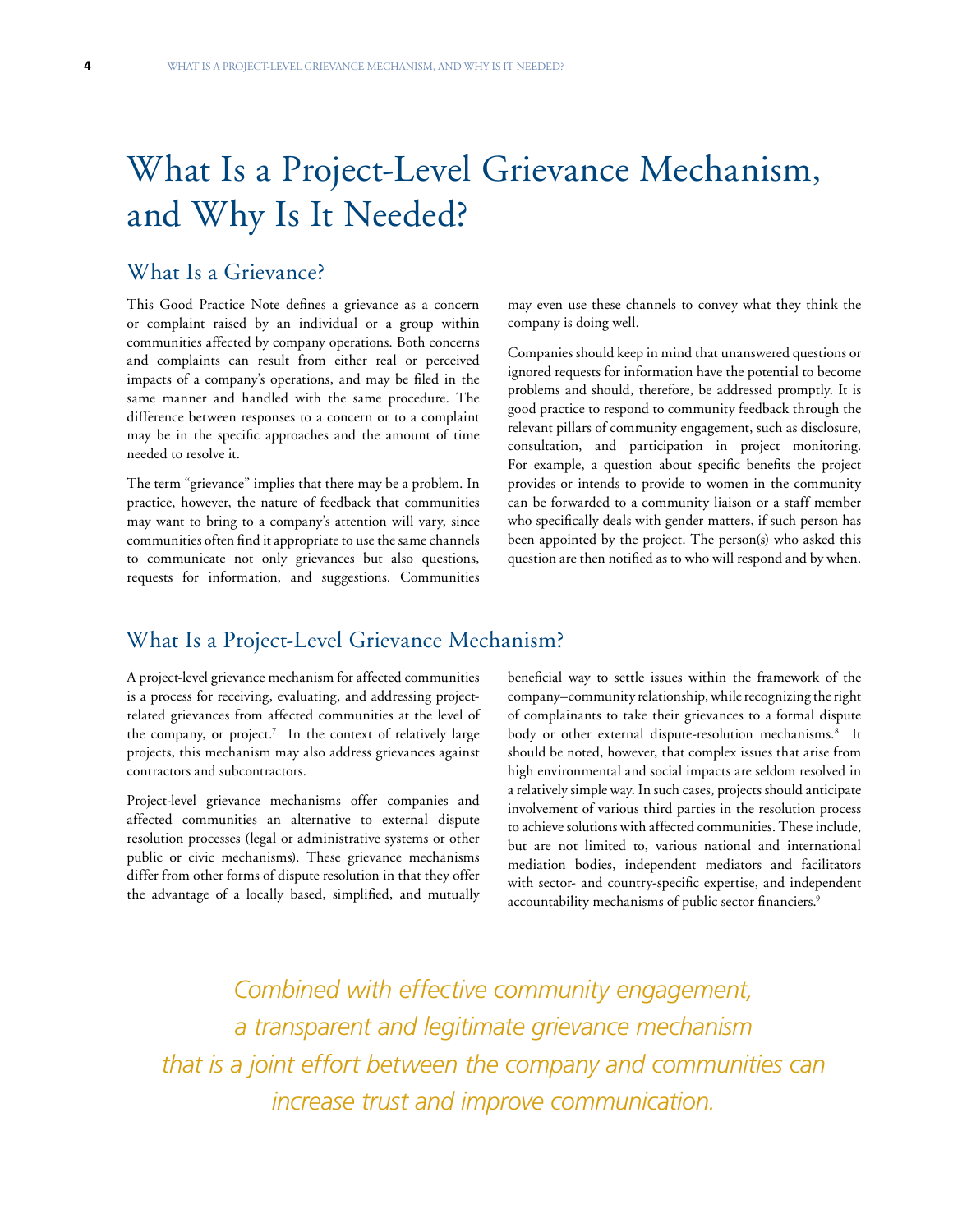

*A family of local Nenets indigenous people gather in front of their chum (home) in a remote community of the Yamal Peninsula of Russia to meet with representatives of Novatek, a Russian natural gas producer and IFC client operating in this remote region, accessible only by helicopter (Photo: Roman Novozhilov, IFC).*

# Who Will Use a Project-Level Grievance Mechanism?

A project's grievance mechanism should be specifically designed with a focus on local communities affected by the project.<sup>10</sup> The task of understanding who will be potentially affected by project operations, and who will therefore use the company grievance mechanism to raise complaints, is not always straightforward and depends on the project's particular circumstances. Thus, it is beneficial to review who may be affected by the project, and the nature of the potential impact, during the broader stakeholder analysis phase of the Social and Environmental Assessment. Early and strategic interaction with communities will help ensure that the grievance mechanism is culturally acceptable to all affected groups within communities, integrates traditional mechanisms for raising and resolving issues, and reasonably addresses accessibility and other barriers that may prevent communities from raising their concerns. Guidance on stakeholder analysis can be found in the IFC Good Practice Note on Social Assessment and the Stakeholder Engagement Handbook.

The focus of the grievance mechanism on the needs of affected communities is substantiated by the fact that they are directly, and in some cases significantly, affected by project operations but often lack viable options or capacity for raising their concerns through formal structures such as the courts. This is especially true for disadvantaged groups within communities. A company grievance mechanism provides a readily accessible means for communities to address issues involving them and the company—directly, rapidly, and at no cost to complainants.

For a grievance mechanism to be effective, all project stakeholders need to understand and support its purpose. Affected communities must be aware of and understand the grievance mechanism's benefits to them. Other stakeholder groups need to understand why the grievance mechanism is not open to them or their issues and concerns (such as commercial or political disputes)—and be informed of the avenues available to them to raise their complaints.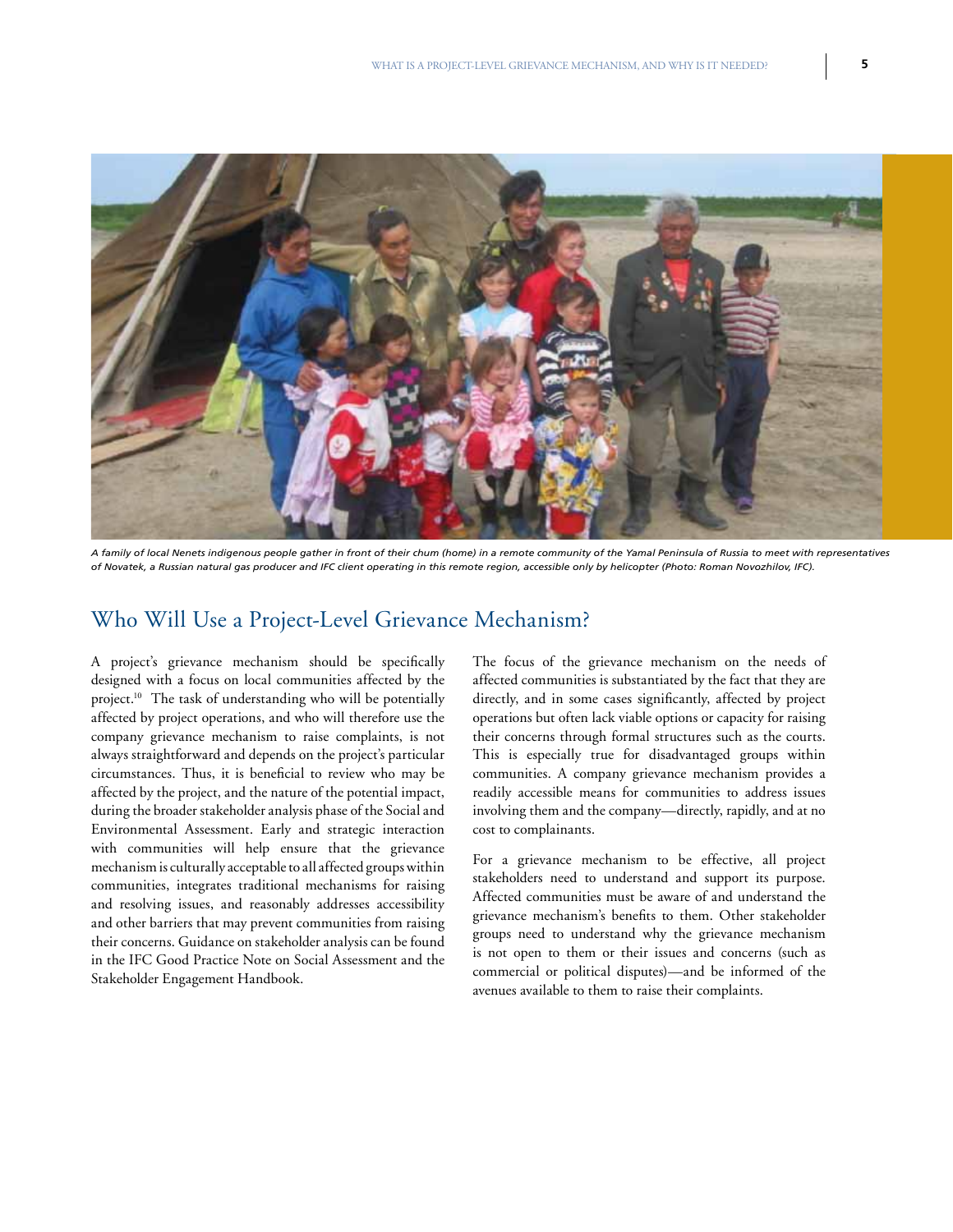# How Does a Grievance Mechanism Benefit Companies and Communities?



*A local community member explaining an issue to representatives of Favorita Fruit Co., Ltd., an agribusiness sector company with extensive banana plantations in Ecuador (Photo: Jorge E. Villegas, IFC).*

A company's grievance mechanism and its overall community engagement strategy are linked and should be mutually reinforcing. A transparent and legitimate process that is the product of a joint effort between the company and the community enhances their relationship, improves communication, and increases trust. When grievance mechanisms are designed with the participation of all affected groups and enjoy their support, the process is able to address concerns effectively and in a manner that is mutually beneficial to companies and communities.

Properly designed and implemented grievance management processes can benefit both the company and communities by increasing the likelihood of resolving minor disputes quickly, inexpensively, and fairly—with solutions that reasonably satisfy both sides. Grievance mechanisms can also help identify and resolve issues before they are elevated to formal dispute resolution methods, including the courts.

Recognizing and dealing with affected communities' issues early can benefit the company by reducing operational and reputational risks that may result from leaving such issues unresolved. These risks can have a significant and direct business impact. Protests, road and bridge blockages, violence, suspension of operations, and plant closures are just a few examples of how the unsatisfactory handling of community concerns can directly affect a business's bottom line. A grievance mechanism also gives the company access to important information about the project's external environment, and can help the business identify and correct weaknesses in its management systems or production processes. (See story, Fras-le, the Randon Group, below.)

For companies as well as communities, escalation of conflict to courts and other formal tribunals can be lengthy and costly, and will not necessarily deliver satisfactory results for either party. For companies, the negative publicity can cause even greater damage. By creating a project-level structure, the company can address the source of the problem more efficiently. For example:

- • Project-level mechanisms offer locally tailored solutions and, unlike many government mechanisms, can cater to local needs and incorporate provisions to accommodate different groups within communities—especially the disadvantaged (such as women, minorities, marginalized groups).
- • Where government mechanisms are slow, ineffective, and costly, communities may welcome an opportunity to voice their complaints and receive free, locally based, speedy, and satisfactory resolution.

## **Sector: MANUFACTURING**

## **Fras-le, the Randon Group, Brazil: Proactive Grievance Mechanism Helps Maintain ISO 14001 Certification**

The Randon Group, a mid-sized Brazilian industrial group, is a leading producer of trailers, mainly for trucks, rail transportation, and automotive components. Together with its main operating company, Randon Implementos, the Group has nine industrial plants in Brazil and one in Argentina.

Fras-le, the second-largest entity of the Randon Group, has run an Environmental Management System based on ISO 14001 certification since 1999. Within this management system, implementation of a grievance mechanism helps maintain ISO 14001 certification in good standing and avoid situations that can result in noncompliance with Brazilian legislation. It does so by helping improve operations based on stakeholders' feedback as well as good relations with communities and other parties.

Fras-le implements its grievance mechanism according to ISO 14001 requirements and guidelines for internal and external communication, with the environmental department being the core team responsible for tracking issues resolution and completing necessary actions. Most of the company's workforce comes from the surrounding communities. Communities also act as a neighborhood watch to alert the company to incidents and help prevent or mitigate impacts. For example, after a phone complaint about a bad odor in the neighborhood, Fras-le quickly developed a plan to improve the process by putting gas filters in all gas exits. Engaging actively with communities and providing them with information on social and environmental issues through a variety of methods (for example, celebration of Environmental Day) also helps preempt grievances. Following the same path, Randon Implementos is preparing to receive ISO 14001 certification in 2009 and is implementing a formal procedure for grievances.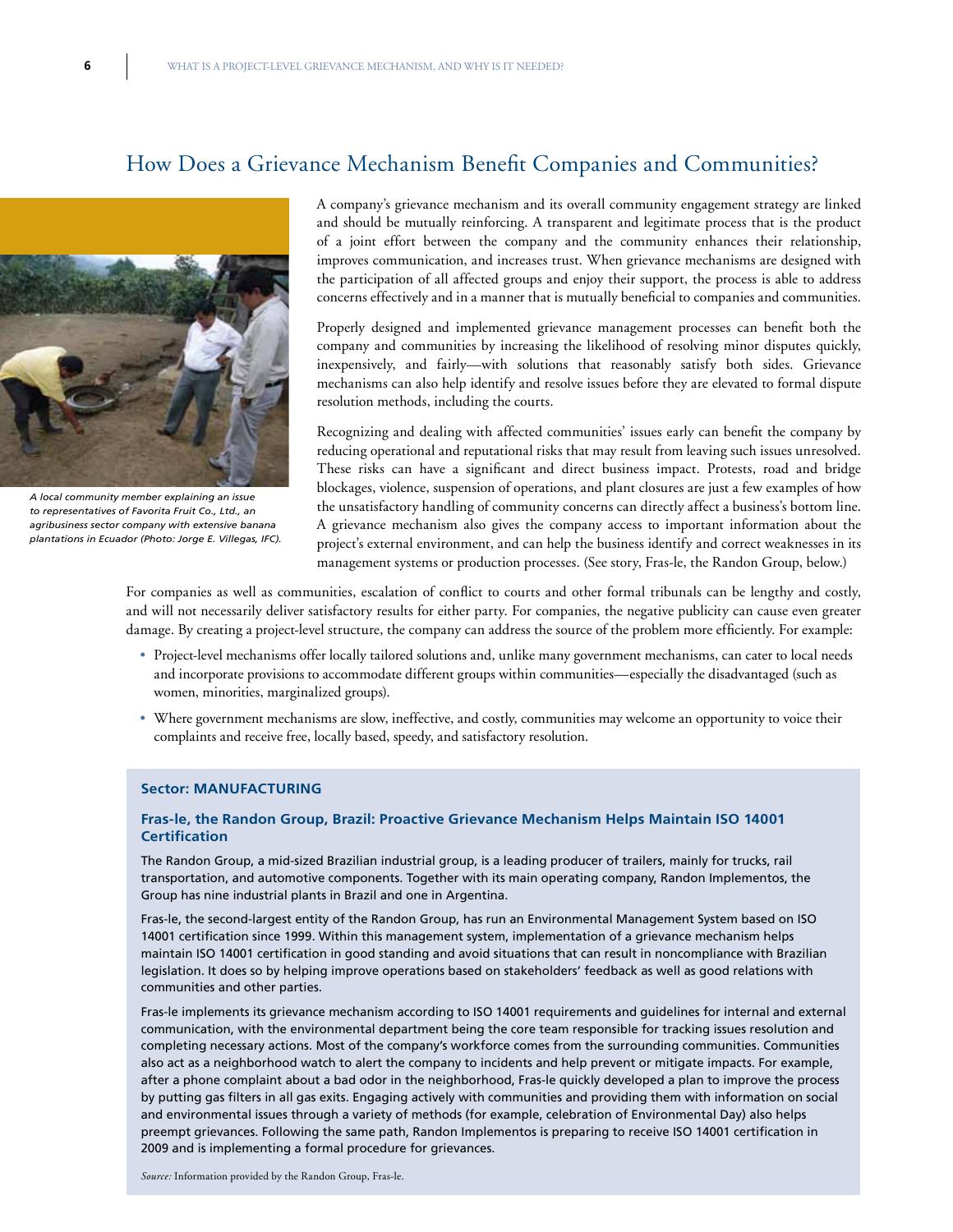# Part I: What Are the Principles of a Good Grievance Mechanism?

Principle 1. Proportionality: A mechanism scaled to risk and adverse impact on affected communities

The scope, form, and level of complexity of a project grievance mechanism should be proportionate to the potential adverse impacts on and interaction with the local communities. In many cases, it has a direct relationship to the number of people affected, but it can be more complex than that.<sup>11</sup> If the groups affected are diverse, or the impacts on them are severe, the nature of interaction with communities can pose serious challenges even where the number of people is relatively small. Therefore, the project's social and environmental footprint as well as social sensitivity should be taken into consideration.

To scale a grievance mechanism to risk and adverse impact on affected communities, projects will use the results of their social and environmental assessment to understand who will be affected and what the impacts on them are likely to be. This analysis will help determine the necessary complexity of the grievance mechanism design features (see Part II for more details) as well as the nature and amount of resources needed for implementation (see Part III for more details). Namely, it will help:

- Develop specific approaches acceptable to communities for raising and resolving grievances, depending on volume and types of grievances that are anticipated, and the remedies the company can offer. In this process, information disclosure and stakeholder consultation with communities are key.
- Determine the level of detail for grievance mechanism procedures (for example, a brief procedure document

or an elaborate policy, detailed guidelines for staff, and procedures for contractors).

- Decide on financial resources to invest in procedures for grievance receipt and tracking, such as number and locations of places where grievances can be collected, whether to establish a dedicated telephone line(s), and the type of tracking system to use (for example, a log or spreadsheet or a computerized system).
- Determine the number and requirements of personnel dedicated to collecting grievances and managing or overseeing the entire process, and the expense their training will require.
- Decide whether external resources are required, and how and to what extent to involve independent third parties.

Comprehensive grievance mechanisms—based on a detailed policy, advanced systems, and dedicated staff time and resources—are especially useful in situations where companies anticipate a wide range of grievances due to ongoing risks to or adverse impacts on affected communities, and those where projects result in economic or physical displacement or affect indigenous peoples. Less comprehensive grievance mechanisms may be sufficient where there are very few people affected and impacts are likely to be low. These projects may opt for establishing a straightforward and less formalized mechanism. (See Box 2.)

#### **Box 2: Project Scale and Grievance Mechanisms**

**Projects with Potential Significant Impacts.** Projects with potential significant adverse impacts that are diverse, irreversible, or unprecedented, and that pose risks to communities, will require a more extensive and far-reaching grievance mechanism. These grievance mechanisms are best established at the outset of the project, and backed up with significant human and financial resources. They may offer multiple options for addressing complaints, including operation or monitoring by third parties.

**Projects with Medium Impacts.** Adverse impacts of these projects are limited, site-specific, reversible, and readily addressed by mitigation. Even though the impacts may be limited, these projects should establish grievance mechanisms if projects can reasonably expect grievances from local communities. In these projects, the mechanism need not be as complex or extensive as that in a high-impact project.

**Projects with No or Minimal Impacts.** Even in projects involving minimal or no adverse social and environmental impacts, if the project is located near communities, and sporadic complaints can be expected, establishing a straightforward procedure and designating an individual within the company to act as a point of contact to receive complaints can foster positive engagement when issues arise.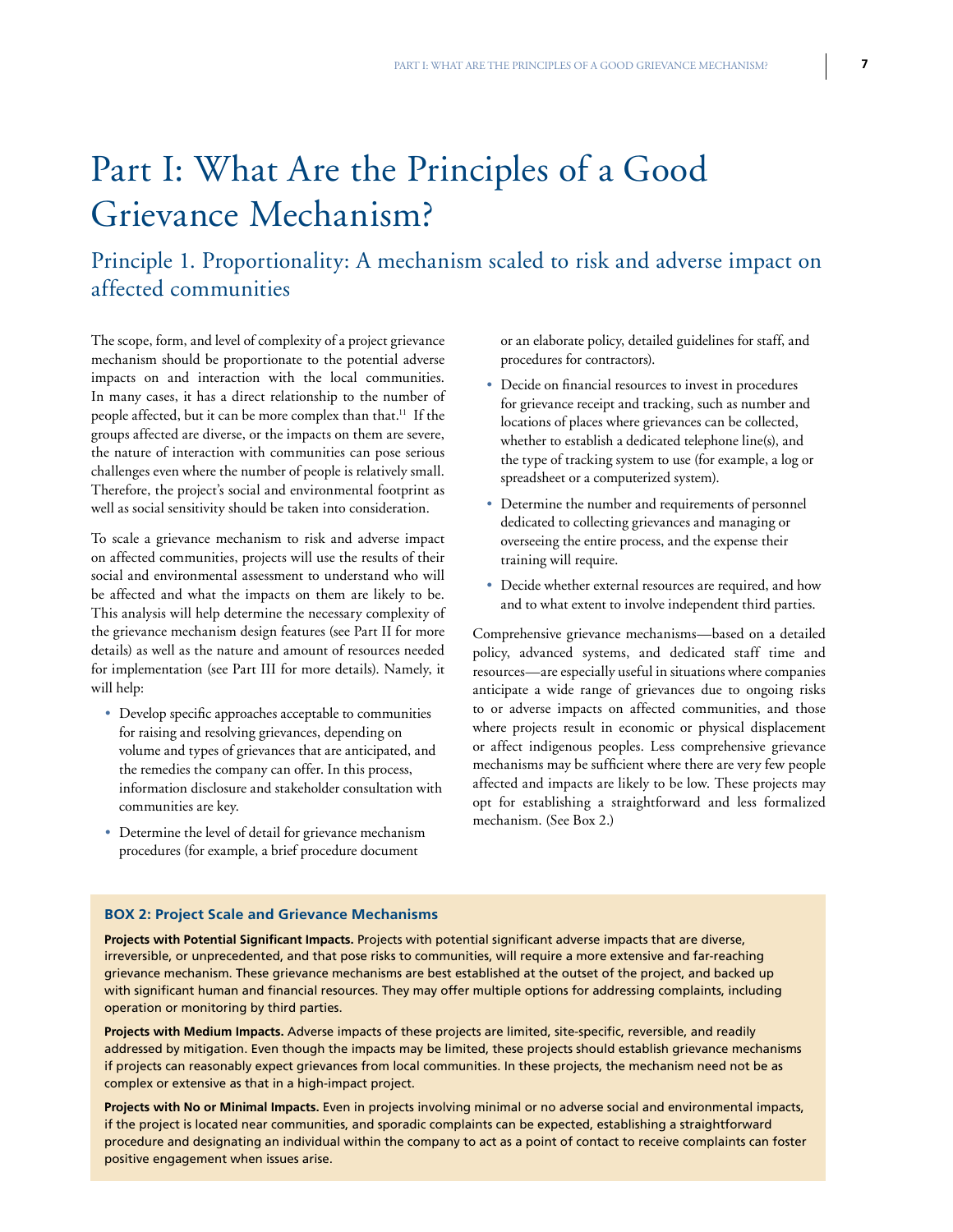

*BTC Liaison officer recording a complaint in the field in Turkey—see story, page 12 (Photo: Edward Pollett, IFC).*

*A mechanism is scaled to a project's risk and impact when specific processes behind basic grievance-handling steps, as well as associated resources, are adequate to deal with the volume and types of grievances anticipated during the project's impact assessment.*

Although project impacts identified at the time of assessment can inform initial design of a grievance mechanism, the mechanism must also deal with types of grievances that have not been anticipated. Continual analysis of community concerns and complaints will help adjust the mechanism's design, if necessary. Projects should periodically review the adequacy of the grievance process, with the participation of communities, and agree on modifications.

Depending on project impacts on local communities, grievances will vary by project stage and, to a somewhat lesser extent, industry sector. In many cases, grievances will be minimal at the preconstruction stage, will peak during construction, and will be comparatively moderate during operation and downsizing or decommissioning. Typically, during the construction stage the scale of impacts is elevated and communities' expectations of economic benefits are on the rise. Some types of grievances are more common and should be anticipated at all times, whereas others occur with specific project circumstances and need a tailored approach, especially in the case of larger and more complex projects and in high-impact industries, as illustrated by the diagram on page 9.

#### **Sector: MANUFACTURING**

### **Tecnofil, Peru: Enhancing Grievance Management as Houses Move into the Industrial Zone**

Tecnofil S.A. is one of Peru's producers of copper and copper alloy semifinished and finished products (bus bar, flat wire, and bars). Originally a family-owned business, the company has maintained a clear strategy of expanding and diversifying its products and markets to become a mid-sized operation today. Tecnofil was originally located in the industrial zone, with no large communities nearby that could be adversely affected. However, as urban dwellings started extending into the area, the company found itself with a number of houses very close to the plant's walls.

#### **Proactive Interaction with Neighbors**

Having determined that a new affected community had emerged, Tecnofil proactively engaged in improving its dialogue with the residents. The company appointed a coordinator within its Quality, Environmental, Safety & Occupational Health department whose task is to maintain a relationship with the community, including collecting and addressing their concerns. The company implemented a simple, yet effective, grievance mechanism, which includes periodic meetings with neighboring residents to monitor their concerns related to noise, vibration levels, and fumes from the plant's furnace. Since most of the houses are open and do not have glass in their windows, these issues can cause a lot of discomfort. The meetings take place periodically and have proven to be the most appropriate means to collect concerns and provide answers. To build confidence among community members, senior management always attends these meetings, and the community is invited to discuss each complaint with people who are in charge of making decisions. Tecnofil tells people what has been done to reduce negative impacts, and the residents provide feedback.

#### **Follow-Up Actions**

Following this interaction, the company has made significant improvements to its operations to reduce impact, and has had much to report back to the community. For example, the motors have been covered with noise-protective enclosures, and insulation of the plant's walls has been improved. The company also invited people to see the plant's operations.

*Source*: Information provided by Tecnofil.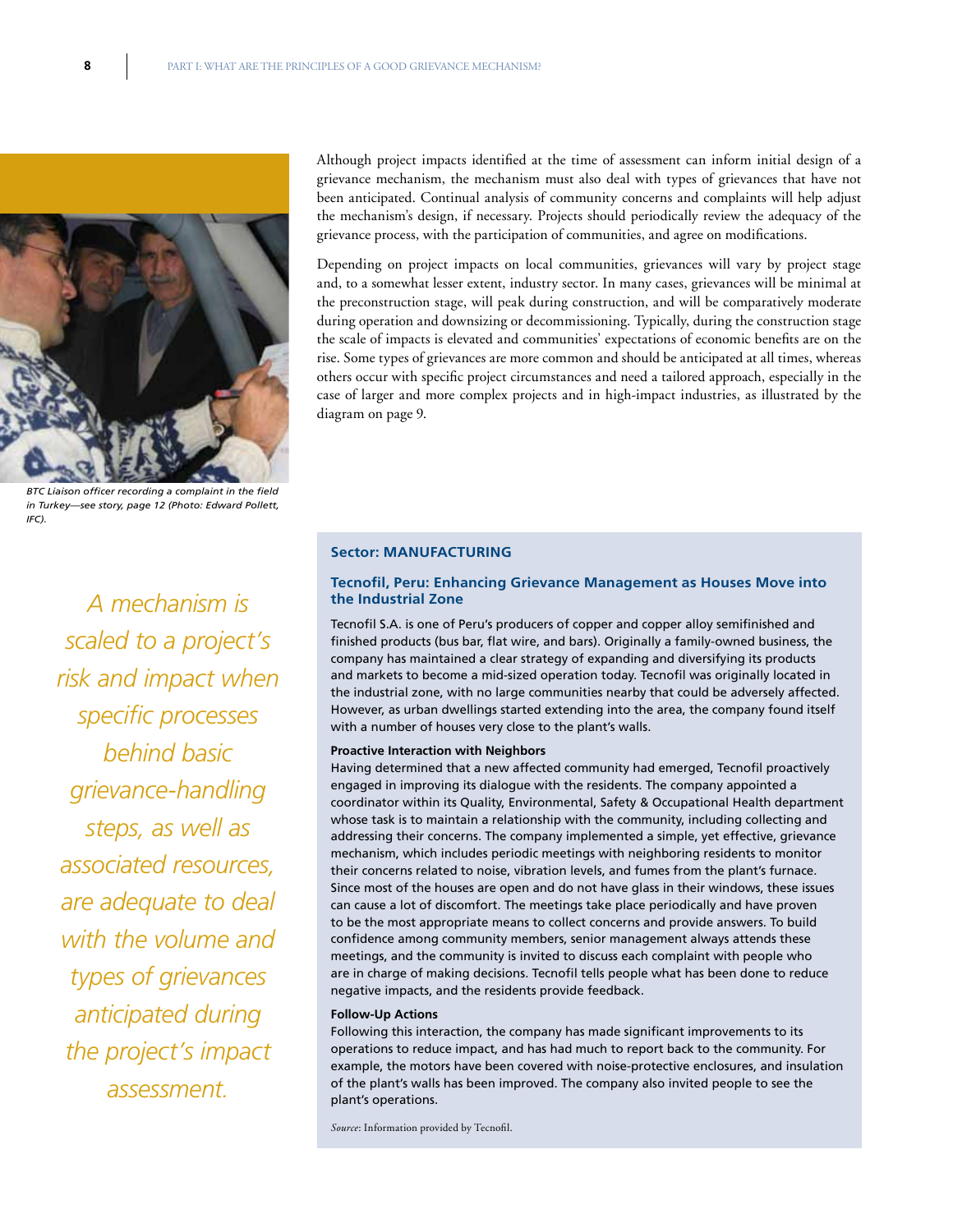## **Grievances commonly anticipated for most project types**

- Flaws in the consultation process
- Noise and pollution
- Roads and traffic
- Access to natural resources
- Access to project benefits (*e.g.*, no or insufficient jobs created for local communities).

# **Grievances typical in complex projects**

- Access to land, land acquisition, and resettlement
- Influx and in-migration of workers
- Access roads and heavy traffic
- Security forces
- Indigenous peoples.

# Principle 2. Cultural Appropriateness: Designed to take into account culturally appropriate ways of handling community concerns

A project-level grievance mechanism should be designed to take into account specific cultural attributes as well as traditional mechanisms for raising and resolving issues to ensure that the concerns of significantly different groups and subgroups are received and addressed. To achieve this, projects should: 1) seek input on culturally acceptable ways to address grievances from significantly different groups within affected communities, including different ethnic or cultural groups within the project-affected area; 2) understand cultural attributes, customs, and traditions that may influence or impede their ability to express their grievances, including differences in the roles and responsibilities of subgroups (especially women) and cultural sensitivities and taboos; and 3) agree on the best way to access grievance mechanisms, taking into consideration the ways communities express and deal with grievances. (See Table 1.)

Cultural appropriateness will be enhanced if grievance mechanisms build on and complement other community engagement processes. Companies should take advantage of existing community engagement venues and establish a clear link to their grievance-handling procedures. For example, Newmont's Ahafo project in Ghana (see the story on page 31) set up a Women Consultative Committee that consists of 85 members and holds meetings each quarter to discuss issues affecting women, such as employment, access to credit, and scholarships for children's education. Ahafo also ensures that women have fair representation on all its committees. Resolving Officers responsible for Ahafo's grievance mechanism explain how the raised issues are dealt with, and committee members then meet with other women to give feedback. If the issue cannot be resolved at the meeting, it is channeled through to Ahafo's grievance procedure.

*If the project affects stakeholder groups with significant cultural differences, tailored approaches may be needed to ensure that each group is able to raise concerns.*



*© Pakistan—Curt Carnemark.*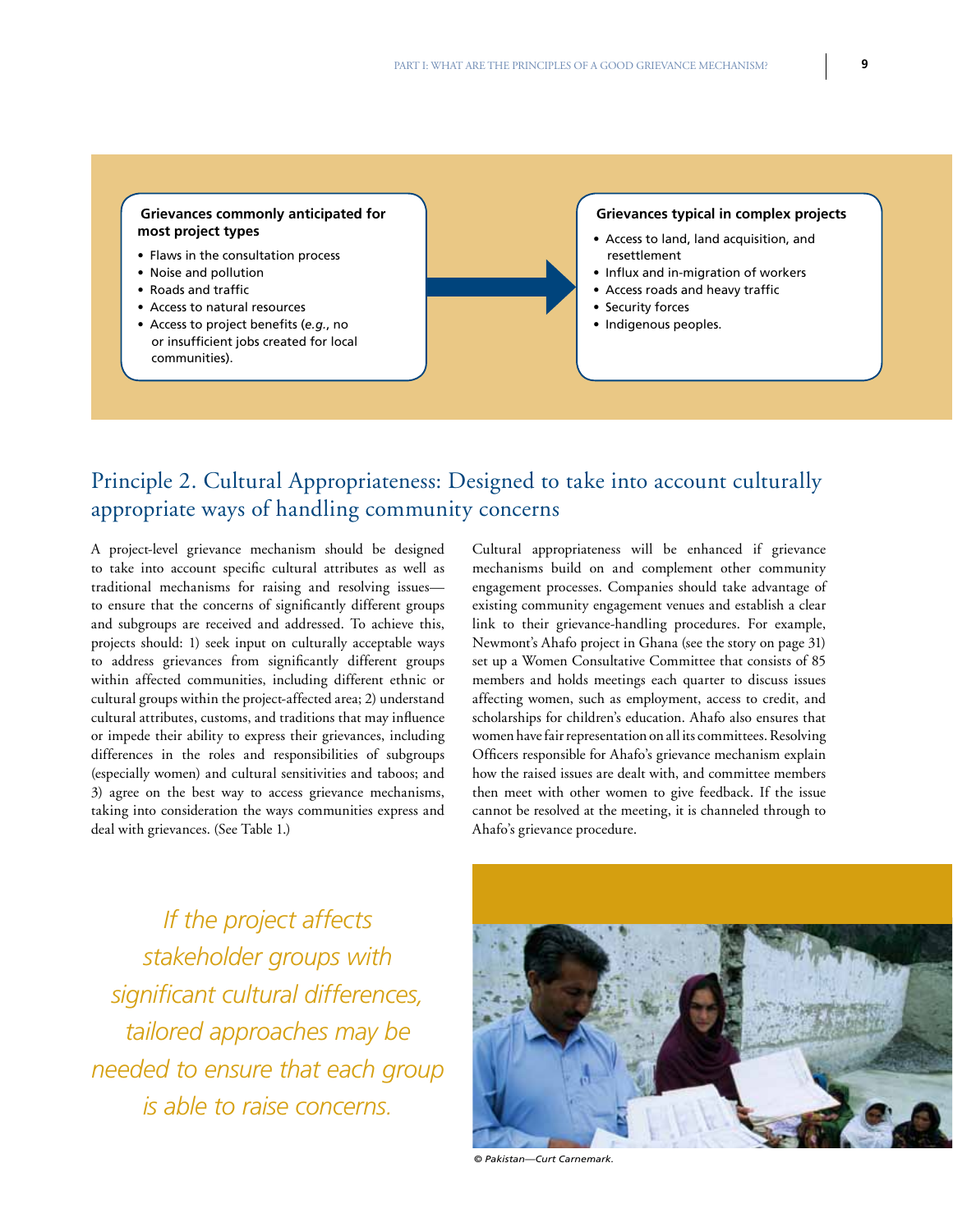#### **Table 1: Cultural Attributes and Grievance Mechanisms**

| <b>AREA</b>                                                               | <b>KEY STRATEGIES</b>                                                                                                                                                                                                                                                                                                                                                                                                                                                                                                                                                                                                                                                                                                                                                                                                                                                                                                                                                                                                                                                                                                                                                    |
|---------------------------------------------------------------------------|--------------------------------------------------------------------------------------------------------------------------------------------------------------------------------------------------------------------------------------------------------------------------------------------------------------------------------------------------------------------------------------------------------------------------------------------------------------------------------------------------------------------------------------------------------------------------------------------------------------------------------------------------------------------------------------------------------------------------------------------------------------------------------------------------------------------------------------------------------------------------------------------------------------------------------------------------------------------------------------------------------------------------------------------------------------------------------------------------------------------------------------------------------------------------|
| Societies with<br>Segregation<br>of Roles and<br>Responsibilities         | In different societies there may be political, religious, or social biases, giving some groups power<br>and preferential treatment over others. Where institutionalized forms of segregation exist, ensure<br>equal access to grievance mechanisms by all subgroups to avoid the perception of bias. In particular,<br>where the roles and responsibilities of subgroups inhibit their access to and potential use of proposed<br>grievance mechanisms, ensure that the design of the mechanism allows for their participation (e.g.,<br>additional effort is made to establish access points and venues for these subgroups).<br>If contact points for collecting grievances are members of the local community engaged or hired by<br>the company, it is important that those individuals be respected by the community, and that selection<br>not be biased in favor of a particular subgroup or ethnic group. Where this is not feasible, contact<br>persons should be designated from each such subgroup or ethnic group within the community.                                                                                                                      |
| <b>Women's Access</b><br>and Participation<br>in the Grievance<br>Process | Established forms of gender segregation and defined roles and responsibilities may affect women's<br>access to and use of a grievance mechanism. Women may also be inhibited or hindered from<br>complaining about specific incidents (e.g., harassment, inequality in getting employment). In some<br>communities, women may have lower literacy rates than men and be less familiar with formal<br>processes.<br>Companies should ensure that consultation on design of the mechanism provides for inclusion and<br>participation of women, and that its implementation facilitates women's access.<br>Companies should ensure that staffing of the company grievance mechanism includes female<br>staff who are aware of and sensitive to the role of women in local society and the issues they<br>face. Train personnel in the handling of gender-sensitive issues. If third parties are involved in the<br>implementation of the mechanism, their representatives should also include women.<br>Companies should seek the advice of a gender expert to identify potential gender issues and to<br>ensure that the design of the mechanism is responsive to gender. |
| Hierarchical<br>Societies                                                 | Hierarchical societies with established leadership and representation roles may inhibit full and active<br>participation of all affected individuals.<br>To ensure development of an appropriate mechanism, discuss the objectives of a grievance<br>mechanism with key community leaders, and seek their support and input upfront. At the same time,<br>determine whether community leaders represent the interests of all community groups, including<br>disadvantaged and marginalized groups. If they do not, make additional efforts to reach out to these<br>groups.                                                                                                                                                                                                                                                                                                                                                                                                                                                                                                                                                                                              |
| Indigenous<br>Peoples (IPs)                                               | Grievance mechanisms need to make a clear distinction between procedures used for mainstream<br>local population and those for indigenous peoples. IPs have unique attributes, including language,<br>culture, and political, economic, and social institutions. They are also more sensitive to issues such<br>as alienation of customary land rights, claims to natural resources, and impacts on cultural property.<br>In addition, IPs may be politically marginalized and unfamiliar with (or do not trust) engagement<br>processes used by the mainstream society.<br>Identify the established forms of representation and contact that exist between IP communities and<br>government, community leaders, and civil society, and determine what mechanisms exist to promote<br>transparent, respectful dialogue with IP groups.                                                                                                                                                                                                                                                                                                                                   |

*Companies should have clear procedures that make filing grievances easy for communities with various levels of literacy and access to infrastructure.*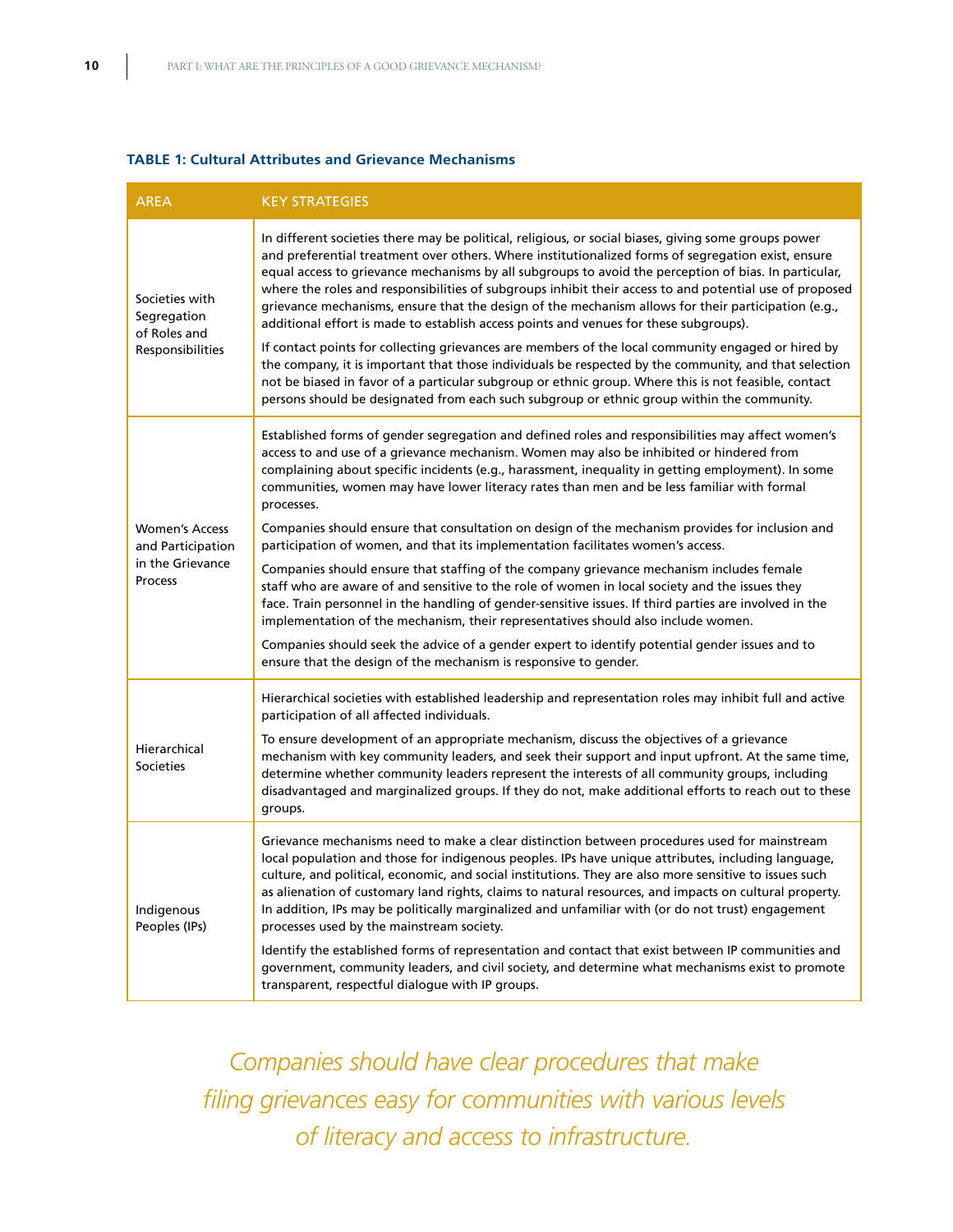# Principle 3. Accessibility: A clear and understandable mechanism that is accessible to all segments of the affected communities at no cost

If people perceive the grievance process to be unclear, difficult, or inappropriate, they are less likely to use it. Grievance procedures work only if they present no (or low) barriers to access by communities. Accessibility depends on: 1) clear communication—availability of easy-to-understand information about the grievance process and how the mechanism works; and 2) ease of use—simple, convenient, culturally appropriate means for filing complaints, at no cost to complainants (this may involve encouragement and assistance for affected communities to make complaints when problems arise).

When designing the mechanism, companies should assess its accessibility to communities from the following angles:

**Physical locations of surrounding communities and access to transportation and roads.** Projects should make sure that places and persons designated for receiving complaints are accessible to communities. These locations may be onsite or offsite, or both, depending on whether communities are dispersed or concentrated in one place, whether they are located in hard-to-reach and isolated regions, and the nature

of their access to roads and transportation. In-person methods can be effective in a wide range of communities. Having staff regularly present to take complaints in the local community puts a human face on the community's relationship with the company and engenders trust. If possible, projects should appoint a representative who can live in the community or visit it on a regular basis. Consider the following strategies:

- • Localize and communicate the points of contact (venues, locations, staff, and contact information).
- • Put up a grievance booth or office outside the company's gate, or within communities.
- • Take advantage of local means of transportation (bikes, bull carts, dog sleds), if roads and traffic present a challenge.
- Put up petition collection boxes in easily accessible places (see story, Tamanneftegaz), being sure to communicate a clear policy on anonymous complaints, provide an intake form for complaints, and promptly acknowledge receipt of each complaint.

#### **Sector: INFRASTRUCTURE**

## **Tamanneftegaz (Russkiy Mir Group), Russia: Enhancing Accessibility of the Grievance and Inquiry Mechanism**

The Russkiy Mir Group, a large private owner of railroad tank cars in Russia, is developing a mid-sized oil terminal and port—Tamanneftegaz (TNG)—on the Black Sea. TNG established a written Mechanism for Community Grievances, Suggestions, Inquiries, and Requests as part of the Policy for Community Engagement on Social and Environmental Matters.

#### **Explaining the Process to Communities and Ensuring Access**

TNG developed not only a standard submission form, but also a booklet providing a simple overview of the process, including examples of issues people may raise, means of submission (mail, community liaison, email, phone), review procedure, underlying legislation, and timing for response. TNG has a designated community liaison manager who informs communities and disseminates submission forms and booklets in public places. Submission forms and booklets are also available at TNG's project information stands in local government buildings, its local office, and during community consultation meetings. They are also mentioned in project announcements in local newspapers. During the initial stages of the project, TNG also had an information stand and submissions collection box in a Sberbank office in the surrounding communities to further ensure communities are well informed and can access the mechanism. (Sberbank, the largest Russian bank, has an extensive retail branch network throughout Russia's rural areas and is one of the most visited places in the two communities surrounding TNG.)

#### **Initiating Proactive Dialogue**

TNG staff know the procedures for receiving complaints and suggestions, and they direct interested parties to the company's central point of contact—TNG's General Director's office, which assigns responsibility for dealing with an issue to appropriate departments. A written response prepared by the community liaison manager usually contains contact information for further questions, and an invitation for a face-to-face discussion with the concerned person or group. As one of the ways to enhance accessibility to project information, TNG works to organize broadcasts at the local TV station on the project's environmental and social impacts. Community members participate in the broadcasts.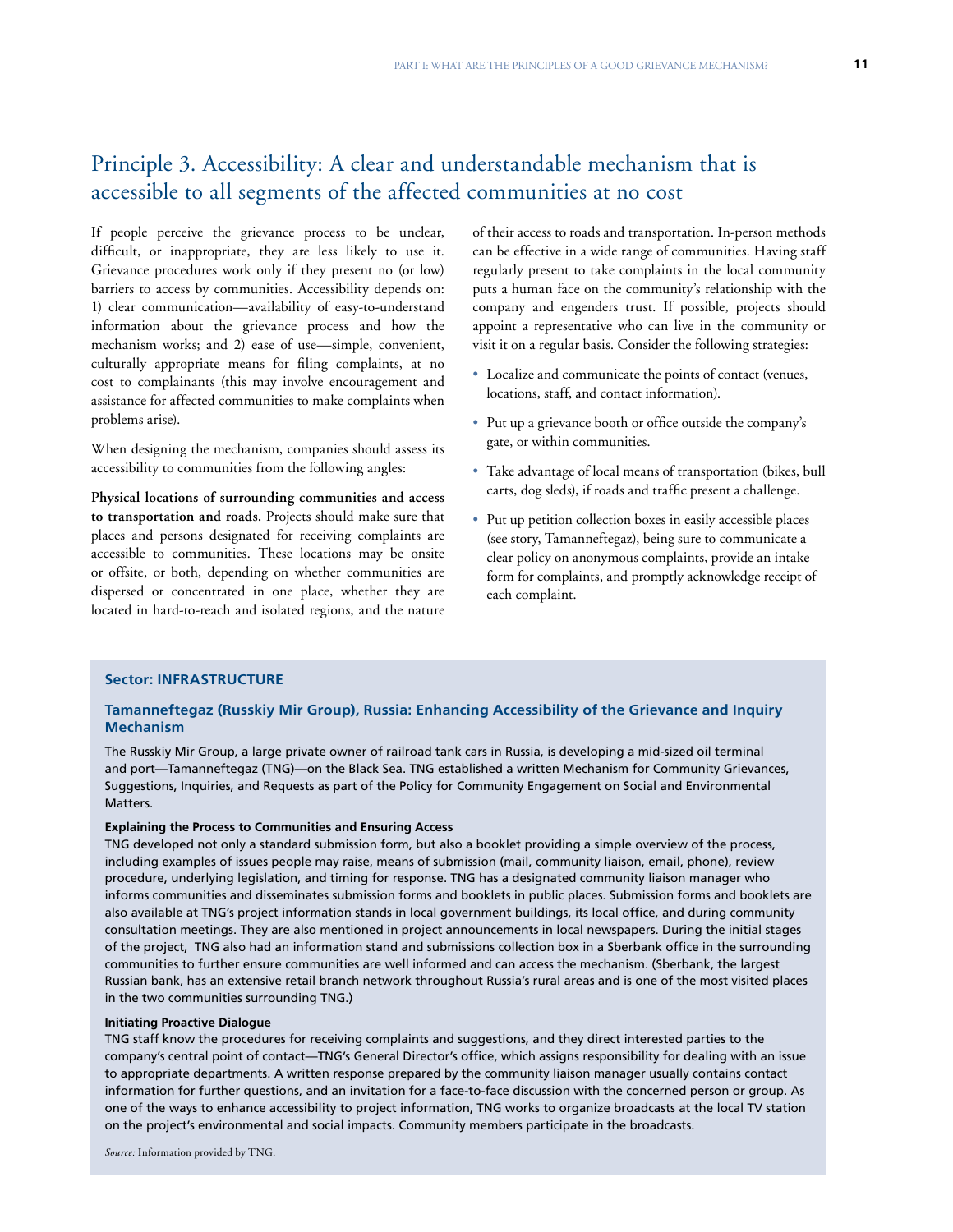- If company premises must remain secure at all times, arrange for a place(s) to accept grievances outside of the secured premises.
- • Have separate locations or accommodations for men and women, if appropriate, depending on the host country culture and customs.

**Literacy and education levels.** Access of communities to grievance mechanisms can be impeded by lack of information, even if a company has a well-documented grievance procedure. The most vulnerable groups (for example, the poorest community members or women) typically have the least access to education and the infrastructure required for proper understanding of the redress options available to them, and the least understanding of how to file complaints through conventional channels. Consider the following strategies:

- Make sure that processes for submitting grievances are simple enough not to require assistance of others to complete.
- Consider methods that can be used by people who cannot read or write—for example, provide assistance in writing down oral complaints or using drawing instead of writing when the complainant is not literate.
- Provide information on grievance procedures (and on the project and its impacts) in written or illustrated format as well as orally in areas where literacy levels are low.
- • Create an open forum or conduct open houses with the parties concerned, for collection and follow-up on grievances (see story, Tecnofil, page 8).

**Local languages and their diversity.** All information about grievance procedures, grievance forms, and responses should be available in languages readily understandable to the local population. If there are several languages, documents and/ or oral forms of communication should be available in all of them. Consider the following actions:

- • Engage translators, employees with appropriate language skills, or native speakers to explain the grievance process and assist with filing complaints.
- • Develop procedures for making complaints by proxy (that allow one person to raise grievances for another).

**Access to conventional communication infrastructure (phone, mail, Internet).** Carefully consider all methods that imply remote access to filing and following up on complaints, depending on availability of appropriate infrastructure among communities; in particular:

- • Where communication infrastructure is limited, consider using in-person methods.
- Choose methods of remote access to the grievance mechanism (such as telephone numbers) that are commensurate with local infrastructure and do not cause communities to incur costs.
- If the use of telephone or Internet is appropriate for receiving pagcomplaints, "hotline" telephone numbers, email addresses, and Web sites should be widely publicized through brochures, at meetings, via posters on a gate, and so on.

**Access to the mechanism should be free of cost to communities.** Companies should inform communities that use of the company grievance mechanism is free of charge, and the design of the mechanism should ensure that this promise is kept. However, use of a grievance mechanism can be undermined by "hidden costs" when people must pay for the means to access it. If such costs are likely, the proposed methods of access should be revisited and adjusted. Where associated costs for using the grievance mechanism are unavoidable (primarily with larger projects), resource assistance may be the solution for providing communities with all necessary information and means to file complaints.

It is important to build communities' confidence that their grievances are taken seriously and treated fairly.

*© Indonesia—Ray Witlin.*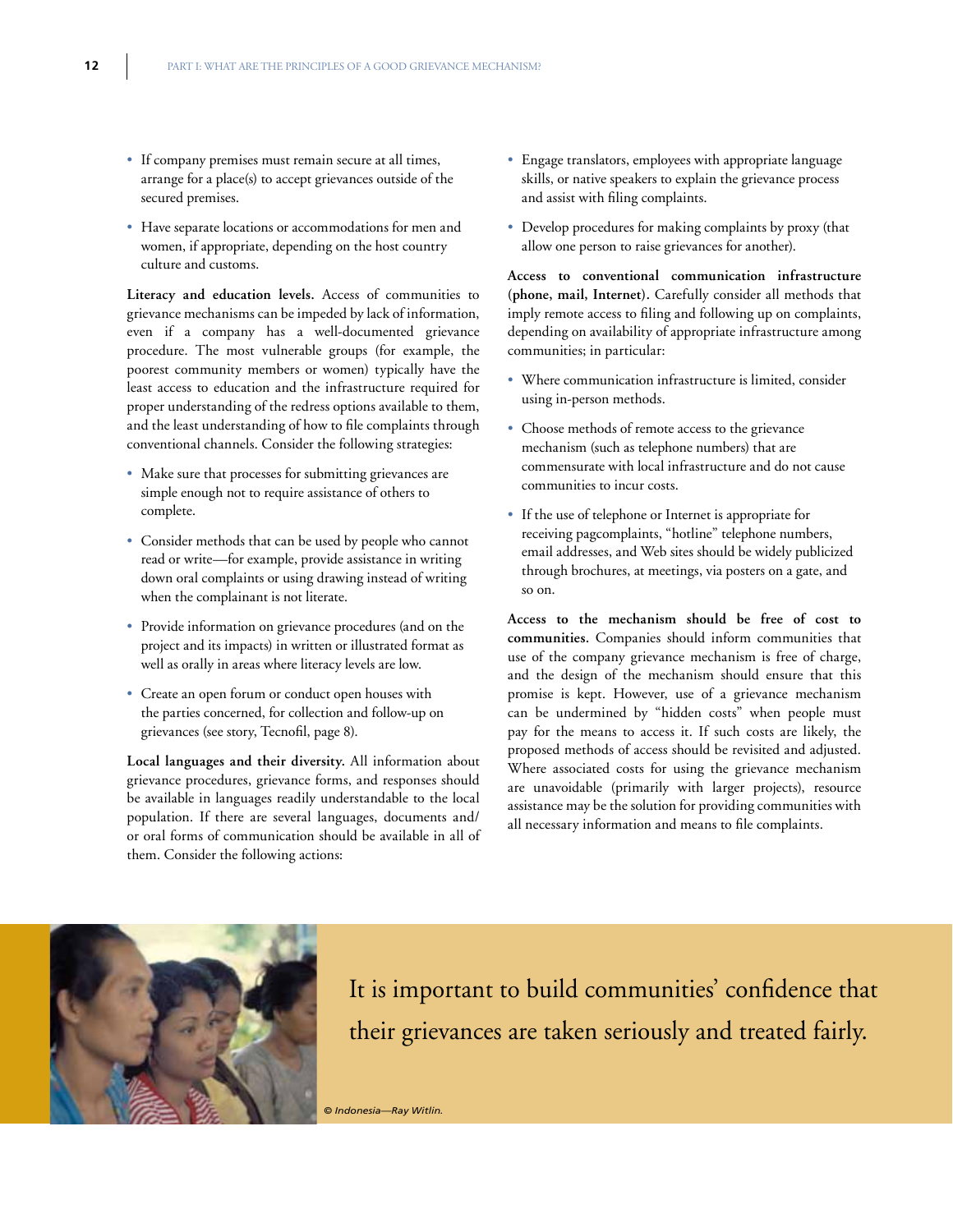# Principle 4. Transparency and Accountability to All Stakeholders

All complainants want to be sure that they are being heard, taken seriously, and treated fairly. They expect consistency and predictability in the process. Institutionalizing grievance systems creates an expectation that the project will be responsive to the needs and concerns of the community and an obligation for the company to meet this expectation. A grievance mechanism should provide a way for the community to hold the company accountable, to be sure it takes community inputs seriously, deals with them through a clear and transparent process, follows through with actions, and communicates with the community.

A grievance mechanism is transparent when members of the affected community: 1) know who in the organization is responsible for handling complaints and communicating outcomes, and who is in charge of the mechanism oversight; 2) have input into its development; 3) possess sufficient information on how to access it; and 4) have power to ensure that the process is adhered to by those directly responsible for managing it.

If communities have confidence in the grievance mechanism, they will use it with respect and discretion. Sometimes the process is just as important as the outcome. Even if people are not satisfied with the decision, the company can reduce the risk of escalation by ensuring that people are treated with respect and that they understand how the decisions are made. When companies demonstrate that they take grievances seriously and are transparent about their process and decision making, they can benefit from improved trust and reputation and a mutually respectful relationship with communities. In addition, measures that assure transparency and accountability can enhance the quality of a grievance mechanism and strengthen safeguards against internal conflicts of interest attributed to company-managed mechanisms.

Companies may consider the following good practices in the institutional setup of their grievance mechanisms:

• Increase emphasis on community participation in the process (see story, Monte Rosa, page 25), and engage communities in monitoring and verifying compliance with promises and commitments made under the grievance mechanism.

### **Sector: OIL AND GAS**

#### **BTC Pipeline: Ensuring Grievance Mechanism Transparency**

The Baku-Tbilisi-Ceyhan (BTC) Pipeline Project, operated by BP, entailed the construction of a 1,768-kilometer oil pipeline that traverses Azerbaijan, Georgia, and Turkey. The construction of this pipeline impacted over 500 villages along the route.

#### **Community Liaison Officers**

In each country, CLOs—who are knowledgeable about their assigned regions and speak local languages—visit the surrounding villages regularly and are prepared to document each complaint on the spot. Oral complaints are recorded on a standardized intake form; the officer then explains what he or she has written, and the complainant provides a signature to confirm that it is correct. A copy of the complaint form, signed by the complainant and the project staff, is also provided to the complainant.

BTC also engaged a nongovernmental organization in the grievance mechanism and gave communities the NGO's contact details. The NGO visits the communities to verify effective closeout of the complaints, inform affected people about their rights, and play a bridging role between complainants and the BTC team.

#### **Disclosure for Greater Transparency**

Liaison officers are supported by detailed grievance management procedures and a Complaint Tracker system where CLOs are able to keep track of the types of complaints filed, who has complained, and the status of each complaint. A grievance database (including records of closed cases) and a clear internal line of reporting help maintain transparency and disclosure. The information regarding grievances is also on a Web site (except in Georgia, where information was regularly provided to an NGO that monitored the closeout of complaints), and the villagers can check this information at computer stations in the villages. The project discloses the implementation of each country's grievance mechanism in its Environmental and Social Reports. For example, the 2007 report stated that, in Georgia, 99 of 110 complaints received were resolved and 11 were pending. It also provides a breakdown of the number of complaints by category (land compensation, household and community infrastructure, employment, and so on). In addition, the independent Social and Resettlement Action Plan Panel has undertaken a biannual review of social issues on behalf of the lenders, including verification of effective operation of the grievance mechanism through direct interviews with CLOs and complainants.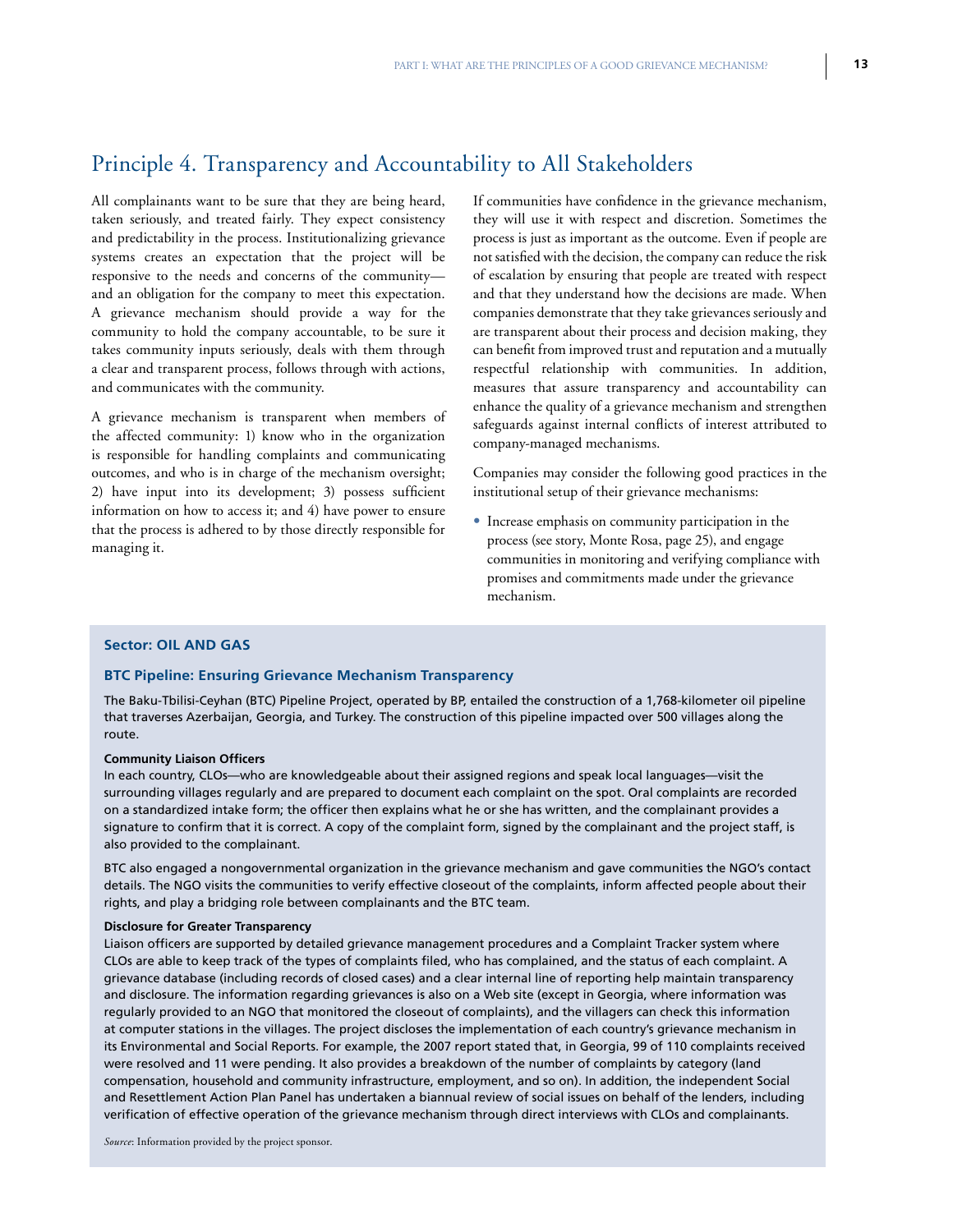

*A group of women in Georgia reporting a complaint related to BTC project—see story, page 13 (Photo: Edward Pollett, IFC).*

- Use stakeholder evaluation of the grievance mechanism (see story, China Glass, page 26).
- Engage third parties to help raise confidence in the impartiality of the process and create a level playing field in cases where significant imbalances in knowledge, power, and influence exist (see more on third-party engagement in Part III of the Good Practice Note).
- Proactively disclose information about the process, as well as the results of resolution in individual cases (see story, BTC, page 13), to assure communities and minimize repeat grievances; also, encourage consultation on ways to improve the company grievance mechanism.
- Commit to a certain timing of response in the policy, and reiterate this commitment in each particular case.
- Create an internal culture of accountability by preparing an operational manual or procedure description for staff

to use in handling grievances; include clear descriptions of accountability, and monitor compliance with them; create internal decision-making bodies that include representation from across levels (for example, internal grievance committee) to reduce the gap between staff and senior leadership, who are often seen as the only decision makers.

- Monitor fulfillment of agreements achieved through the grievance mechanism: Companies should be able to know the rates of success in grievance resolution, measured by numbers of satisfactorily resolved complaints, reduction of recurring complaints, decreases in new complaints, and so on.
- Report back to communities regularly on actions taken to resolve their concerns, publicize successful complaint resolution, and ensure that communities' feedback is captured.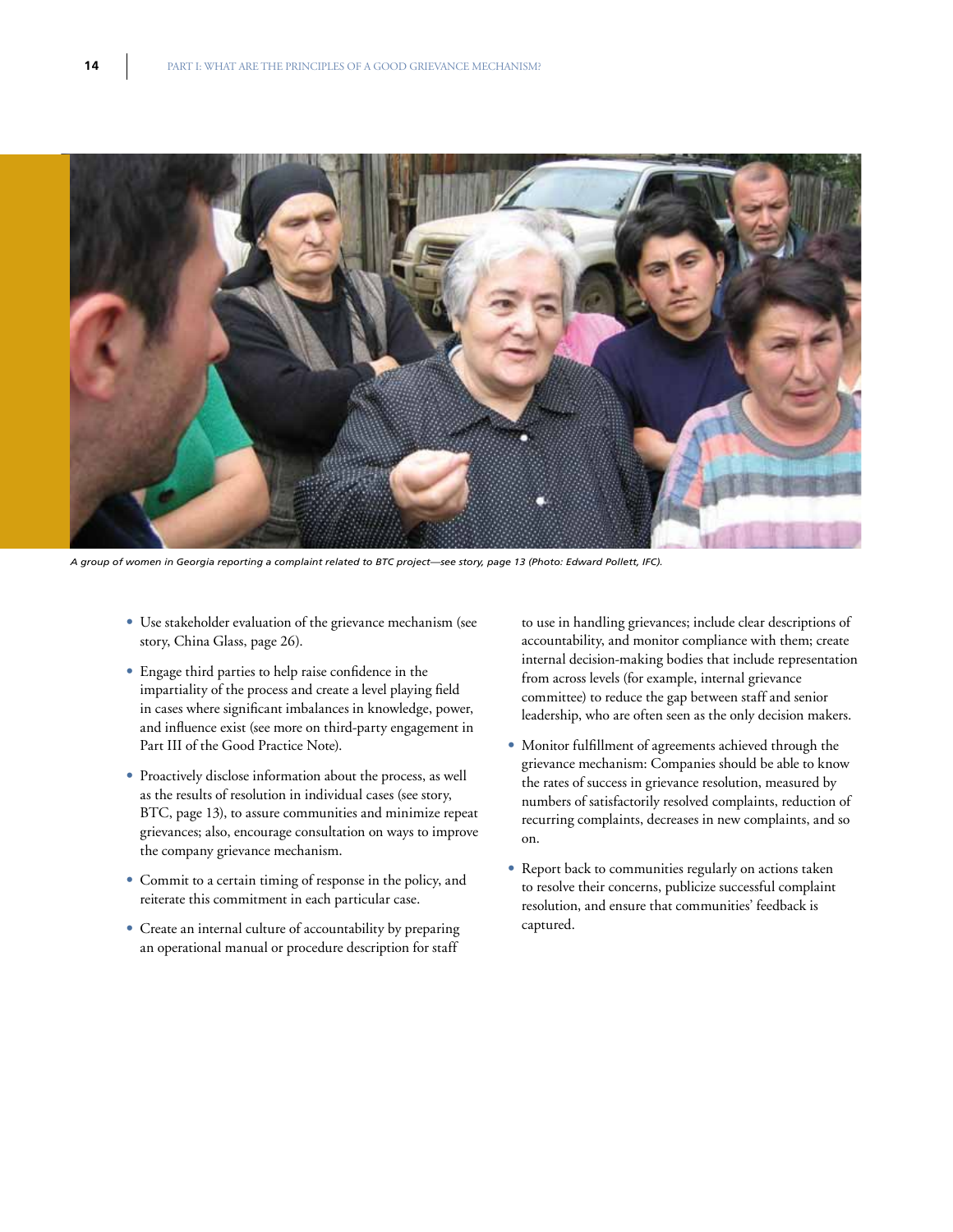# Principle 5. Appropriate Protection: A mechanism that prevents retribution and does not impede access to other remedies

A grievance mechanism will work when communities are encouraged to share their concerns freely, with the understanding that no retribution will be exacted for participation. Coming out with a complaint can pose risks for people, especially if it concerns such issues as corruption, misconduct, or monetary compensation, or if it interferes with local social norms, including gender norms (see Principle 2). A mechanism free of retribution will consider potential dangers and risks to complainants and incorporate ways to prevent harm. These precautions include a clear policy of nonretaliation, measures to ensure confidentiality and physical protection of complainants, safeguarding of personal data collected in relation to a complaint, and an option for complainants to submit anonymous grievances where necessary (see Part II for methods).

Even if a company offers a well-designed and wellcommunicated grievance mechanism, affected communities may still choose to rely on a dispute resolution mechanism that they are more familiar with, and that they trust. Projectlevel mechanisms should not negatively impact opportunities for complainants to seek recourse through other available mechanisms, including the courts.<sup>12</sup> Apart from litigation, options to seek resolution exist at community, national, industry, regional, and international levels.<sup>13</sup>

The community must be fully informed of avenues to escalate their complaints or grievances, and of their rights to use alternative remedies if they choose to do so without turning to a project-level mechanism first or if they are not satisfied with the response of the project to their complaints. In this context, a project grievance mechanism can be considered as "first level," while external mechanisms outside of the legal system

are "second level." The most formalized mechanisms, such as courts, would be a "third level." For example, the grievance mechanism of Newmont's Ahafo project in Ghana (see the story on page 31) recognizes three means by which complaints can be resolved: an Internal procedure, when Ahafo deals with a complaint through its grievance mechanism; a Second Order mechanism, when the Resolving Officer determines that the grievance will be best addressed by using a third party that is outside of Ghana's legal system; and a Third Order mechanism, in which a complainant takes the grievance to either the Human Rights Commission or the court system of Ghana.

Companies have a range of ways to let affected communities know about the external routes of redress available to them from simply including information about external options in a response to a grievance to providing assistance to those who choose to use judicial conflict resolution systems. For example, when BTC (see the story on page 13) realized that local stakeholders lacked official title to their lands or the titles were not clear, it provided help (including a fund for legal support for judicial cases) to people who needed to turn to local government and the court system to address this issue. In Azerbaijan, the BTC project provided a grant to a local NGO, the Center for Legal and Economic Education (CLEE), to act as a third-party arbiter when direct negotiations were unsuccessful. CLEE also provides free legal services to complainants who wish to take their cases to court. BTC also works with the Institute of Architecture and Azerbaijan's National Oil Company to provide external assessments for technical disputes.

*Appropriate protection of complainants can be ensured through company policy and a culture of nonretaliation—and respect for a community's choice to seek alternative avenues for raising complaints.*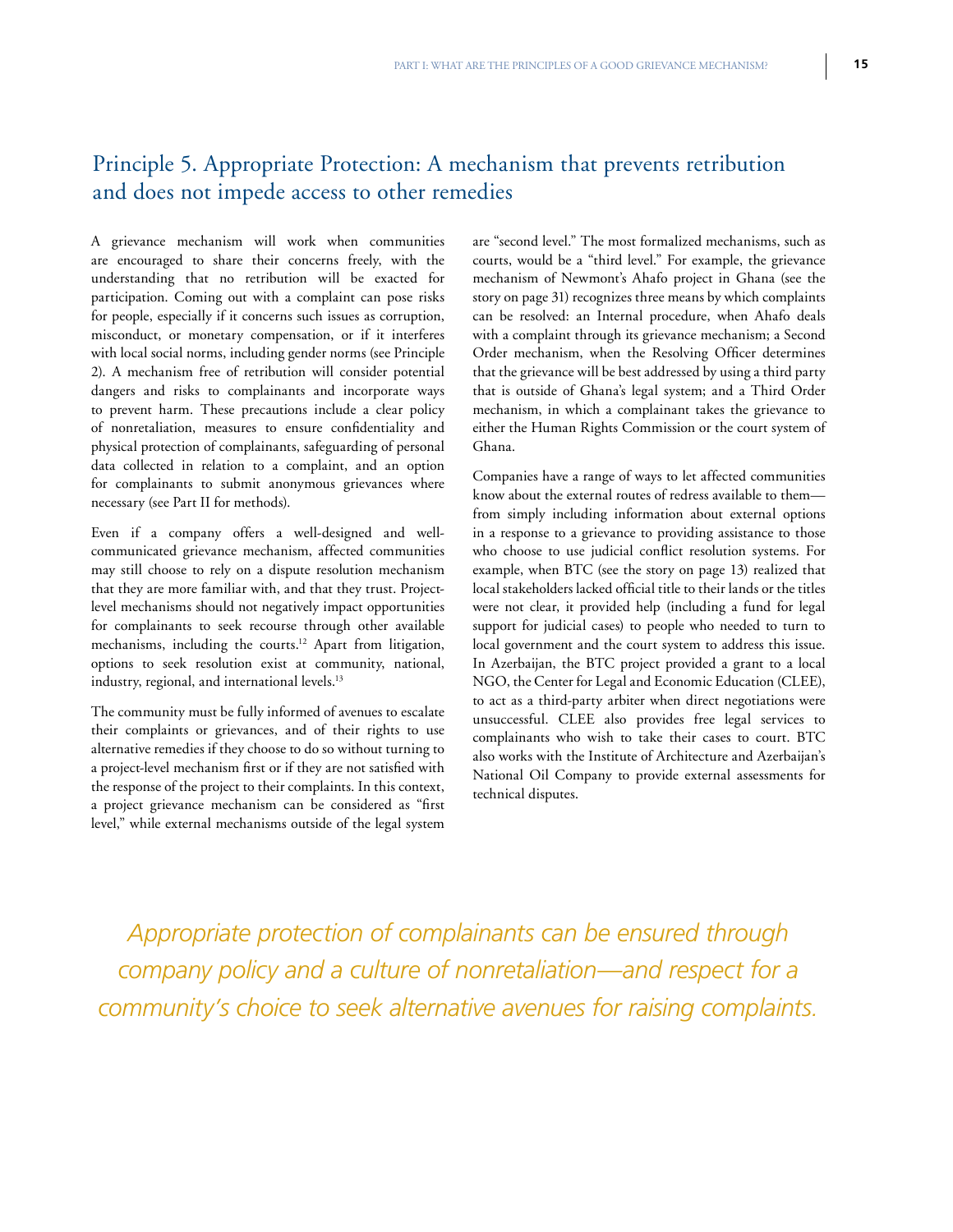# Part II. What Are the Process Steps for Grievance Management?

Handling grievances encompasses a step-by-step process as well as assigned responsibilities for their proper completion. Companies establishing grievance mechanisms will follow the process steps discussed in this section.

# Step 1: Publicizing Grievance Management Procedures

When and how the grievance mechanism is introduced to affected communities can have significant implications for its effectiveness over time. Guiding principles for publicizing a company grievance mechanism should be in line with cultural characteristics and accessibility factors discussed in Part I of the Good Practice Note. The information should include at least the following:

- What project-level mechanisms are (and are not) capable of delivering and what benefits complainants can receive from using the company grievance mechanism, as opposed to other resolution mechanisms
- Who can raise complaints (affected communities)
- Where, when, and how community members can file complaints
- Who is responsible for receiving and responding to complaints, and any external parties that can take complaints from communities
- What sort of response complainants can expect from the company, including timing of response
- What other rights and protection are guaranteed.

Ideally, as part of their first interactions with company representatives, communities should be informed of a company's intention to establish a grievance mechanism, and continue to be reminded of this mechanism on a regular basis during project implementation. Companies should emphasize the objectives of the grievance system and the issues it is designed to address. (See Box 4.) A company's community liaison officers, grievance officers, or individuals working in analogous positions, should be responsible for publicizing the procedure through appropriate methods. (See Table 2.)

# Step 2: Receiving and Keeping Track of Grievances

Once communities are aware of the mechanism and access it to raise grievances, the company needs to process them. Processing includes: 1) collecting grievances; 2) recording grievances as they come in; 3) registering them in a central place; and 4) tracking them throughout the processing cycle to reflect their status and important details. (See Figure 2.)

## Receiving Concerns and Complaints

Below are simple rules that any receipt procedure for grievances should follow:

- All incoming grievances should be acknowledged as soon as possible. A formal confirmation—with a complaint number, or other identifier, and a timeline for response—assures the complainant that the organization is responding properly, and it gives the project a record of the allegation. If a complaint is received in person, a good practice is to acknowledge it on the spot. (See story, BTC, page 13.)
- If a more complex investigation is required, the complainant should receive an update explaining the actions required to resolve the complaint, and the likely timeline.
- The company should explain up front what claims clearly are outside the scope of the mechanism and what alternative avenues communities can use to address these potential issues (see Box 4).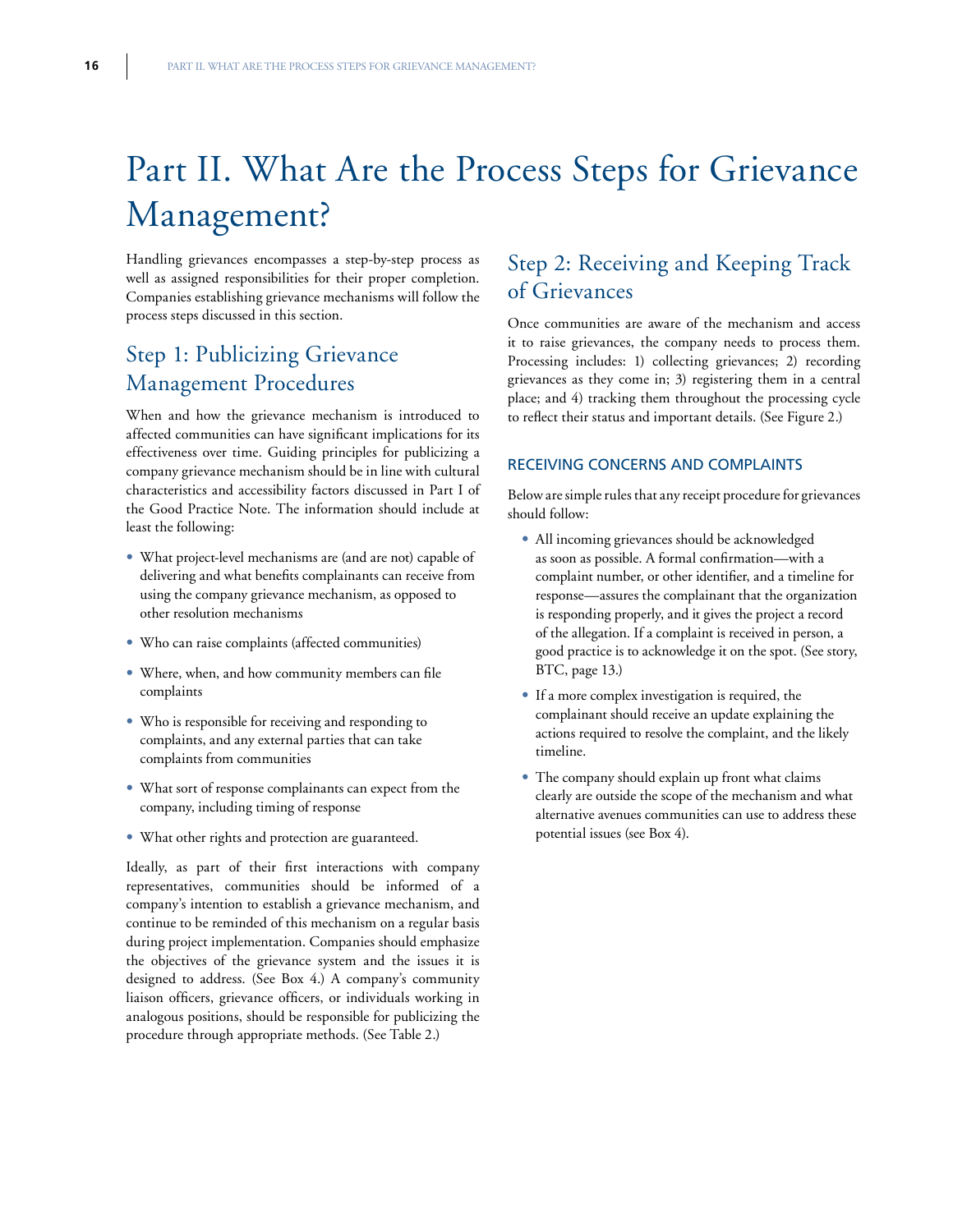| <b>METHODS</b>                                                                                      | <b>WHAT TO CONSIDER</b>                                                                                                                                                                                                                                                                                                                                                                                                                                                                                                                                                                                                                         |
|-----------------------------------------------------------------------------------------------------|-------------------------------------------------------------------------------------------------------------------------------------------------------------------------------------------------------------------------------------------------------------------------------------------------------------------------------------------------------------------------------------------------------------------------------------------------------------------------------------------------------------------------------------------------------------------------------------------------------------------------------------------------|
| <b>Face-to-Face Meetings</b><br>(group or individual)                                               | Group meetings work especially well where each impact of operations on communities<br>affects at least several people. Individual meetings would be more appropriate when an<br>issue is specific to one person. They are also helpful when it is difficult to organize a group<br>meeting and communities are relatively small but dispersed. Face-to-face interaction<br>is also effective where literacy levels are low. Take advantage of community social<br>gatherings, town meetings, elders meetings. Make use of audiovisual channels, theatrical<br>performances. Use project-related public consultation to publicize the mechanism. |
| <b>Printed Materials,</b><br><b>Grievance Forms</b><br>(for written complaints)                     | Printed materials are suitable for projects of all sizes. They should be visually engaging<br>and easy to understand (e.g., consider drawings in lieu of text), especially where literacy<br>levels are low. Grievance forms for written complaints can also include key facts about the<br>procedure.                                                                                                                                                                                                                                                                                                                                          |
| Displays (stands, wall mounts,<br>billboards)                                                       | Displays are useful to show key facts about the grievance mechanism or to publicize<br>contact information for grievances. Larger projects need to be sure displays are easily<br>accessible to all affected communities, especially if they are geographically dispersed.<br>Where communities live in close proximity to operations, use company premises and<br>equipment to hold displays. Consider asking permission to put displays in public places<br>that community members frequently visit.                                                                                                                                          |
| <b>Company Representatives</b><br>(grievance officers,<br>community liaison officers,<br>employees) | Establish a personal connection with communities through a local presence or visits by<br>company representatives responsible for handling grievances.<br>Communicating through employees or workers is especially effective if they come from<br>the affected communities. Equip employees with necessary information about grievance<br>procedures; where grievance procedures are fairly complex, consider providing training for<br>employees.                                                                                                                                                                                              |
| Third Parties (community<br>structures, NGOs, local<br>governments, contractors)                    | Make sure third parties communicate messages correctly and do not engage in<br>negotiations with communities without company approval and oversight. In the materials<br>the company provides to communities, include information about third parties that are<br>authorized to speak on the company's behalf.                                                                                                                                                                                                                                                                                                                                  |
| Online (Web site)                                                                                   | If information about the mechanism is provided on the company Web site, then publicize<br>the Web site to communities through methods described above.                                                                                                                                                                                                                                                                                                                                                                                                                                                                                          |
| <b>Training Sessions</b><br>(for communities)                                                       | Consider bringing project management staff (e.g., environmental division, project<br>operations management) and communities together during training sessions to facilitate<br>understanding of project operations.                                                                                                                                                                                                                                                                                                                                                                                                                             |

# **Table 2: Examples of Communication Methods**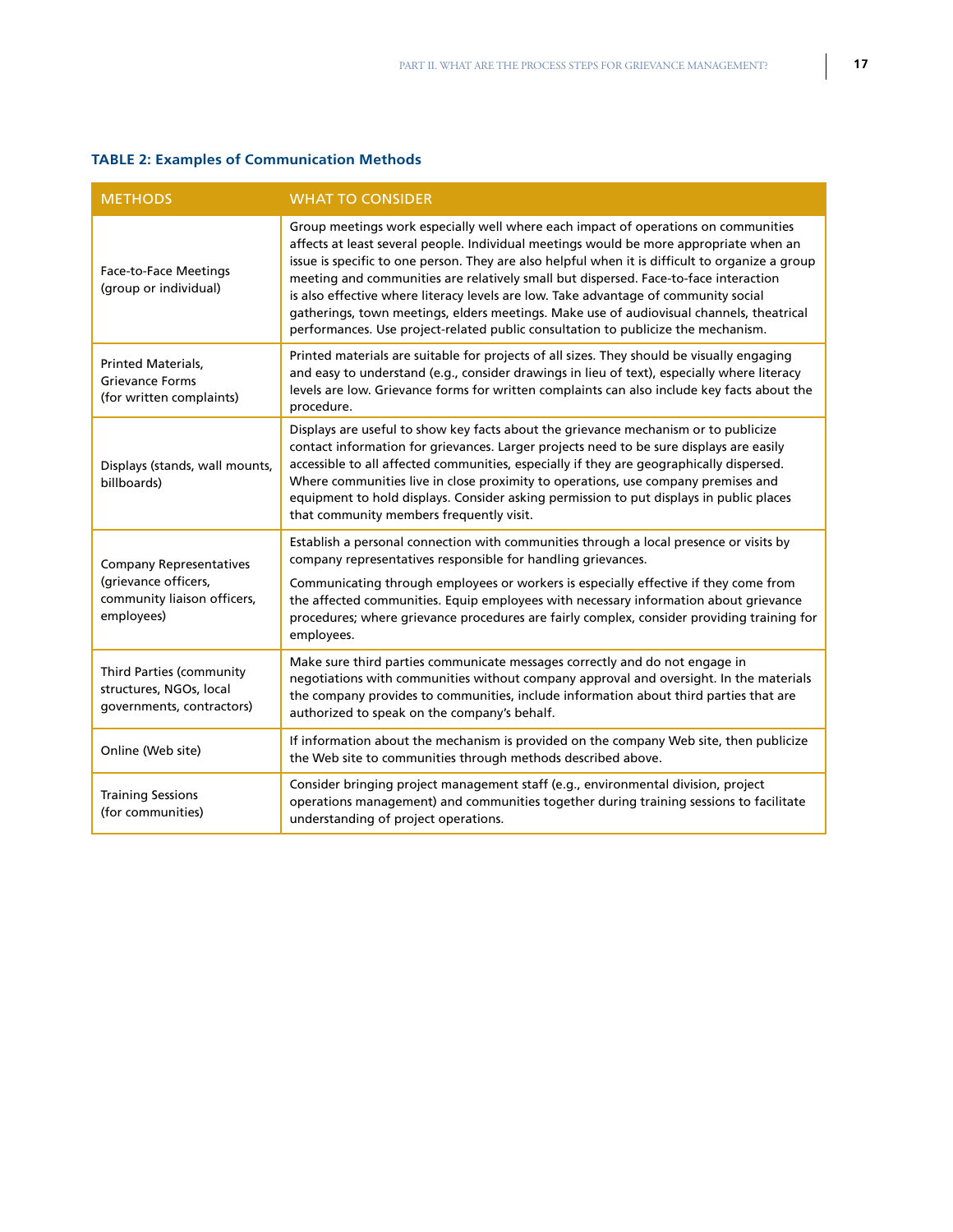### **Figure 2: Receipt, Registration, and Tracking of Grievances**



Complaints received through third parties

Complaints received by project staff directly involved in handling grievances

Complaints received through staff or employees that have direct contact with communities (if authorized)\*

# **Registration of Grievances**

Focal point responsible for administering company grievance mechanism *(grievance officer/unit; community liaison officer/unit; environmental, health, and safety unit; third party working on behalf of the company)*

# **Keeping Track of Grievances**

#### **WHO**

Focal point responsible for administering company grievance mechanism (tracking overall process)

+

Units/departments/persons identified to provide information or take action in relation to a complaint (tracking their own progress in providing information or taking corrective actions; reporting to focal point)

#### **WHAT**

(See steps 3 and 4)

#### *Receipt:*

- Details of the complaint (when, where, how it occurred; who was involved; complainant's story and expectation; date and place the grievance was received and recorded)
- Previous records of similar incidents
- Evidence, supporting documents and statements

#### *Tracking:*

• Screening, review, validation, and investigation results; any follow-up and meetings; corrective actions; staff responsible to resolve; progress (pending, solved), agreements/ commitments

#### *Closeout:*

- Outcome and response to complainant(s)
- How, when, and by whom a decision was communicated
- Closure date, and confirmation that the complainant was satisfied
- Management actions to avoid recurrence

#### **HOW**

(From least to most resourceintensive and complex)

Grievance Log/Matrix/Table Paper grievance files

Electronic files (e.g., spreadsheets)

Internal computerized tracking system

Computerized tracking system that communities can access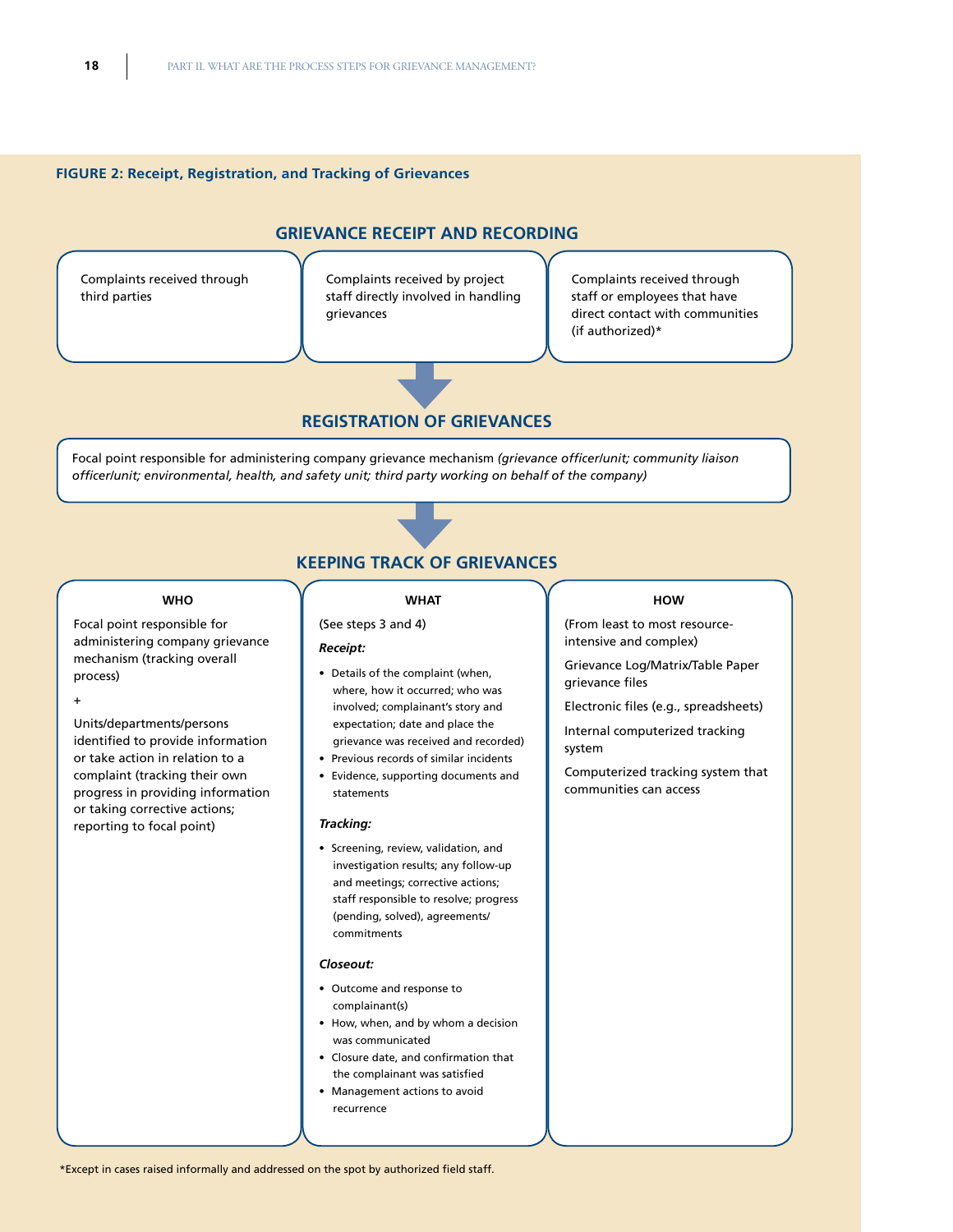Table 3 shows methods for receiving grievances, from least to most formalized. Companies will choose one or several of methods, depending on their particular situations. (See story, Tecnofil, for an example.)

## Keeping Track of Cases

Keeping good records helps a company track cases, respond to grievances in a timely manner, check the status of complaints and track progress, measure effectiveness, and report on results. Depending on project scale and complexity, systems underlying a grievance mechanism can range from simple grievance logs to computerized records systems for recording, tracking, and aggregating the information. Below are two examples (basic and more complex) of tracking processes. (See also Figure 2.)

**Grievance log.** One of the least complicated tracking methods is a grievance log maintained by the responsible person or team. Using a simple table format or a matrix to keep track of grievances and commitments, the company can avoid

leaving open any issues with communities, and can identify opportunities to correct or improve operations. Upon receiving a complaint, the company creates a record (or data card) that contains details of the incident, the division(s) responsible for resolving the incident, and process-tracking fields (receipt date, status, result date). The process coordinator tracks the resolution status, coordinates it with the division(s) responsible for corrective actions, and maintains a record of progress (for example, pending or solved). Once the complaint is resolved, the coordinator presents a final report on the incident to management. The coordinator also presents to management an aggregated monthly report on the status of complaints.

**Database.** Where larger social impacts are expected, the company may benefit from using a database for entering information about each grievance. The database (which works best using information technologies) will include information provided on the grievance intake forms, plus other information pertaining to corrective actions and associated documentation.

| LEVEL OF FORMALIZATION                                                                          | <b>EXAMPLES</b>                                                                                                                                                                                                                                                                                                        |
|-------------------------------------------------------------------------------------------------|------------------------------------------------------------------------------------------------------------------------------------------------------------------------------------------------------------------------------------------------------------------------------------------------------------------------|
| Least formalized: Oral<br>complaints received face to face                                      | Staff charged with collection of grievances (e.g., grievance officer, community liaison,<br>or field staff authorized to take grievances) or designated third party writes down<br>complaints at group or individual meetings, during field visits, or at designated<br>locations. (See Box 3.)                        |
| Somewhat formalized: Oral<br>complaints received through<br>remote-access methods <sup>14</sup> | Staff or designated third party accepts grievances through a designated telephone line,<br>a "hotline" (open outside of business hours), or a call center (if large numbers of people<br>are affected). This method works well in communities where telephone infrastructure is<br>well developed.                     |
| <b>More formalized: Written</b><br>complaints received face-to-face                             | Staff or designated third party accepts written submissions from an individual or a<br>group at group or individual meetings, during field visits, or at designated locations.                                                                                                                                         |
| <b>Most formalized: Written</b><br>complaints received through<br>remote-access methods         | Complaints come in via regular mail, Internet (Web site, email), or grievance collection<br>boxes (consider having multiple locations).<br>Complainants submit written grievances to third parties (to be forwarded to the<br>company or the third party designated to administer the company grievance<br>mechanism). |

#### **Table 3: Methods for Grievance Receipt, from Least to Most Formalized**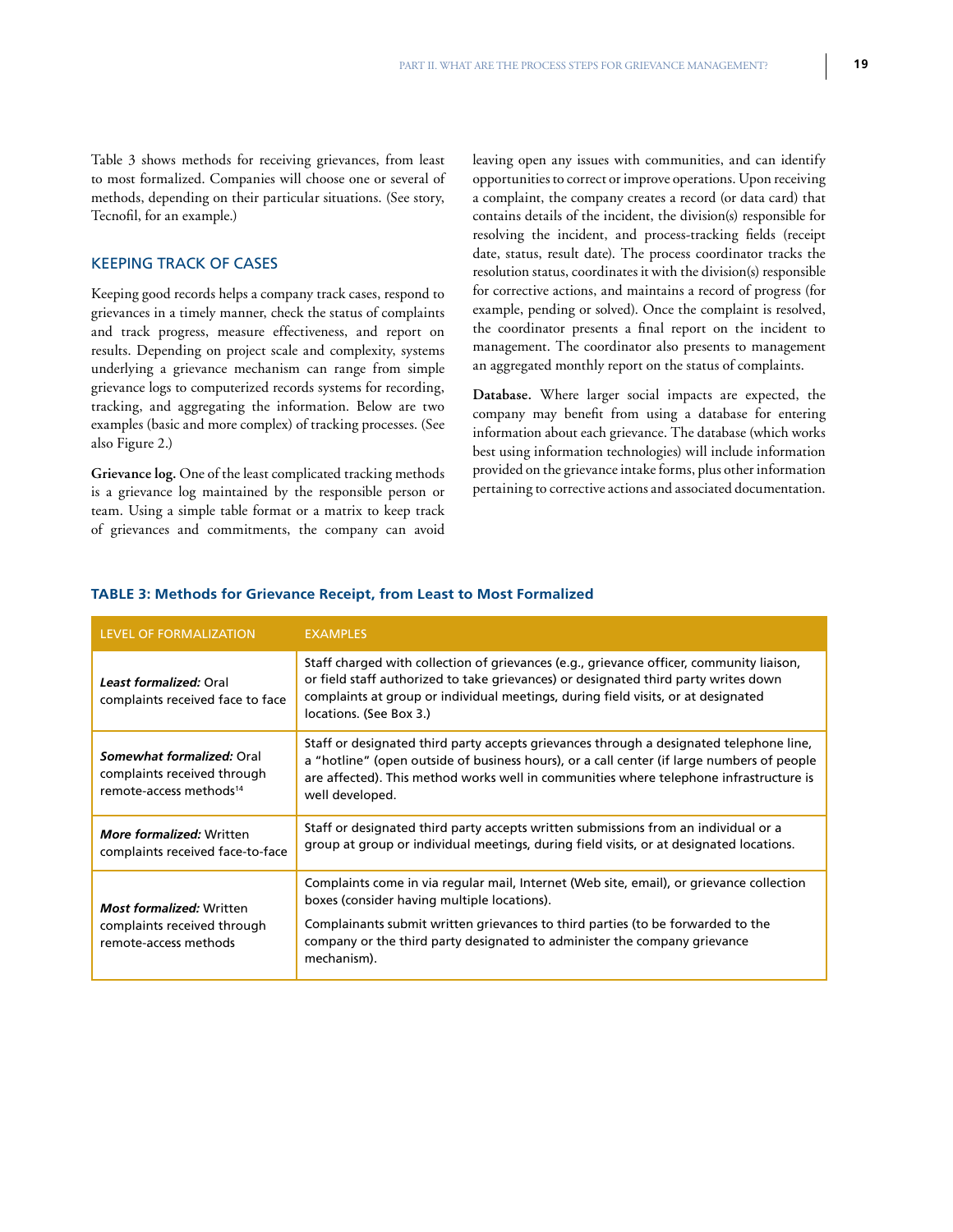# Step 3: Reviewing and Investigating Grievances

For a grievance mechanism to work, all complaints should be handled as promptly as possible, depending on the nature and complexity of the matter. The central unit or person responsible for grievance handling should organize the process to validate the complaint's legitimacy and arrange for investigation of details.

Depending on the circumstances of the complaint, various units or departments may need to get involved, including senior management if their direction and decision is required by the established procedures and division of responsibilities. To begin this process, establish the nature of the grievance to determine the measures needed for review and investigation.

All grievances will need to undergo some degree of review and investigation, depending on the type of grievance and clarity of circumstances. For example:

**Minor, straightforward issues** may only need screening before proceeding to the next step (resolution options and response). Review of minor issues, especially those related to a complainant's request for information, can generally be handled easily by providing information on the spot, or referring the person to community liaison personnel. If there is any possibility that deeper underlying issues may exist, always take time to look into the complaint further.

**Less clear, more problematic, or repetitive issues, or group complaints** may need a more detailed review prior to action. Staff involved in handling grievances may need to seek advice internally, and in some cases turn to outside parties to help in the validation process, especially in cases of damage claims. One option to help determine legitimacy is an internal committee—comprising staff who will be involved in the operation, staff involved in supervision of the grievance mechanism, and managers from the project departments whose activities are likely to result in claims. For example, the committee might consist of a community liaison officer and an operations manager. This committee can also provide initial recommendations on resolution options. (See story, Ahafo, page 31.)

## **Box 3: Collecting Community Grievances Through Open Community Meetings**

Engaging communities in a group face-to-face meeting to hear their complaints and concerns has multiple benefits, although it should be clear that these forums can only inform and not replace the entire process of grievance handling. Additionally, a forum for addressing grievances and the process of stakeholder consultation should not replicate each other.

Face-to-face meetings are well suited for collection of grievances in certain circumstances, as they help articulate projectrelated issues faced by communities as well as maintain good communication with and regular presence in communities. They are usually easily accessible, encourage community participation, solve literacy concerns, and provide for information sharing where the same issue is a common grievance for a number of people or a group (See story, Tecnofil, page 7).

However, group meetings to voice complaints are not likely to be effective where company–community relations have deteriorated and there is an obvious risk of conflict. Additional drawbacks of this approach include lack of anonymity and unequal access by all groups. Thus, where there is social stigma attached to complaining, or there is fear of retribution for openly voicing complaints, the company should consider a neutral or anonymous location to avoid observation by others. Certain groups, in many cases women, will often not speak in an open forum. Moreover, women tend to be more time-constrained than men, given their household responsibilities, and may not be able to participate in forums at certain times of day/week.

Here are a few simple rules for conducting a group meeting:

- Establish "house rules" (being on time, giving everyone an opportunity to speak, techniques for dealing with anger, and so on.)
- Announce a session early and publicize it well, to encourage people to prepare grievances in advance.
- Provide contact information of persons responsible for organizing the session, and of those who can provide assistance.
- Identify several issues to be discussed, ideally with the communities' participation; sessions are more effective when issues affecting a group or the entire community are given priority over individual complaints.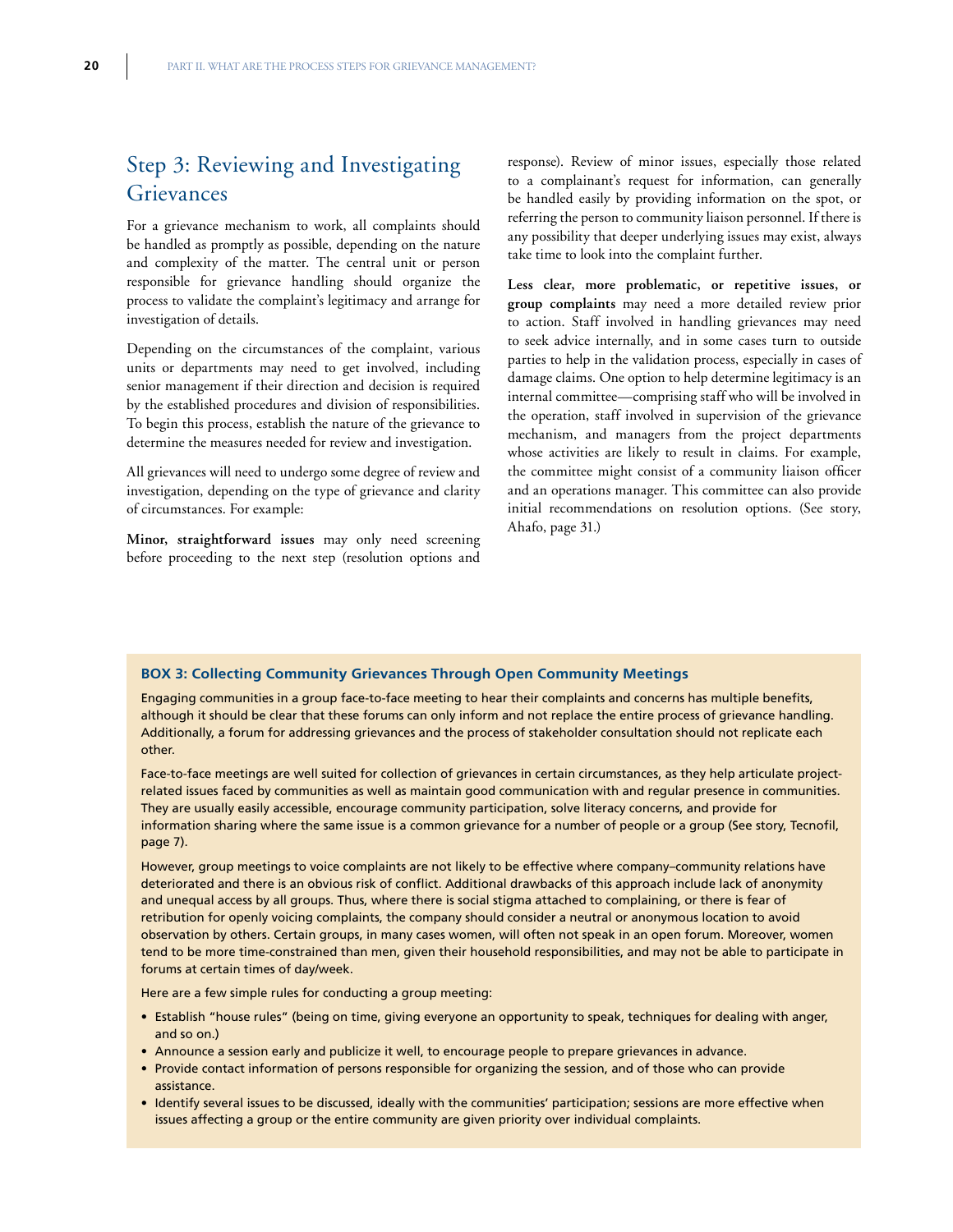**Complex issues with multiple parties involved** are more likely to occur in projects with high social and environmental impacts. Investigation can be organized internally, or the company may designate third-party experts to investigate when impartiality is important or when complex technical matters are involved. If an extensive investigation is found to be necessary, it should be initiated swiftly before circumstances change or the conflict escalates further.

# **GET A COMPLETE PICTURE**

If a response to a grievance is not based on the findings of a thorough and fair process of its review, there is no way of telling whether the outcome is equitable. Some examples of failure to provide a thorough and fair assessment include using responses to previous complaints to decide the legitimacy and outcome of a current complaint without looking into its particular circumstances; taking complaints by women and

other vulnerable groups less seriously; and making no attempt to find and hear witnesses to an incident.

# Where an Extensive Investigation is **REQUIRED**

An extensive investigation may be required when grievances are complex or widespread and cannot be resolved quickly. As a way to conform to the principle of "no cost to communities," the company should take full responsibility for investigating the details of grievances coming through its grievance mechanism. However, in cases of sensitive grievances—such as those involving multiple interests and a large number of affected people—it may help to engage outside organizations in a joint investigation, or allow for participation by community structures, civil society organizations or NGOs, or local authorities, if the complainants agree to this approach.

#### **Box 4: Which Claims Should Be Directed Outside of Project-Level Mechanisms?**

Generally, all claims from affected communities should be accepted and no judgment made prior to investigation, even if complaints are minor. However, several types of claims deserve special consideration and possible redirection to other mechanisms:

- **Complaints clearly not related to the project:** It is sometimes difficult to determine which issues are related to the project and which are not. If in doubt, employees designated to receive grievances should accept the complaint and assess its legitimacy. Making upfront agreements with communities as to which types of claims are and are not projectrelated will help avoid misunderstandings in individual cases.
- **Complaints constituting criminal activity and violence:** In these cases, complainants should be referred to the formal justice system.
- **Labor-related grievances:** A separate mechanism should be established through human resources policies or pursuant to collective bargaining agreements.\*
- **Commercial disputes\*:** Commercial matters should be stipulated for in contractual agreements and issues should be resolved through a variety of commercial dispute resolution mechanisms or civil courts.
- **Issues related to governmental policy and government institutions:** The private sector is under pressure to address the accountability gap created by weak government regulations, especially where communities are exposed to human rights violations, environmental degradation, and poverty. It is not uncommon for communities to use company grievance mechanisms to bring complaints related to aspects of project implementation that are a responsibility of, and implemented by, public institutions and their officials—for example, issues related to the resettlement process handled by local governments for the project needs. Many companies face a dilemma regarding their role in solving issues between complainants and local authorities. Communicating clearly to communities about the role, responsibilities, and limitations of a company mechanism is a must, but it may not suffice in practice. Governments may not have enough capacity (either resources or processes) to handle grievances, or they may be inaccessible to affected communities. At a minimum, such grievances can be captured through the company system, then the companies may choose to pass the grievances along to authorities and let the communities know how to follow up. Companies may provide support or advice to local authorities or devise a joint grievance mechanism in the case of complex projects. However, it is advisable to refrain from a direct mediation role in community-authority negotiations, since conflicts of interest may arise. A monitoring role may work better. For example, in Turkey, BTC established and managed a Resettlement Action Plan (RAP) Fund to compensate those who are not eligible for compensation according to local laws, such as fishermen and squatters on public and private lands and common lands belonging to the state. Approximately 65 percent of all actual land users (informal) were paid from the RAP Fund in Turkey.\*\*

<sup>\*</sup> These mechanisms are outside the scope of this Guidance Note.

<sup>\*\*</sup> Information provided by BTC.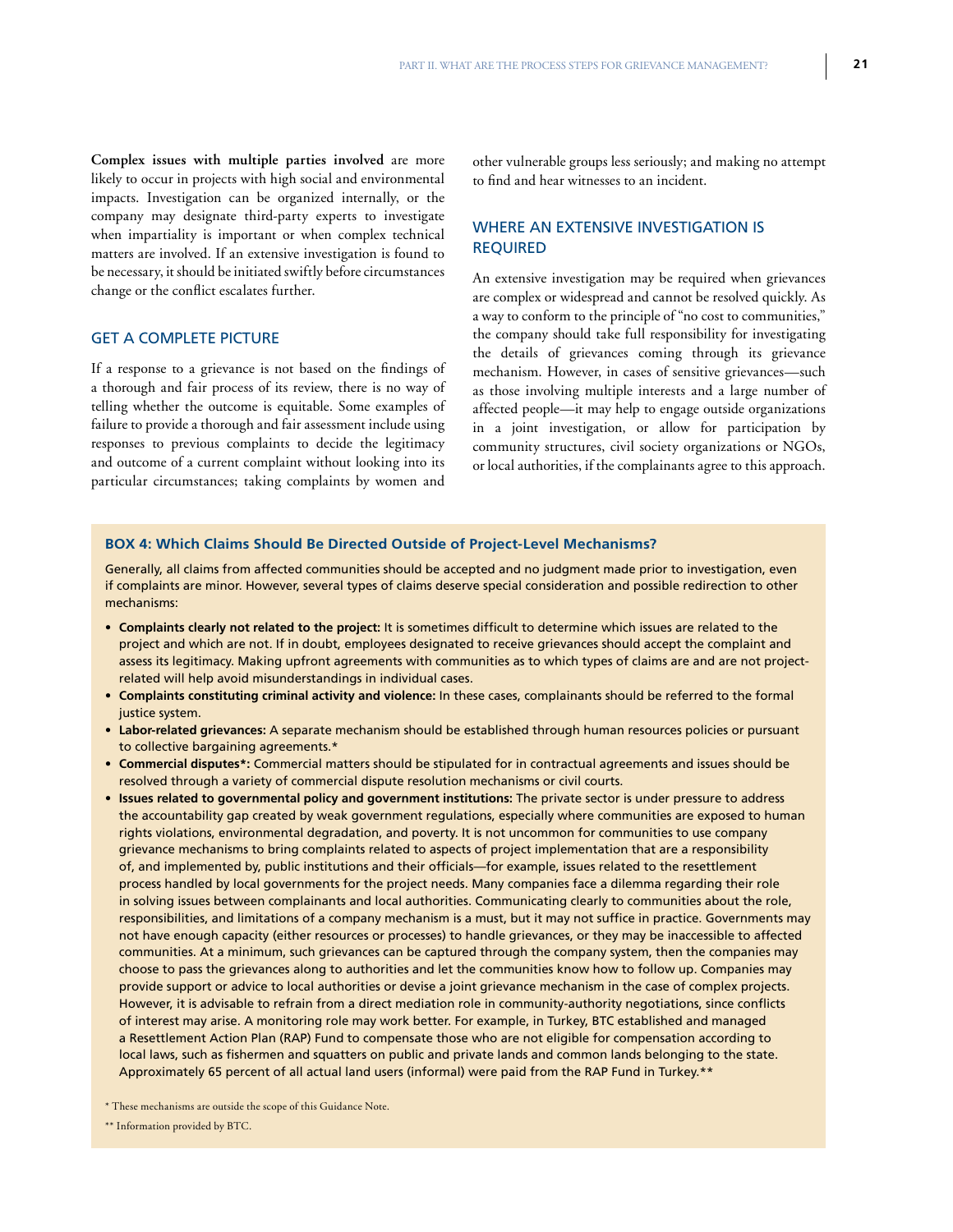

*© Timor-Leste—Curt Carnemark.*

The following are some good practices for conducting investigations:

- **Involve senior management.** Since extensive investigations are usually needed in more complex and severe cases, senior management should be fully informed and should assign responsibilities and time frames for handling investigations.
- **Appoint the right investigation team.** If an investigation team is formed internally, make sure there is no conflict of interest—that is, people investigating grievances should have no material, personal, or professional interest in the outcome and no personal or professional connection with complainants or witnesses. It may be advisable to explicitly seek disclosure of such interests from the investigators. In more complex cases, a team can consist of managers and investigators and, in some cases, observers, interpreters, and outside experts. As a rule, investigators should have the authority to gather information and commit to the time frame for investigation, but not make promises regarding the outcomes of a complaint. Consider the size of the team, qualifications, gender composition, and budget.
- **Develop clear tasks and responsibilities.** Develop a clear list of tasks and outcomes that an investigation is expected to achieve. Investigators would be expected to develop an investigation plan, assess the needs for safety and confidentiality, collect evidence, and produce an investigation report.
- **Conduct meetings with complainants and visit the site.** Site visits and inspections are useful for a grievance resulting from a physical incident. Gathering physical evidence of the complainant's story may help clarify the particular circumstances of the incident. Site visits are most useful at the beginning of an investigation—to avoid any change in physical evidence that may happen over time—and should be documented. (See Box 5.) A prompt corrective action may be necessary if an incident is of a serious and harmful nature.

# Step 4: Developing Resolution Options and Preparing a Response

Once the grievance is well understood, resolution options can be developed taking into consideration community preferences, project policy, past experience, current issues, and potential outcomes. Figure 3 shows the basic flow of grievance handling at the stage of developing resolution options and preparing a response.

#### **Box 5: What If a Claim Appears to Be Unfounded?**

In some cases complaints may appear to be frivolous, exaggerated, or fabricated. Such complaints may be motivated by desire for monetary compensation or political reasons. Individuals or groups may lodge complaints of a frivolous or insubstantial nature or produce an excessive volume of complaints.

Real-life examples of such claims include quickly switching to crops that promise higher compensation for loss of agricultural land, replanting unrooted trees from outside the project-affected area to claim compensation for clearing them, building temporary huts on the land to be taken over by project construction, letting livestock out on purpose, and claiming that uncultivated land is agricultural.

These claims can draw resources away from dealing with legitimate issues as they can be costly to investigate. Nevertheless, investigation into grievances to ensure they have sufficient basis protects both the complainants and the company. In addition to assessment of the facts by companies or independent third-party investigators, techniques include robust socioeconomic baseline studies documenting current conditions, including photographs of landscape, properties, and so on); leaving no gaps in time before the actual project start; and clear communication to communities on what is reasonable, through explicit criteria and expectations management. For example, communities along the BTC pipeline filed complaints stating that construction caused cracks in people's homes. Although it was not documented whether cracks existed prior to construction, tests done after complaints were filed did not rule out this possibility in a number of locations. Therefore, BTC had to provide compensation to a number of property owners.\*

\* *Source:* CAO, Annual Report 2006–07.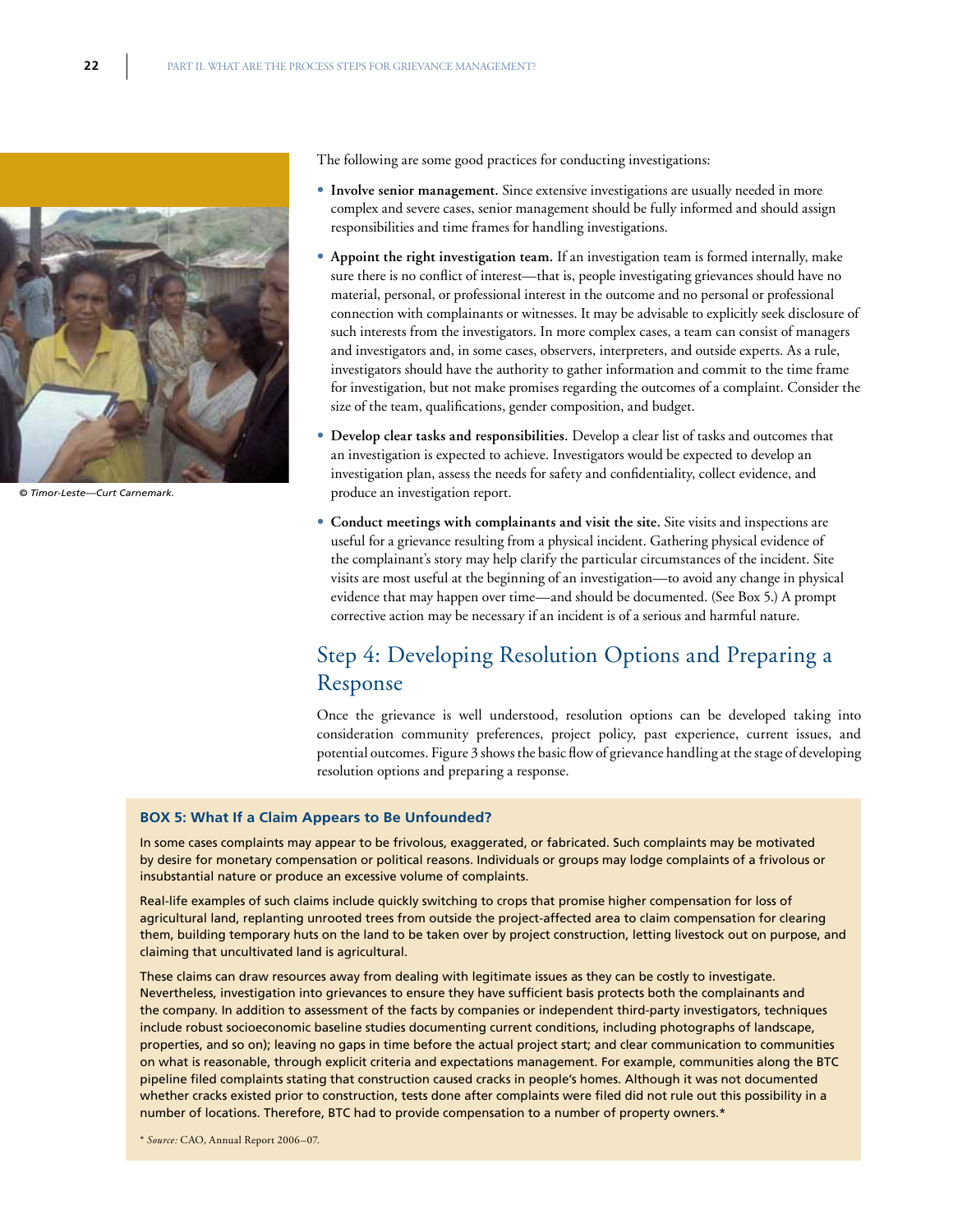# Develop Resolution Options Commensurate with the Nature of **GRIEVANCES**

General approaches to grievance resolution may include proposing a solution 1) unilaterally (the company proposes a solution); 2) bilaterally (the company and the complainant reach a resolution through discussion or negotiation); 3) through a third party (either informally or formally through mediation); or 4) through traditional and customary practices. A more complex discussion of approaches to resolution of community grievances is outside the scope of this document; for detailed advice on resolution methods, refer to the *Guide to Designing and Implementing Grievance Mechanisms for Development Projects* (CAO, 2008).

Resolution of grievances caused by a one-off breach of environmental standards, or by a single traffic incident, will differ significantly from complex and repetitive community grievances. More complex and controversial issues, especially those raised by large groups of people, usually involve overlapping issues, with no single point of origin or obvious solution. Resolution of these issues may benefit from access to

independent bodies that can provide the credibility that comes with impartiality—and can foster dialogue and collaboration between companies and affected communities as they undertake the often lengthy process of exploring resolution options.

Even within the same project, approaches to resolving grievances of various types should be different, depending on the nature of the issue, frequency of occurrence, and the number of complainants. (See Table 4.)

One of the potential advantages of a grievance mechanism is its flexibility. Rather than prescribe a specific procedure for each particular type of complaint, it may be helpful to establish a "menu" of possible options appropriate for different types of grievances, so that company personnel and community members have models for action when a dispute arises. Options include altering or halting harmful activities or restricting their timing and scope, providing monetary compensation, providing an apology, replacing lost property, revising community engagement strategy, and renegotiating existing commitments or policy.

| <b>TYPES OF GRIEVANCES</b>                                                        | <b>EXAMPLES</b>                                                                                                                                                                                                                                                                        |
|-----------------------------------------------------------------------------------|----------------------------------------------------------------------------------------------------------------------------------------------------------------------------------------------------------------------------------------------------------------------------------------|
| Relatively minor and one-<br>time problems related to<br>company operations       | Company equipment causes damage to an individual's livestock<br>One-time disagreement between a contractor and a laborer over working conditions                                                                                                                                       |
| Relatively minor but<br>repetitive problems related<br>to operations              | Noise and dust complaints during the construction phase, brought up by a group of people<br>or repetitively raised by individual complainants<br>Destruction of landscape, local greenery<br>Project traffic blocks the local access roads                                             |
| Significant, larger problems<br>related to operations                             | During construction, company uses some land beyond the initial agreement with a<br>community for temporary land use<br>Misconduct of in-migrant workers (do not pay for local services, such as hotels, restaurants,<br>shops; damage crops)                                           |
| Major claim, significant<br>adverse impact on a larger<br>group or several groups | Employment opportunities do not meet expectation of local communities (no clarity<br>regarding employment policies)<br>Significant water contamination (less fishing, unclean water, and so on), water shortage<br>Violence against women due to shifting power roles in the community |
| Major allegations regarding<br>policy or procedure                                | Allegations of systematically inadequate land compensation<br>Communities not provided with disclosure of project information and fear, uncertainty, or<br>rumors leading to civil unrest and violence                                                                                 |

#### **Table 4: Types of Grievances and Examples**

*Source*: Adapted from CAO, 2008. The Office of the Compliance Advisor Ombudsman: *A Guide to Designing and Implementing Grievance Mechanisms For Development Projects*.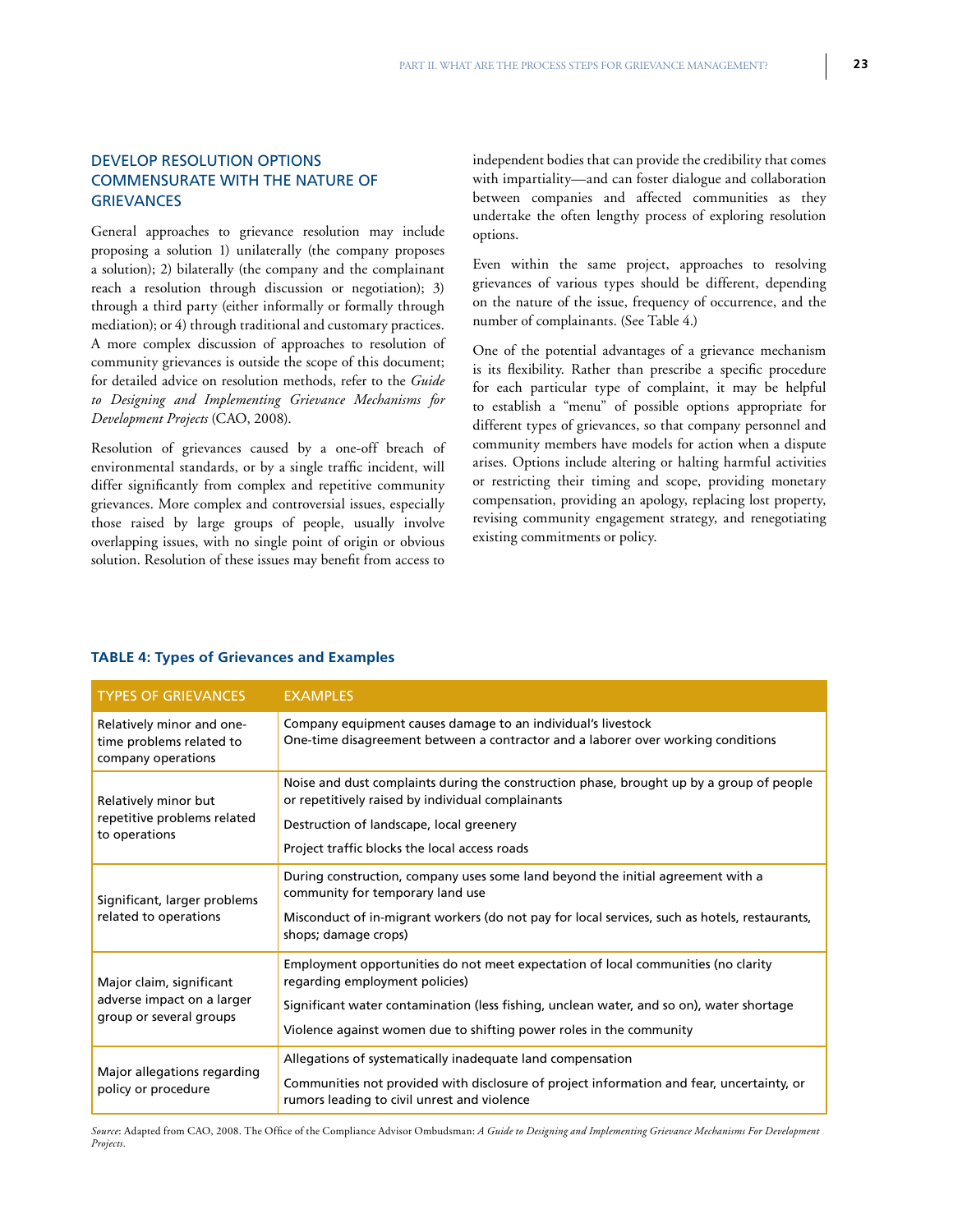

## **Figure 3: Developing Resolution Options, Preparing a Response, and Closing Out**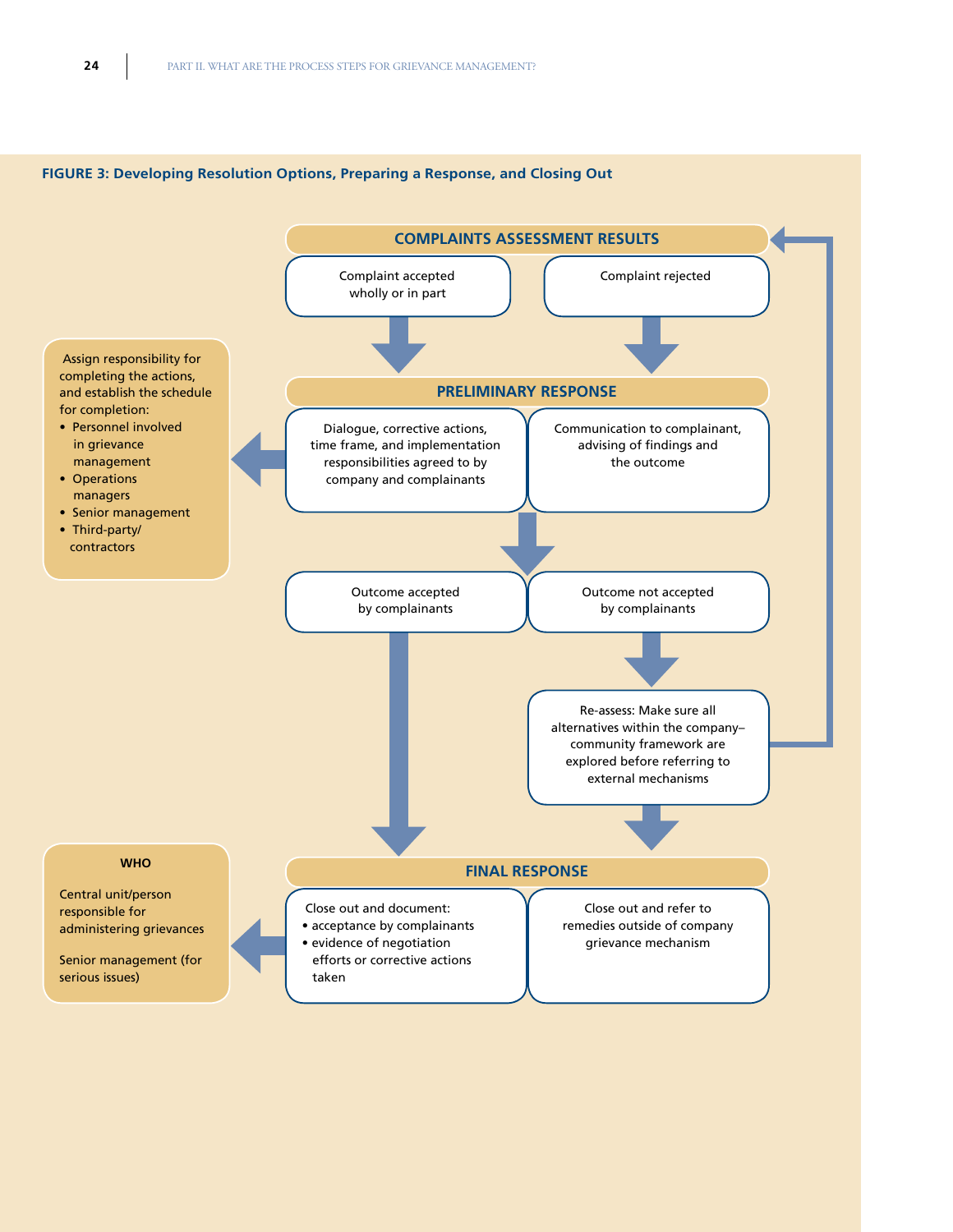The approach to the resolution process is just as important as the outcomes. Acknowledging the issues and initiating a dialogue with communities in formal or informal settings is also part of the solution. If problems are complex and solutions are not simple and straightforward, ongoing discussion and joint monitoring of issues with communities will help prevent a conflict from escalating and will add transparency and legitimacy to the system. (Also see Part I, Principle 4.)

# Prepare and Communicate a Clear **RESPONSE**

Regardless of the outcome, a response should be provided to all complainants. Responses can be either oral or written, depending on whether the grievance was received orally or in writing. At the time of first interaction between the company representative and complainant(s), there are two possible scenarios:

**The claim is rejected and no further action will be taken.**  If a claim is rejected upfront, it is either ineligible or clearly does not have a basis. (See Box 5.) If the response is that the grievance does not require action by the company to resolve it, all considerations should be documented and included in both the response and the company systems for grievance tracking for further reference. Companies should be diplomatic when telling community members that no further action will be taken, since they are likely to be disappointed. But including a detailed and respectful explanation, together with compelling evidence of why it cannot be accepted, usually keeps a conflict from escalating.

**The claim is accepted.** The response procedure would include two general steps:

1. **A preliminary response** should be provided within a stipulated period of time and should propose the next steps and actions to be taken for resolution. Let complainants know the results of the assessment and the status of their claims, and encourage and invite further discussion with

## **Sector: AGRICULTURE**

## **Monte Rosa (Pantaleon), Nicaragua: Company and Community Jointly Identify Issues and Act on Solutions**

Monte Rosa is a wholly-owned subsidiary of Pantaleon, a leading Central America sugar manufacturer. Monte Rosa supplies raw sugar from its mill and plantations to the domestic and world markets, and its cogeneration facilities supply electricity for sale to the national power network in Nicaragua. Monte Rosa has assessed its social and environmental impacts well, including those that affect communities—impacts ranging from aerial application of herbicides to issues with rental of land and working with local sugarcane suppliers and expectations of work by community members during the mill expansion. The company's recognition of its role in the community has contributed to Monte Rosa's becoming a leader in corporate social responsibility for the local sugarcane industry in Nicaragua.

#### **Communities and Local Administration Are Part of the Company's Grievance Management Process**

Monte Rosa's written, step-by-step system to deal with external queries, concerns, and grievances is well understood and used locally. The company's Office for Environmental Protection and Sustainable Economic Development (OPMADES) handles, among other responsibilities, the grievance procedure, which is simple and ensures prompt response. Procedures articulate that any community member, leader, or juridical representative can submit a complaint. Monte Rosa organized a committee—composed of representatives of the company, local community, and nearby town administration—that works to identify queries and complaints and establish their legitimacy. OPMADES then verifies incidents onsite within three days and, if it is found that the incident has been caused by Monte Rosa operations, initiates the process to document, route, track, and report on the resolution.

#### **Community Participation in Incident Resolution**

Decisions on issue resolution are carried out in collaboration with communities. For example, to ensure a good labor relationship with sugarcane cutters, the company is working directly with local community leaders to organize the crews. A fair procedure was also established for the problem of free-moving cattle in the sugar fields. If such incidents occur, before taking legal measures Monte Rosa attempts to resolve the problem by meeting with owners and community members, as well as with local administration and enforcement, to find a compromise. This procedure reduces damages and costs to the company as well as to cattle owners. Issues that otherwise might have arisen about the company's impact on the communities are proactively addressed by means of a wide range of strategic alliances with civil organizations and government departments in the areas of environmental management, HIV/AIDS, and water shortage. Monte Rosa has supported forest conservation, school programs, a local home for young mothers from the countryside, medical volunteer programs, local trash recycling, and community infrastructure.

*Source*: Information provided by Monte Rosa, Pantaleon.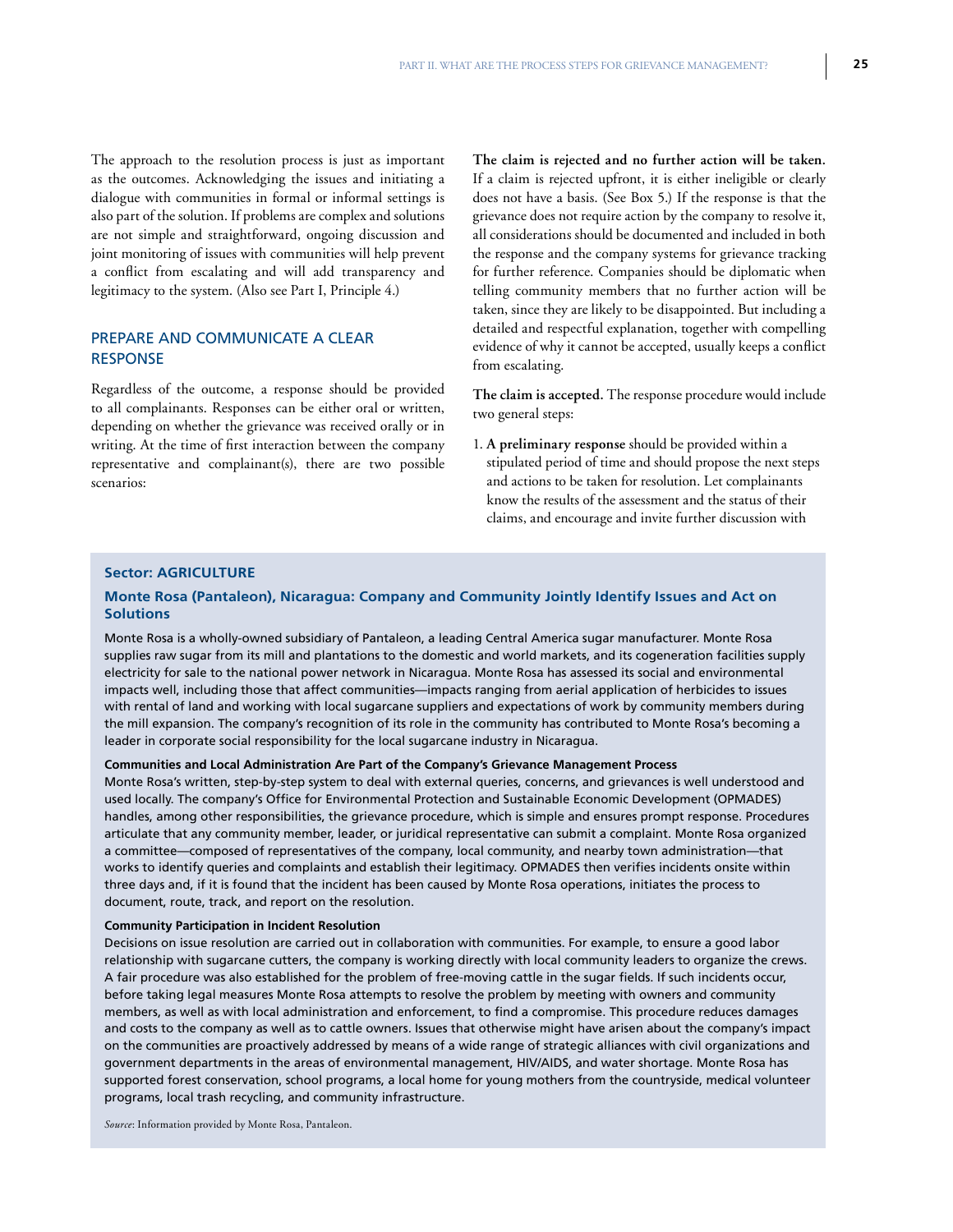complainants (to obtain additional arguments, collect more evidence, conduct further investigation, and launch a dialogue). If complainants are not likely to be satisfied with the outcome the company is considering, schedule group or individual meetings, as needed, to discuss the findings and further clarify the position of the company and of the complainants; and, in more complex cases, have management participate in such meetings, since they are perceived to be the legitimate decision makers. (See story, Tecnofil, page 8.) In more complex projects, it may be advisable to create an internal body that can deal with grievances that go beyond the authority of those directly responsible for resolution, or an external body with participation of communities and third parties. (See stories, Ahafo, page 31, and Monte Rosa, page 25.)

2. **A final response** should be given to document the final proposed resolution. Communicate the proposal, stipulate mutual commitments, and ask for the complainants' agreement. If the complainants are not satisfied with the proposed resolution, or the outcome of the agreed corrective actions, they should be free to take their grievances to a dispute resolution mechanism outside of the company grievance mechanism.

# Close Out Cases Only When an Agreement with Complainants Is Reached

Following completion of the agreed-upon corrective actions, it is a good practice to collect proof that those actions have taken place. For example:

- Take photos or collect other documentary evidence to form a comprehensive record of the grievance and how it was resolved.
- Create a record of resolution internally, with the date and time it took place, and have responsible staff sign off.
- Have a meeting with the complainants to get a collective agreement to close out the claim.
- If the issue was resolved to the satisfaction of the complainants, get a confirmation and file it along with the case documentation.

# **Sector: MANUFACTURING**

## **China Glass Holdings: Stakeholder Satisfaction Surveys Help Ensure Effectiveness and Internal Accountability**

China Glass Holdings (CGH) is a successful flat-glass company in China with six production facilities across provinces. During its rapid growth, the company is striving to attain international standards and practices in the areas of energy efficiency and environmental management. An Environmental and Social Management system is part of CGH official policies and includes a Grievance and Communications Management Process. As part of this process, CGH conducts stakeholders' satisfaction surveys on an annual basis with the goal to improve quality, environment, and occupational safety and health management systems and demonstrate to the community that CGH takes feedback seriously. In addition to the affected communities, the Survey seeks feedback from government institutions, suppliers, and staff on the same issues.

To receive grievances, CGH keeps open phone, Web site, and email channels that are publicized on a large outdoor advertisement board on the company building. CGH staff also visits communities to inform them about the company's procedures and policies as well as to disseminate "stakeholders' satisfaction questionnaire" forms.

Through the survey, the company seeks feedback from communities on how effectively their issues are being resolved. Investigation and analysis of survey results are conducted by the planning department, and reported in the management review meetings. The surveys also help ensure internal accountability of the units involved in handling grievances and taking corrective actions. For example, CGH's Production Department has an Accident Unit that is held responsible for acting on environmental impact complaints in conformance with the company's Accident Investigation and Handling Process as well as Correction & Prevention Measures and Control Process.

CGH believes that a grievance mechanism helps organize environmental management more proactively and keep up as people's general awareness on environmental issues rises. Seeking stakeholders' input and feedback, as opposed to fixing issues under pressure, ensures smooth operations and helps build a good public image. For example, when a complaint was received regarding dust fallout from the raw materials plant resulting in lower harvest in a nearby orchard, the grievance-handling and corrective action procedures facilitated immediate action on dust-collector maintenance and enclosure of plant windows and doors. The complainant was satisfied with the outcome.

*Source*: Information provided by China Glass Holdings.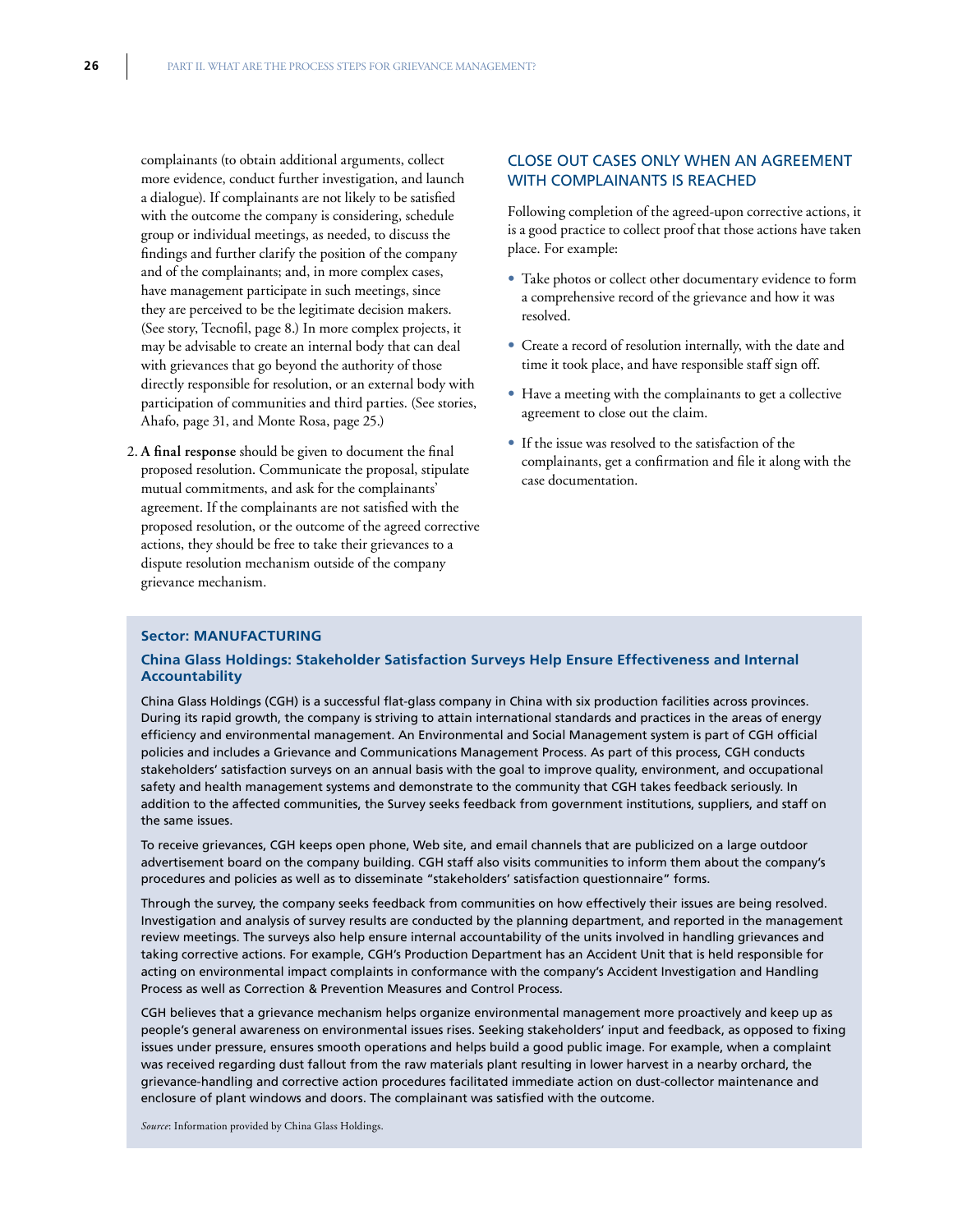# Step 5: Monitoring, Reporting, and Evaluating a Grievance Mechanism

Monitoring and reporting can be tools for measuring the effectiveness of the grievance mechanism and the efficient use of resources, and for determining broad trends and recurring problems so they can be resolved proactively before they become points of contention. Monitoring helps identify common or recurrent claims that may require structural solutions or a policy change, and it enables the company to capture any lessons learned in addressing grievances. Monitoring and reporting also create a base level of information that can be used by the company to report back to communities. Although internal monitoring is usually sufficient for smaller projects, in the case of projects with significant impacts, or where the facts surrounding the grievance are contentious, monitoring by a neutral third party can enhance the credibility of the grievance mechanism.

## Track Grievance Statistics to Ascertain **EFFECTIVENESS**

Depending on the extent of project impacts and the volume of grievances, monitoring measures can be as simple as tracking the number of grievances received and resolved, or as complex as involving independent third-party evaluations. (See Table 5.) Apart from reviewing each grievance and analyzing effectiveness and efficiency, companies also can use complaints to analyze systemic deficiencies. Grievance records should provide the background information for regular monitoring, both informal and formal. Therefore, even a simple tracking system should provide an opportunity to aggregate information and recognize patterns in the grievances the company receives, and how they are being resolved.

# Adapt the Mechanism to Correct **INEFFICIENCIES**

The final objective of monitoring is to ensure that the design and implementation of the grievance mechanism adequately respond to the stakeholders' needs in a cost-effective manner. To maintain the mechanism's effectiveness, the company must design the mechanism and assign responsibilities to allow for policies and practices to improve efficiencies in the receipt and resolution of grievances. These objectives can be met only through ongoing adjustments to the mechanism, facilitated by support from the management. For example:

- If communities strongly prefer one of several channels offered to submit grievances, focus company resources on that channel to lower the costs of methods that communities do not use.
- If only one subgroup in the community raises complaints (for example, women, elderly), determine whether this phenomenon is the result of a particularly high impact of operations on that specific group or an accessibility issue.
- If a large number of grievances do not get resolved through the mechanism, a major change may be required in how the company approaches resolution, rather than focusing efforts on resolving individual issues.
- If the grievances allege that the mechanism lacks transparency, adjust the policy and methods used to publicize it, put more emphasis on inviting the community to participate in decision making through the grievance mechanism, and consider involving third parties.

## Use Monitoring Results to Report Back

Lessons learned throughout the process of handling grievances can help ensure continual improvement of the company's operations. The company can also use monitoring to report back to the community on its implementation of the mechanism. In addition, the company can designate personnel responsible for translating lessons learned from its monitoring into concrete policy and practice changes for the company. A community meeting to explain the results of such reports is also effective, and may lead to a mutually respectful relationship between the company and the community.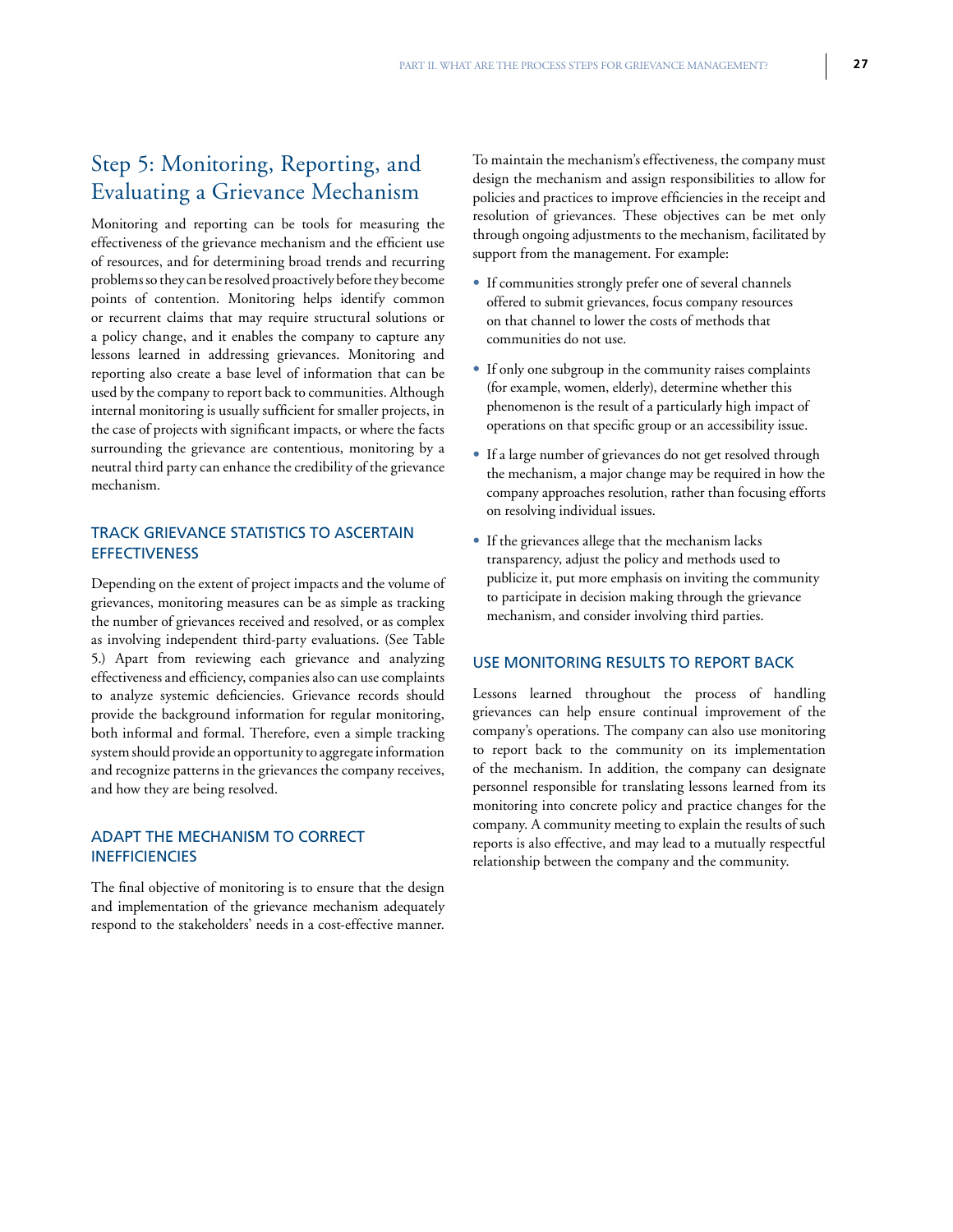# **Table 5: Examples of Monitoring Measures Commensurate with Project Impacts**

| PROJECT SIZE AND IMPACT                        | <b>MONITORING PARAMETERS</b>                                                                                                                                                                                                                                                                                                                                                                                                                          |
|------------------------------------------------|-------------------------------------------------------------------------------------------------------------------------------------------------------------------------------------------------------------------------------------------------------------------------------------------------------------------------------------------------------------------------------------------------------------------------------------------------------|
| Projects with No or Minimal<br>Impacts         | The person(s) in charge of administering the grievance mechanism should analyze<br>information and report to management regularly on all or some of the following: types<br>of grievances received, causes of or reasons for grievances, number of grievances received,<br>profile of complainants, number of complaints resolved or not resolved, specific actions<br>taken by the company, and people referred to external remedies and mechanisms. |
|                                                | Consider preparing and reviewing a summary of grievances received and resolved, for<br>routine project review meetings.                                                                                                                                                                                                                                                                                                                               |
|                                                | A company should put the current mechanism under periodic review, not just monitor<br>individual grievance resolution. This review may also mean inclusion of issues of<br>accessibility, transparency, and cultural appropriateness of the mechanism into monitoring<br>parameters. The review will help determine whether there are any recurring grievances<br>that point to a need for changes in grievance policies and procedures.              |
| <b>Medium-Impact Projects</b>                  | Keep track of the number and status of cases, if any, filed at local courts.                                                                                                                                                                                                                                                                                                                                                                          |
|                                                | Management can request and review on a regular basis summary grievance reports<br>prepared by the responsible staff, and conduct random follow-up interviews with<br>individual complainants.                                                                                                                                                                                                                                                         |
|                                                | Monitor the number of complaints received through various methods to determine which<br>works best; track the number of complaints received from various subgroups to determine<br>the best ways to reach out to them.                                                                                                                                                                                                                                |
|                                                | Grievance mechanisms should include monitoring points at different levels of project<br>management.                                                                                                                                                                                                                                                                                                                                                   |
|                                                | Periodically review the grievance-handling process to ensure that the system meets<br>requirements established by the company as well as the expectations of all stakeholders.                                                                                                                                                                                                                                                                        |
|                                                | Track all matters significantly affecting company policy or requiring legal review.                                                                                                                                                                                                                                                                                                                                                                   |
| Projects with Potential<br>Significant Impacts | A company may consider having the implementation of a grievance mechanism<br>monitored by an external group (such as an NGO) who are experts on grievance<br>mechanism evaluation.                                                                                                                                                                                                                                                                    |
|                                                | Include statistics on grievance handling and redress in action plans and annual reporting.                                                                                                                                                                                                                                                                                                                                                            |
|                                                | Conduct a cost-benefit analysis that will quantify resources spent on administering a<br>grievance mechanism as contrasted with avoided costs that otherwise would have been<br>incurred due to operations disruption or litigation.                                                                                                                                                                                                                  |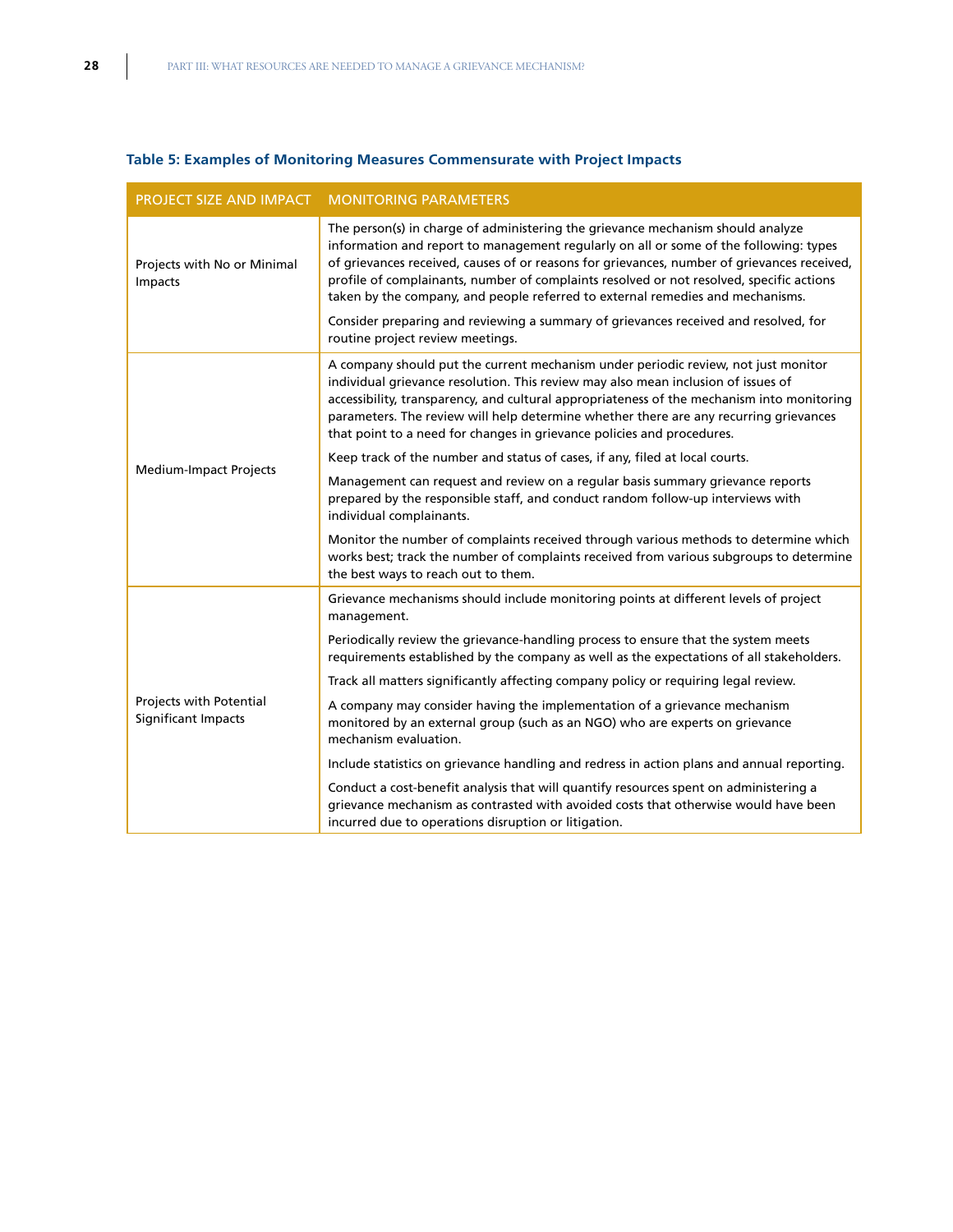# Part III: What Resources Are Needed to Manage a Grievance Mechanism?

# Resources for Grievance Mechanisms

Grievance mechanisms will be effective if adequate resources—people, systems and processes, and associated financial resources—are assigned to implementation, and if responsibilities are clearly defined. Grievance management should be recognized as a business function with clearly defined objectives, assigned responsibilities, timelines, budget, senior management oversight, and regular reporting. For these reasons, grievance mechanisms should be placed within a larger context of a social and environmental management system and should serve as one of the indicators of whether the system is functioning properly. The ultimate responsibility for designing, implementing, and monitoring project-level grievance mechanisms should lie with senior management.

To make better decisions about the design of a grievance mechanism, all companies, regardless of size, need to answer three major questions: *Who should be responsible for implementation? Is the internal capacity sufficient? When should third parties be involved?*

# Who Should Be Responsible for Implementation?

For a grievance mechanism to function effectively, it is important to determine a governance structure and assign responsibilities for the mechanism's implementation. The following basic preparations should be taken into account when evaluating resources and allocating responsibilities for grievance mechanism implementation:

• Make sure that the role of senior management is clear—in what cases and at what stage in the handling of a complaint their decision will be required, and who will be responsible for strategic oversight of grievance management. Senior management has final authority to ensure that commitments to affected communities are met, and clear reporting lines must be established between senior management and those implementing the grievance mechanism.

- Identify personnel or a unit responsible for administering the grievance mechanism (recording complaints, arranging for collection of additional information, consulting relevant departments or persons within the organization, tracking progress, aggregating and forwarding feedback to complainants, reporting). It may be a new or existing unit or person within an organization. Who is best suited to handle these tasks is sometimes determined by the nature of community grievances. Larger projects are likely to have a separate grievance officer (often full-time) or unit as a central point. Projects with fewer and more discrete impacts and lower social sensitivity are likely to assign this responsibility to staff normally responsible for other functions, such as a community liaison or an administrative assistant, to serve as an entry point to receive and log complaints. Keep in mind that frequent turnover of staff assigned to grievance handling and community liaison can adversely impact the perception of the mechanism.
- Make sure that other community engagement tasks do not take the place of handling grievances, particularly if a community liaison officer is also assigned to handle the grievance process.



*PERU LNG project: Negotiation with rural Andean community in Huancavelica, Peru see story, page 35 (Photo: Jorge E. Villegas, IFC).*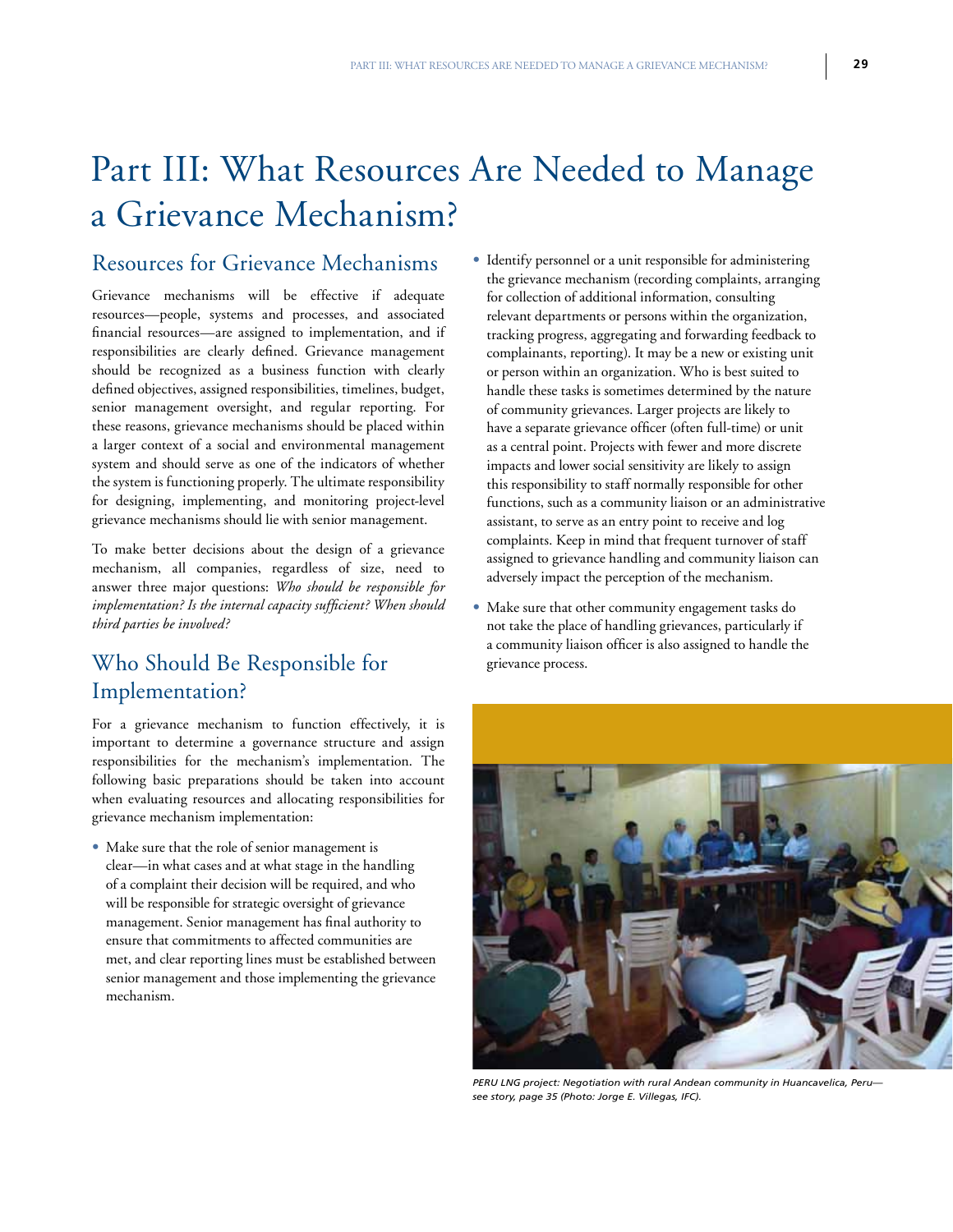

*Community members visit Fras-le premises in 2007 with a focus on treatment of industrial effluents—see story, page 6 (Photo: Courtesy of Fras-le, The Randon Group).*

• Where possible, separate the functions of grievances handling and project management, and assign clear accountability for each, so as to avoid decisions that favor the interest of the company only. In smaller organizations, however, it may not be possible to separate these functions entirely. In such cases, safeguards should be implemented to mitigate such risks. Safeguards can include clearly defining the authority and decision-making responsibilities of people involved in administering the grievance mechanism, as well as making sure that senior management is ready to intervene.

Concrete suggestions on assigning responsibilities for managing the overall process, as well as separate steps (receipt, recording and tracking, investigating, and responding), are provided in Part II of the Good Practice Note.

# Is Internal Capacity Sufficient?

Developing internal capacity may require hiring the right personnel or developing staff skills through training and awareness-raising efforts. Although larger projects are the ones most likely to hire dedicated personnel (see story, Ahafo), projects of any size will benefit from relevant skills of personnel who are involved in grievance handling. Consider developing capacity of personnel who will:

- Assist users of the mechanism throughout the process and make sure the company's policy is carried out adequately.
- Develop and maintain good working relationships with each segment of affected communities, understand local languages and cultures, and be aware of issues facing vulnerable groups, in particular gender issues. When stakeholder analysis indicates significant gender disparities, it is advisable to make female staff available to assist with various stages of the grievance process.
- Have a working knowledge of environmental and social issues and how they are dealt with, understand project operations and the full array of potential grievances, and know how to identify different types of grievances.
- Have practical grievance-handling skills and experience with communication, negotiation, and conflict-resolution techniques.
- Be proficient in record keeping.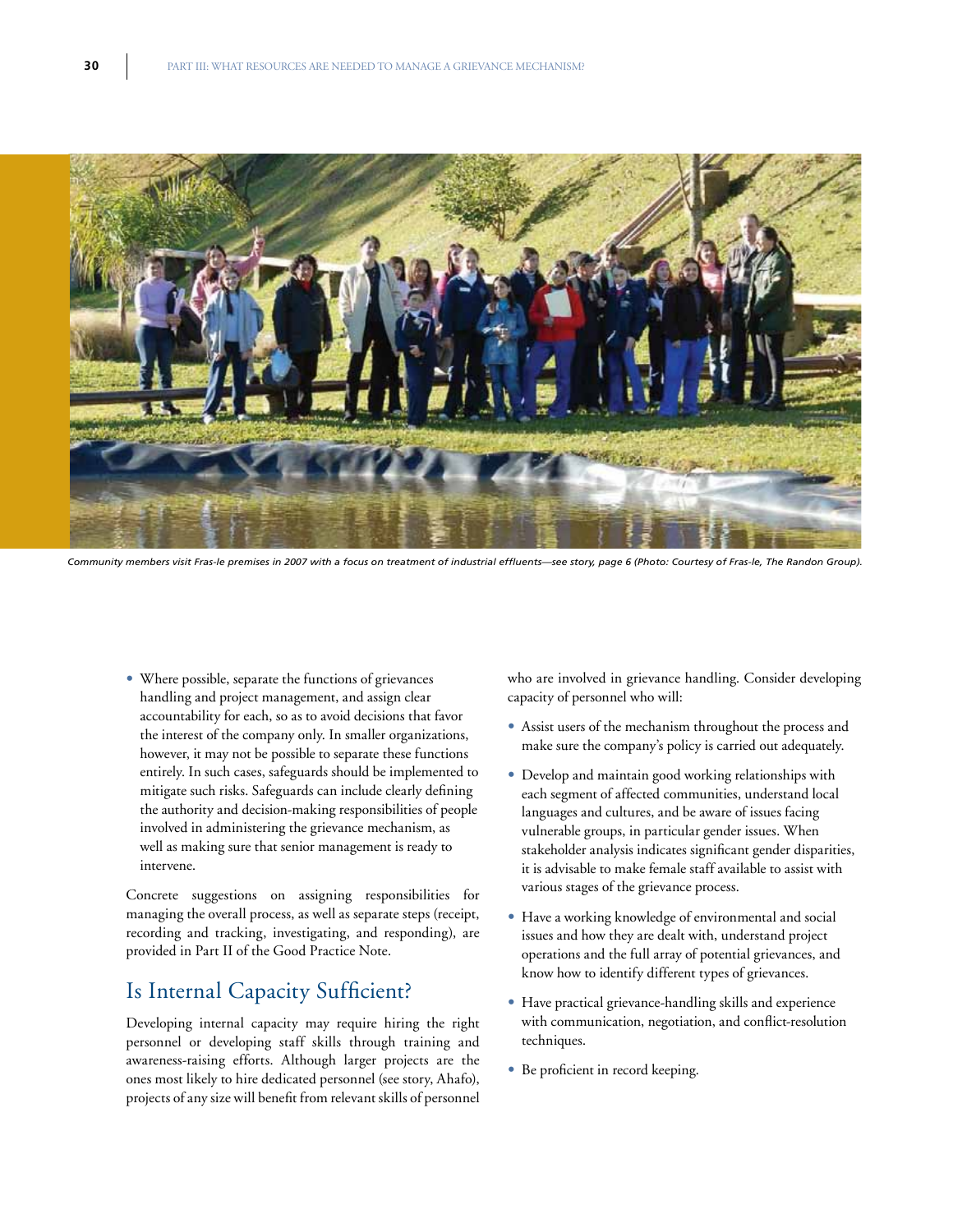A grievance mechanism that relies on internal resources will ensure a greater understanding of the project, and facilitate prompt and clear responses. Company senior management will be able to exercise greater leadership in implementation, due to greater influence on staff through direct reporting. However, purely internal mechanisms may be less transparent. Moreover, if the staff or team is not devoted full-time to grievance handling, it may cause conflicting priorities and workload issues. An internal mechanism's structure could be either centralized (at the headquarters level or at the field level) or multilevel (across levels of the project). Each of these structures has its own set of strengths; ultimately the project must decide on a structure that is manageable.

When developing internal capacity, companies should also consider investing in training and awareness raising for staff involved in grievance handling, managers with oversight of the grievance mechanism, and employees that are not directly involved in handling community grievances. Employees need to be aware of the company's grievance mechanism, be able to explain it to communities when and where necessary, and know the course of action they are expected to take in such situations. Larger companies may find it useful to invest in training field employees to take complaints, and also to offer on-the-spot resolution of (usually relatively minor) issues within their authority.

# When Should Third Parties Be Involved?

### WHY ENGAGE THIRD PARTIES?

Third parties—such as nongovernmental organizations, community-based organizations, local governments, local community and religious organizations and councils—can sometimes be involved in companies' grievance mechanisms. They can serve as process organizers, places to bring a complaint to be passed on to the company, or as facilitators, witnesses, advisors, or mediators. In some cases, it may be beneficial to place part of the responsibility for the process on external entities—formed within the communities themselves or acceptable to them—while the company maintains ultimate responsibility and accountability for the process. Third parties can help increase the level of trust from communities as well as overcome certain limitations of project-level mechanisms, such as lack of transparency, insufficient company resources, possible conflict of interest, and biases, provided that they themselves are perceived to be unbiased and impartial relative to both the company and the communities.

#### **Sector: MINING**

## **Ahafo Gold, Ghana: Investing in Human Resources and Processes for Effective Grievance Handling**

Ahafo Gold mine is developed by Newmont Ghana Gold Ltd. It is a subsidiary of Newmont Mining Corporation. The mine employs 1,525 staff and 1,977 contractors, and is expected to operate for up to another 20 years.

Detailed procedures for grievance and complaint management are part of Ahafo's Standard Operating Procedures. They contain separate step-by-step guidance for handling oral and written complaints. Ahafo has a well-established Management Information System for capturing complaints and grievances in a database that stores the number and categories of grievances received, and notes the method of resolution and the time taken to reach resolution.

Ahafo has two full-time Grievance Officers with clearly defined responsibilities and roles in receiving and coordinating the resolution of grievances. Grievances are divided into categories such as environment, employment, and resettlement, and each Grievance Officer is responsible for a subset of the categories. The Grievance Officers collaborate closely with the Community Relations Team, which includes 10 Community Liaison Officers based in Community Information Centers in the five affected communities. The front desk of a Community Information Center is the first point of contact for the community, and complaints and grievances received there are forwarded to Grievance Officers, who collate information, determine appropriate responses, and enter the details into the central database.

Ahafo has also established a grievance committee comprising members of the external affairs management team including the Community Relations Superintendent, the Principal Communications Officer, Monitoring and Evaluation Manager, the External Affairs Administrator, the External Affairs Manager, and specialists as required. The primary function of the committee is to oversee the complaints and grievance process, and to ensure that resolutions are made at an appropriate level of authority within the company.

In addition, Ahafo has a number of community programs, such as a stakeholder forum formed from community representatives, including a women consultative committee. The forum is composed of 65 members from the 10 nearmine communities and the company. The role of the forum is to seek solutions to issues affecting both parties, including determining and implementing culturally appropriate mechanisms for resolving potential conflicts.

*Source*: Information provided by Newmont Ghana.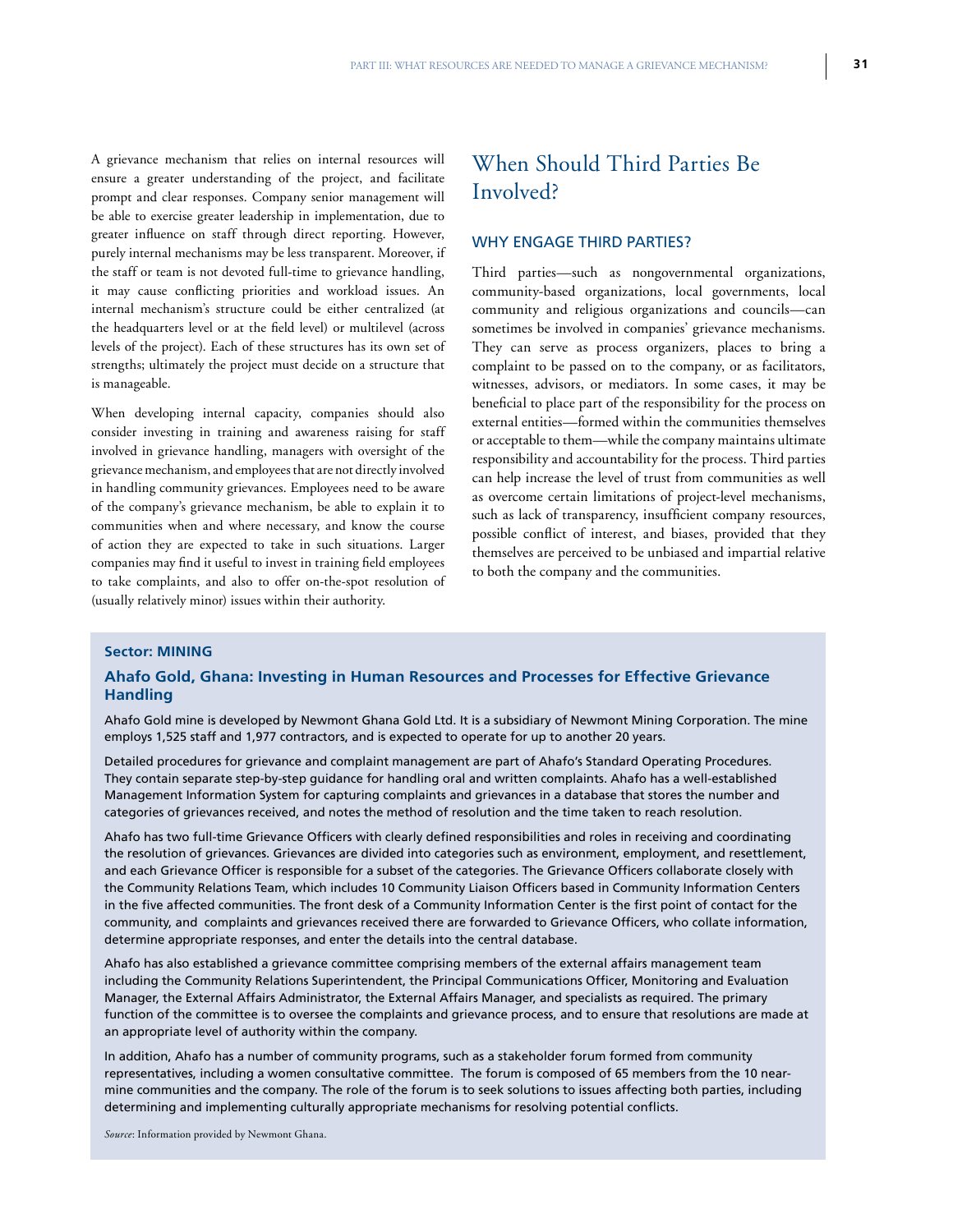

*Villagers from a community near Newmont's Ahafo project in Ghana voice their concerns at a public meeting—see story, page 31 (Photo: John Nicolas Middleton, IFC).*

Companies of all sizes and impacts may choose to engage external parties for several reasons:

- **1. Third-party facilitation.** Projects may engage third parties to increase communities' confidence in projectlevel grievance mechanisms and gain a better reputation with and greater trust from stakeholders. Involvement of third parties can bring impartial, credible, and efficient dispute resolution. Where companies find ways to cooperate with community structures or traditional authorities, NGOs, and local governments within the framework of project-level mechanisms, it is more likely that they succeed in gaining communities' buy-in and acceptance. Involvement of third parties as facilitators typically includes an independent forum to hear complaints, leaving the company less vulnerable to accusations of insufficient transparency and accountability. For example, The Oxfam Mining Ombudsman, an independent service, assisted in resolving grievances related to the Tintaya open-pit copper mine in Peru by helping establish a Mesa de Diàlogo (a dialogue table) that involved local communities, NGOs, and the company in a long-term consultation process regarding the mine and its impacts.15
- 2. **Supplementing internal capacity.** Involving third parties also may be a cost-efficient way to supplement internal resources. With an externally managed (contracted or outsourced) mechanism, a third party that is acceptable to communities implements the process—or a part of the process—and works independently of the project hierarchy and management. It can bring objectivity and greater credibility, provided that the company maintains ultimate responsibility for the mechanism's effectiveness and full commitment from the project's management is in place. Companies operating projects with medium- to high-level impacts may consider seeking external oversight and assistance with monitoring grievances and guiding the company's responses.

Negative aspects of outsourcing include high costs, lack of awareness of commitments made on the company's behalf, the external agency's relative lack of information about the project, and delays due to the need for coordination among multiple parties. External parties often have no authority to change the company's operations. When opting for outsourcing of grievance handling or some part of it, the company is still accountable for the final outcomes. The company needs to ensure full commitment and cooperation by senior management, and should closely monitor the third parties' interactions with and commitments to the affected communities.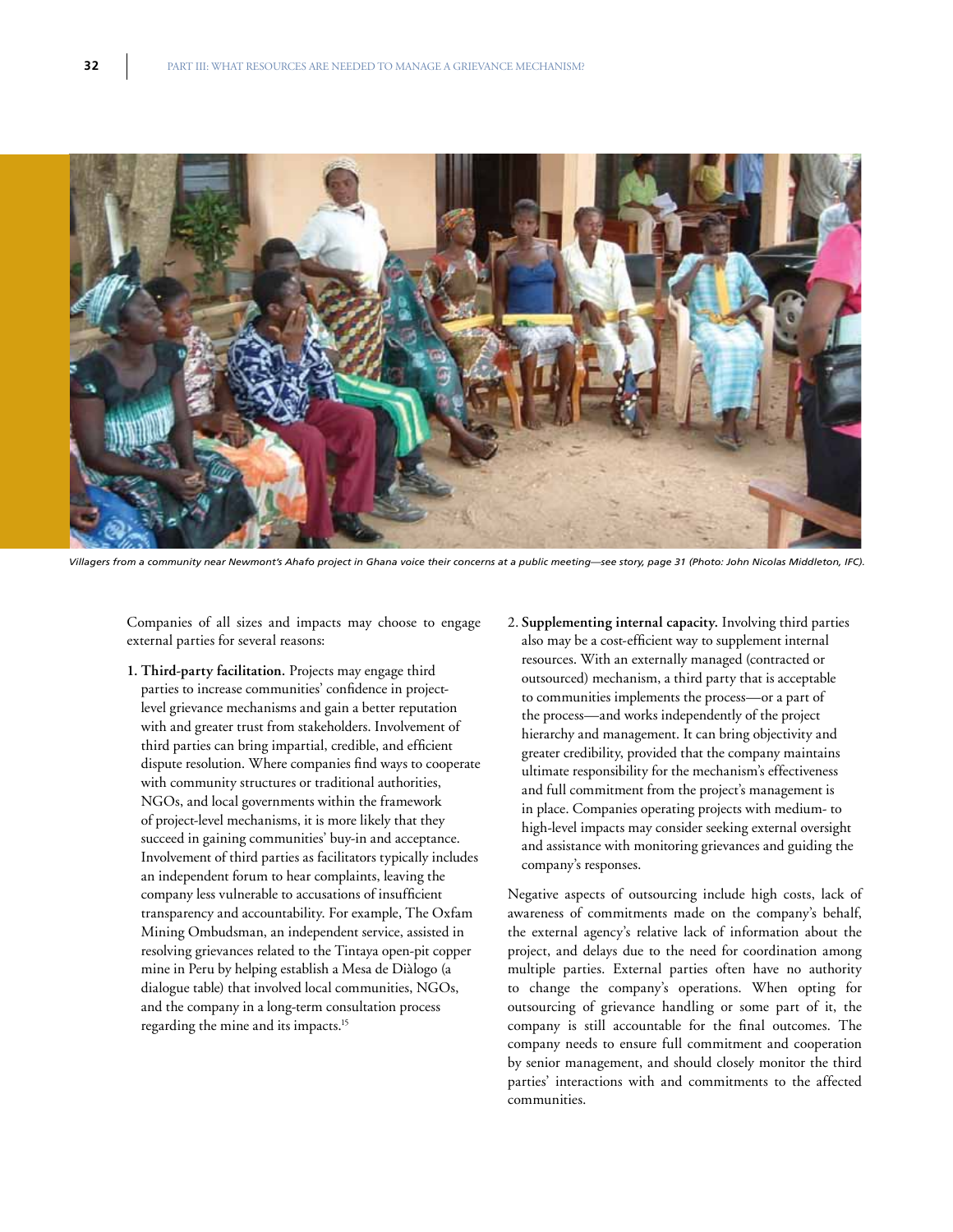# WHAT ARE SOME OPTIONS FOR THIRD-PARTY Engagement?

To have an effective project-level grievance mechanism, companies need to understand the roles of third parties before engaging them. For example:

- • **Community self-governance structures** (such as village councils, elders councils, tribal councils). Take these into account when developing a grievance mechanism—to ensure cultural appropriateness, community involvement in decision making, and efficient and effective use of existing community resources. (See story, Monte Rosa, page 25.)
- • **Local and international NGOs.** Identify those that are active in the area of project or company operations, learn about their interactions with the affected communities, determine what contribution they can make to effective resolution, and discuss options for an NGO to administer the *Public Hearing Meeting, Tamanneftegaz (TNG)—see story, page 11 (Photo: Courtesy of TNG).*



#### **Sector: INFRASTRUCTURE (POWER GENERATION)**

### **Bujagali Energy, Ltd., Uganda: Witness NGO Helps Ensure Fairness and Transparency in the Process**

Bujagali Energy Limited (BEL) is constructing a 250-megawatt run-of-the-river power plant on the River Nile. The project, which also includes construction of a 100-kilometer transmission line, required extensive land acquisition. In 2001, when the government first tried to implement the project with the private sector, the project's economic underpinning as well as its potential social and environmental impacts became the subject of extensive public scrutiny, particularly among local and international NGOs. Recognizing this, the original project undertook an early consultation program, including development of a grievance mechanism that was maintained by the new sponsor.

#### **An NGO to Witness and Participate in the Grievance Mechanism**

The prominence of BEL's grievance management approach is that the witness NGO, InterAid, participates in and monitors the process as well as provides advice for fair and transparent resolution. InterAid also supports project contractors in implementation of adequate grievance procedures. Once complaints from affected people are received, either directly by BEL or referred to BEL by InterAid, they are documented by BEL in the grievance database. InterAid and BEL keep a written track record of all grievances received verification of legitimacy and investigations of complaints how grievances were dealt with and corrective measures. Responses and corrective actions are communicated by BEL and InterAid to the complainant(s).

#### **Grievance Committee: Inclusion of Stakeholders to Ensure a Transparent Process**

Knowledge of the local culture allows BEL to build important elements into its grievance management approach. Following the validation process, BEL can respond to straightforward issues directly or, for more complex issues, organize a meeting of the grievance mediation committee. This committee includes a community development officer (CDO) from the local subcounty administration, a BEL representative, and three representatives from among the affected people. The representatives of the affected communities are chosen among community-based organizations, elders, and customary (traditional, religious) authorities. At least one of them should be a woman. The CDO is responsible for mediating family issues in the community and can help where disputes within the community over project compensation are involved (for example, spouses' complaint that husbands take a lion's share of compensation, family abandonment).

InterAid sits on the grievance committee, advises on the process, and monitors its impartiality. Since one of the InterAid team members usually has some legal training, he or she can provide an independent opinion. To determine whether the decisions agreed to have been acted upon, InterAid monitors the process through regular meetings with BEL staff responsible for grievance matters, and through independent visits to affected communities.

For issues that cannot be easily resolved, the aggrieved persons are also referred to lawyers or family clans for advice. The outcomes are communicated to BEL for further action. Complainants also maintain the right to resort to the courts at any time.

*Source*: Information provided by BEL and InterAid.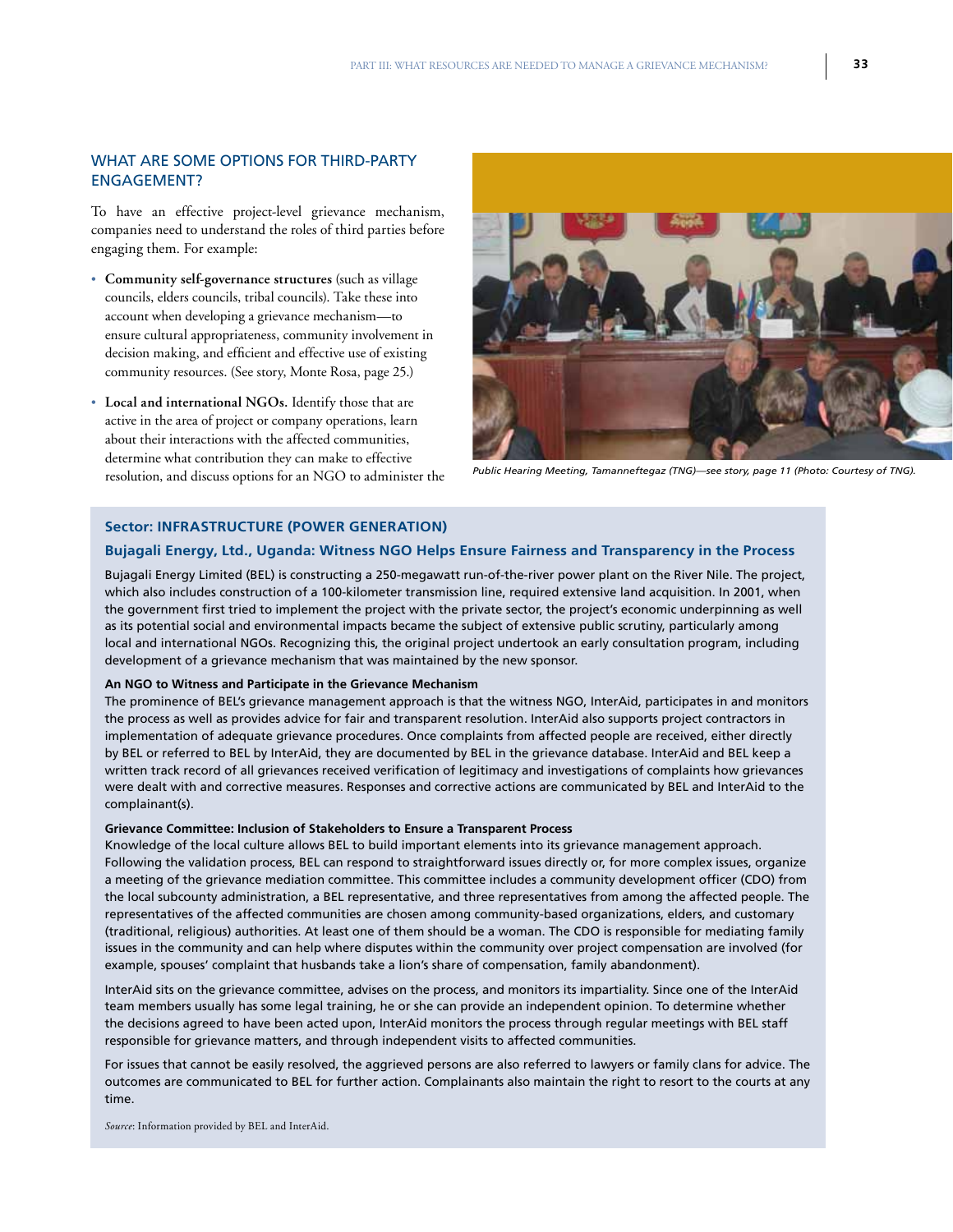project's grievance mechanism or a part thereof. Sometimes NGOs can also represent local communities and help them build their capacity to understand the process and its benefits, participate in decision making, and articulate grievances and bring them to the attention of companies. Such organizations can be viewed as a voice of communities, and companies should be prepared to deal with grievances brought by NGOs on behalf of communities. (See story, Bujagali Energy.)

• **Local government authorities.** Communities sometimes bring their project-related complaints to local governments. In cases where this is the established practice, consider partnering with local authorities to facilitate receipt of grievances from communities. Local governments can also be a resource to help companies resolve complaints, since local authorities may have an established relationship with the communities. They can participate as third parties and advisors in company-initiated resolution processes. (See story, Rajasthan Joint Venture.)

*Third parties—viewed as facilitating constructive dialogue between companies and affected communities can supplement internal capacity, improve trust between companies and communities, and promote credibility.*

## **Sector: OIL AND GAS**

#### **Rajasthan Joint Venture, India: Local Government Participation in a Grievance Mechanism**

The Rajasthan Joint Venture (JV) project of Cairn India Limited (a subsidiary of Cairn Energy PLC, United Kingdom) has made significant discoveries in northwest India (Rajasthan) since its establishment in 2004, and includes construction of crude oil processing facilities, development of an approximately 600-kilometer crude-oil pipeline, and transport terminals.

Since the project start, Cairn has worked to establish ongoing community engagement through its Consultation and Disclosure Plan Framework, which governs its communications programs and ongoing stakeholder engagement and includes a process for handling grievances. With the expansion of the company infrastructure in 2006, the framework has been expanded to accommodate more complex engagement with communities, including complex land acquisition issues along the pipeline route.

Cairn engaged with the local government in Rajasthan early in its stakeholder engagement planning, particularly regarding the grievance mechanism and its focus on land acquisition issues. The local authorities serve as one of the channels to receive project-related grievances as well as on the Grievance Redressal Committee (GRC). The District Collector of Barmer (chief administrative officer and also the magistrate in the district) nominated the GRC that reports to the collector on all matters related to community grievances arising from Rajasthan JV operations. The GRC includes representatives from the district magistrate, the company, and the community, and a special Land Acquisition Officer nominated by the Rajasthan government as officer in charge of all matters related to land for Rajasthan JV.

Cairn's grievance procedure consists of a six-step system: receipt of grievances, preliminary assessment, acknowledgement of grievances, investigation and resolution, closeout, and followup. The first three steps are the primary responsibility of Cairn, and most of the matters related to a specific department or operation of Cairn are resolved at this level, and the decision is communicated to the complainants. If complainants are not satisfied with the investigation result, the matter is taken up in the GRC. The GRC then investigates the underlying cause of the grievance and may introduce changes required to internal systems to prevent recurrence of a similar grievance. In parallel and where necessary, the GRC holds meetings or other appropriate communication with the complainant, with the aim of reducing any tensions and preventing them from escalating. During closeout, the GRC seeks to confirm that its actions have satisfied the complainant. During the followup the GRC, with the assistance of Cairn's manager of community development (field), investigates the root causes of major or symptomatic grievances, where necessary, to ensure that the grievance does not recur.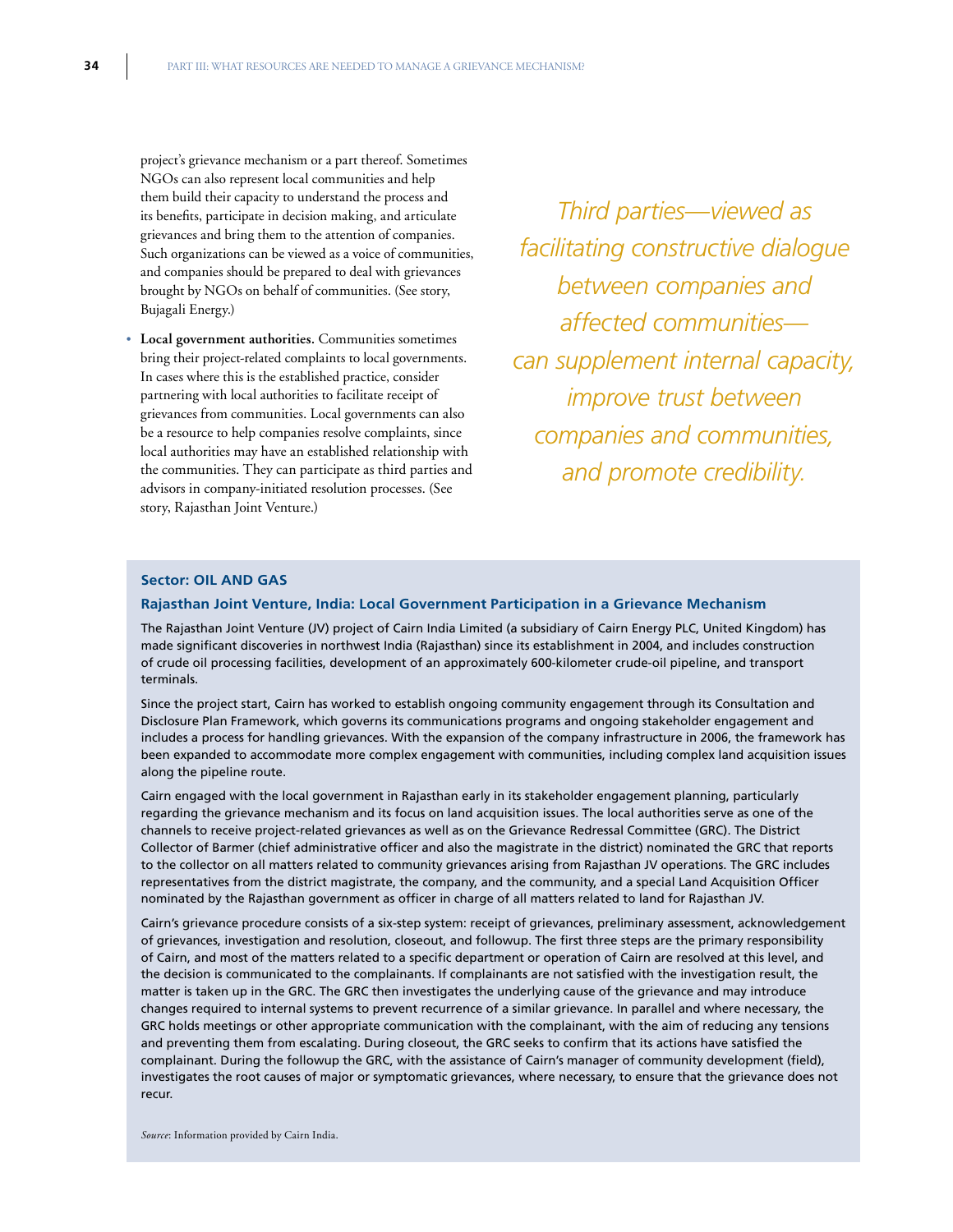# Are Grievance Mechanisms Needed for Projects Implemented by Contractors?

Although a company generally differentiates between the actions of its own employees and those of contractors and subcontractors, local communities tend to see no difference and will attribute actions of contractors and subcontractors to the company. This is the case even if contractors are in the country only for a short period of time. For example, 70–80 percent of complaints and informational queries handled by the Yanacocha Gold Mine in Peru are filed against contractor and subcontractor organizations regarding issues such as failure to pay bills or salaries, improper working conditions, and damages caused by traffic and other accidents. The company uses payment and procurement contract terms to ensure that these entities take action to resolve grievances.<sup>16</sup>

Companies need to anticipate grievances that may arise from the actions of suppliers or contractors, and implement a policy and management tools—such as regular monitoring—to govern their behavior and actions, including provisions for coordinated management of grievances and key indicators that help evaluate the effectiveness of contractors' policies and tools.

Where a project has a small number of contractors, it may be feasible for the contractors to establish and manage their own grievance mechanisms. Companies will need to make sure that these mechanisms do not conflict with the company mechanism or those of the other contractors by establishing clear guidelines and ensuring oversight. (See story, PERU LNG, below.) Where contractual relationships are more complex or numerous, companies may wish to have all grievances directed to the company's mechanism, regardless of whether they relate to the company or its contractors or subcontractors.

#### **Sector: OIL AND GAS**

#### **PERU LNG, Peru: Harmonizing Grievance Management among Project Contractors**

The PERU Liquefied Natural Gas (PERU LNG) project is a key strategic element in Peru's energy plan and is expected to generate \$800 million in annual hard currency revenues. The PERU LNG project consists of construction and operation of an LNG plant, a marine loading terminal, and a 408-kilometer pipeline. PERU LNG executes a large number of contracts for example, for the engineering, procurement, and construction of the plant, terminal, and pipeline, and the related mining operation. To ensure that contractors conform to PERU LNG's social and environmental requirements, including grievance resolution, the company implements a comprehensive contractor management system and Contractor Management Plans.

#### **Monitoring Complaints in the Land Acquisition Process**

As with many pipeline projects, land acquisition is one of PERU LNG's largest impacts. Its Pipeline Compensation Management Plan (PCMP) includes a commitment to compensate for unplanned impacts and damage, and is complemented by the Stakeholders' Engagement Plan and the Project Grievance Procedure. PERU LNG is responsible for ensuring consistent implementation of its PCMP. PERU LNG's community relations officers and land and easement team accompany the contractor's staff during negotiations for additional land, and maintain an active field presence during construction and operations.

#### **Establishing Clear Responsibilities for Contractors within the Grievance Procedure**

The Project Grievance Procedure establishes specific objectives and performance indicators for participation, effectiveness, resolution, recurrence reduction, and influence, and provides for trend monitoring. It states the responsibilities of PERU LNG and contractor personnel, defines complaint types, and specifies detailed procedures covering items such as mechanisms to identify and receive complaints, complaints center and registry, centralization and systematization of complaints, and complaint analysis. The procedure also discusses the review and resolution of complaints and appeals, responsibilities for resolution, resolution time, and monitoring. The goal is to satisfactorily address most grievances and claims within 15 days (first review), or to provide for ombudsman or specialized organization participation (part of the second review). Specific contractor responsibilities regarding the grievance mechanism include:

- Following all company policies
- Being proactive and available to participate in PERU LNG's public consultation and disclosure activities
- Articulating and executing their own grievance mechanisms in accordance with PERU LNG grievance procedures
- Handling complaints resolution themselves, through their own community relations teams, and coordinating with the PERU LNG community relations
- Reporting to the PERU LNG community relations team on a daily basis regarding the processing of complaints
- Not making any direct agreements on resolution with local communities without coordinating with PERU LNG
- Proposing alternative resolution methods to stakeholders.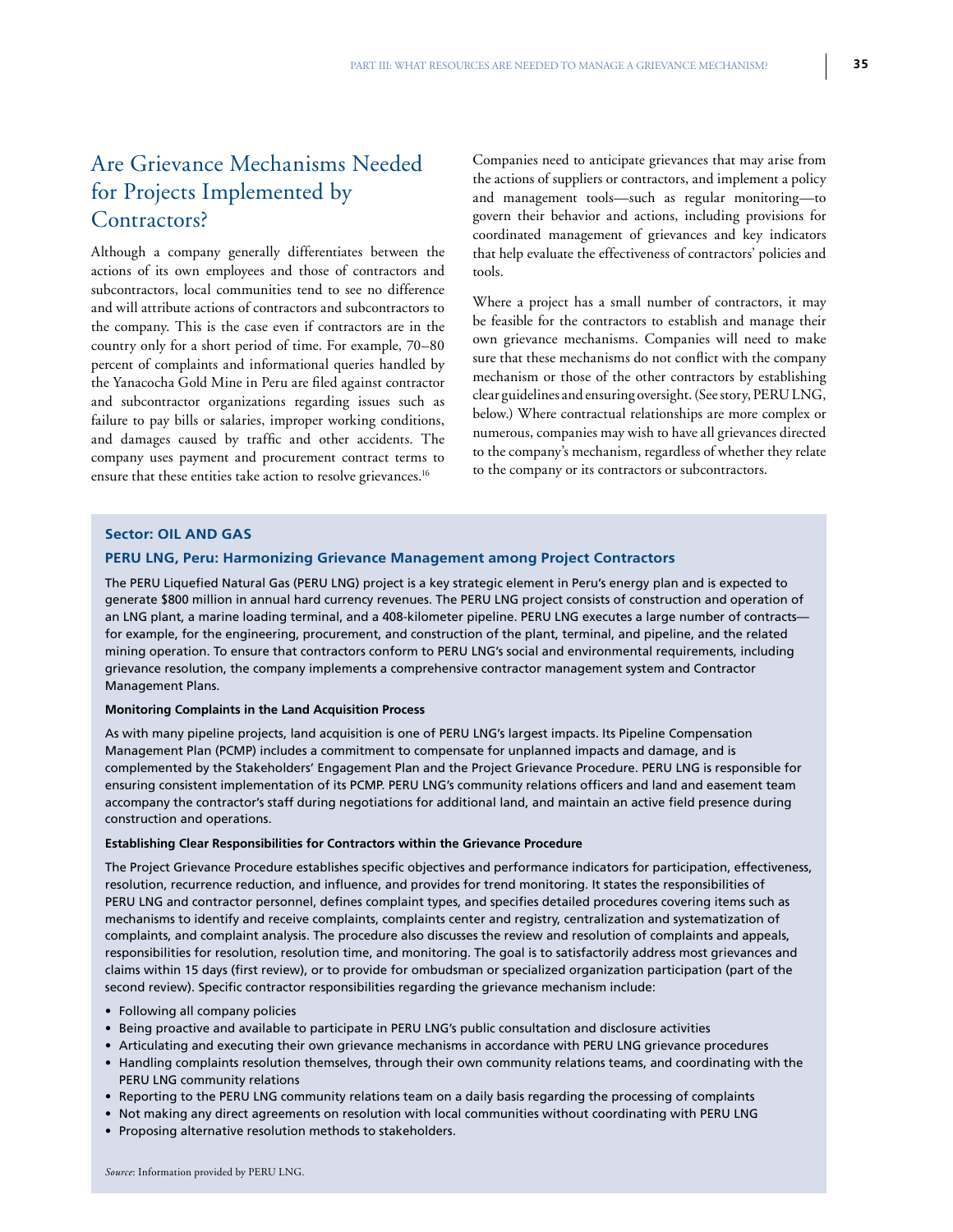# References and Useful Resources

ActionAid. 2008. *Complaints and Response Mechanism Framework. Policy and procedure* (April): ActionAid. http:// www.actionaid.org/assets/pdf/Complaints%20mechanism%20 and%20Policy.pdf.

Anti-Discrimination Board of Australia. 2007. "Fair outcomes in grievance handling." *Equal Time* (Autumn): Anti-Discrimination Board of Australia. http://www.lawlink.nsw.gov. au/lawlink/adb/ll\_adb.nsf/pages/adb\_et69.

Asian Development Bank. 2007. *Asian Development Bank Accountability Mechanism and Cases Handled by the Compliance Review Panel: Fixing Problem Projects* (September): African Development Bank. http://www.compliance.adb.org/dir0035p. nsf/attachments/Outreach-NGO-BBK-17Sep07.pdf/\$FILE/ Outreach-NGO-BBK-17Sep07.pdf.

BASES: A Dispute Resolution Community: www.baseswiki.org.

BP Indonesia. 2006. *Handling Community Grievances* (March): Tangguh LNG Project: BP Indonesia. www.bp.com/liveassets/ bp\_internet/indonesia/STAGING/home\_assets/downloads/g/ Grievance\_community\_procedure\_March\_2006.pdf.

Brewer, Brian. 2006. "Rising to the Challenge: Enhancing Public Sector Capability." The CAPAM 2006 Biennial Conference, Sydney, Australia, October 21–25, 2006. Department of Public and Social Administration City University of Hong Kong. http://www.capam.org/\_documents/ brewer\_addressingcitizenscomplaintseffectively.pdf.

Bridgeman, Natalie L., and David B. Hunter. 2008. "Narrowing the Accountability Gap: Toward a New Foreign Investor Accountability Mechanism." *Georgetown International Environmental Law Review* (Winter): Georgetown University Law Center. http://findarticles.com/p/articles/mi\_qa3970/ is\_200801/ai\_n25500716/pg\_19.

CAO. 2008. *A Guide to Designing and Implementing Grievance Mechanisms For Development Projects*. The Office of the Compliance Advisor Ombudsman. http://www.caoombudsman.org/html-english/documents/GM\_final\_11. June.2008\_000.pdf.

CAO. 2007. *Building Consensus: History and Lessons from the Mesa de Diálogo y Consenso CAO-Cajamarca, Peru*. CAO. http:// www.cao-ombudsman.org/html-english/monographs.htm.

CAO. Annual Report 2006–07. http://www.cao-ombudsman. org/html-english/archive.htm.

Corporate Social Responsibility Initiative. 2008. "Rights-Compatible Grievance Mechanisms: A Guidance Tool for Companies and Their Stakeholders." *Corporate Social Responsibility Initiative Working Paper No. 41*. Cambridge, MA: John F. Kennedy School of Government, Harvard University.

EBRD (European Bank for Reconstruction and Development). *Independent Recourse Mechanism. Addressing local community concerns about EBRD-financed projects*. London, UK: EBRD. http://www.ebrd.com/pubs/general/irml.pdf.

Hasan, Izziah, and Jose Tiburcio Nicolas. 2008. *Earthquake and Tsunami Emergency Support Project (ETESP) Grievance Mechanism* (May). Mandaluyong City, Philippines: Asian Development Bank. http://www.adb.org/documents/reports/ etesp/ETESP-Grievance-Mechanism.pdf.

IFC. 2002. *IFC Handbook for Preparing a Resettlement Action Plan*. Washington, DC: IFC. http://www.ifc.org/ifcext/ sustainability.nsf/AttachmentsByTitle/p\_resettle/\$FILE/ ResettlementHandbook.PDF

IFC. 2007. *Stakeholder Engagement: A Good Practice Handbook for Companies Doing Business in Emerging Markets*. Washington DC: IFC. 77.

IFC. 2009. *Health Impact Assessment Handbook*. Washington DC: IFC.

Kemp, Deanna, and Nora Gotzmann. 2008. "Community grievance mechanisms and Australian mining companies offshore: An industry discussion paper." Centre for Social Responsibility in Mining, Sustainable Minerals Institute, The University of Queensland, Australia. http://www.csrm.uq.edu. au/docs/CSRM\_%20minerals%20industry%20grievance%20 discussion%20paper\_FINAL.pdf

Kemp, Deanna, and Carol J. Bond. 2009. "Mining industry perspectives on handling community grievances. Summary and analysis of industry interviews." Centre for Social Responsibility in Mining, Sustainable Minerals Institute, The University of Queensland, Australia. http://www.reports-and-materials.org/ Mining-perspectives-on-grievances-Apr-2009.pdf.

Nigam, Amit, Shawn Miller, Renee Dankerlin, John Butler, and Harry Pastuszek. 2001. *Investing in People: Sustaining Communities through Improved Business Practice: A Community Development Resource Guide for Companies*. Washington, DC: IFC.

OECD (Organisation for Economic Co-operation and Development). 2007. *Annual Report on the OECD Guidelines for Multinational Enterprises 2007: Corporate Responsibility in the Financial Sector*. OECD.

Office of Chief Secretary. 2003. "Structuring public grievance hearings." Department of Administrative Reforms, Government of National Capital Territory of Delhi, Office of Chief Secretary, Delhi Secretariat, I.P. Estate: New Delhi. http://ar.delhigovt.nic. in/ar1/public%20grievances%20hearing.htm.

Oxfam Australia. "Principles of a complaints mechanism." Oxfam Australia: Mining Ombudsman Project. http://www.oxfam.org. au/campaigns/mining/ombudsman/complaints\_mechanism. html.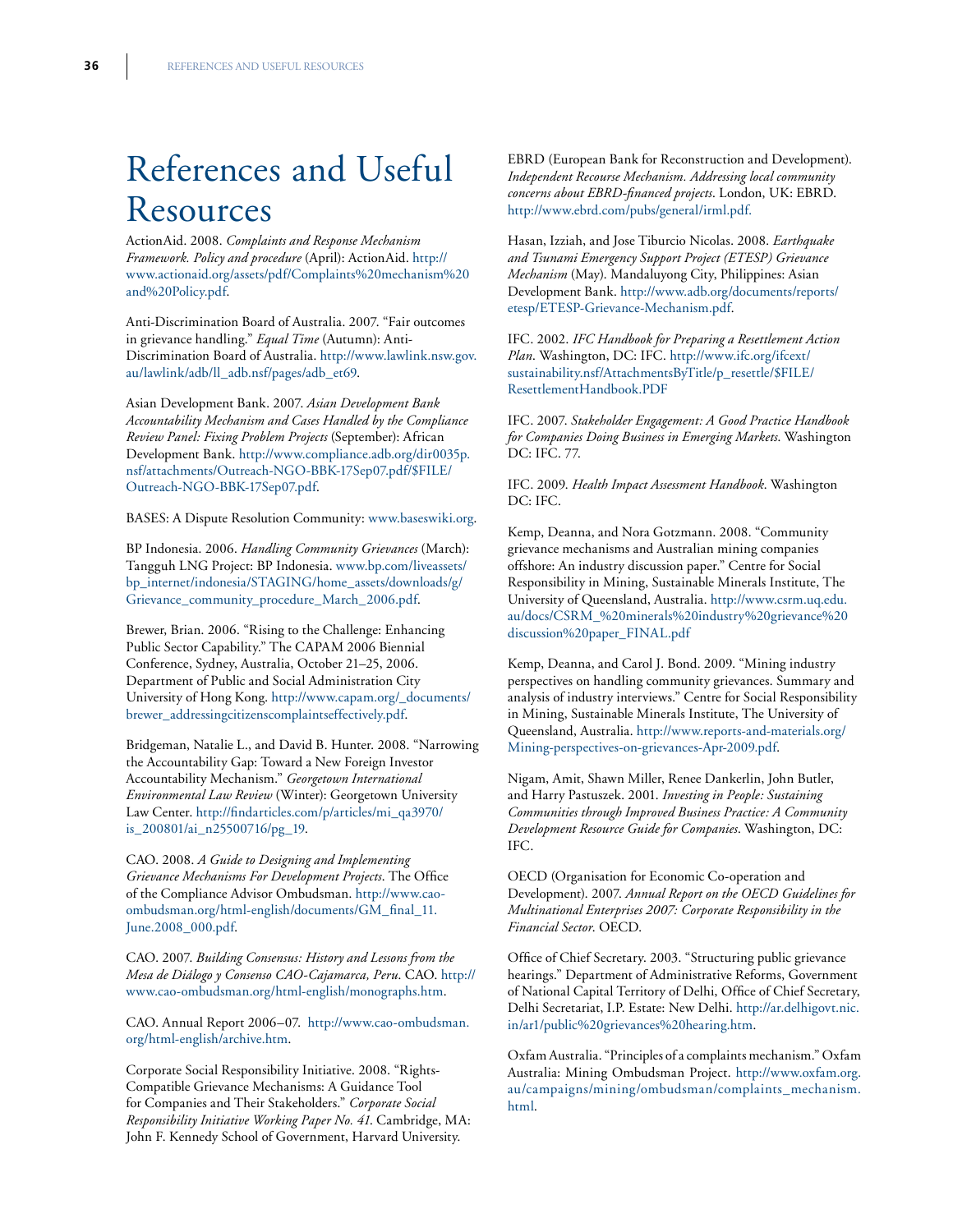Oxfam Australia. 2004. "The framework for a complaints mechanism." Oxfam Australia Complaints Mechanism paper. Mining Ombudsman Annual Report 2004. http://www. hapinternational.org/pool/files/478-Oxfam%20Australia%20 CM%20paper.pdf.

Rees, Caroline, and David Vermijs. 2008. "Mapping Grievance Mechanisms in the Business and Human Rights Arena." Report No. 28 (January): Corporate Social Responsibility Initiative, Kennedy School of Government, Harvard University. http:// www.hks.harvard.edu/m-rcbg/CSRI/pub\_reports.html. (For general information on business and human rights see http:// www.business-humanrights.org/.)

Sohn, Jonathan (ed); Steven Herz, Jon Sohn, and Antonio La Vina. 2007. *Development Without Conflict: The Business Case for Community Consent* (May): World Resources Institute. http:// www.wri.org/publication/development-without-conflict.

The Danish Institute for Human Rights. 2008. *African Human Rights Complaints Handling Mechanisms. A Descriptive Analysis* (February): The Danish Institute for Human Rights. http://www.humanrights.dk/files/Importerede%20filer/hr/ pdf/Dokumenter%20til%20Nyhedsarkiv/African\_HR\_ Complaints\_Handling\_Mechanisms.pdf.

Tienhaara, Kyla. 2007. "Third Party Participation in Investment-Environment Disputes: Recent Developments." *RECIEL (Review of European Community & International Environmental Law)*. 16 (2): Blackwell Publishing Ltd.

United Nations. 2008. "Protect, Respect and Remedy: a Framework for Business and Human Rights." Report from the UN Special Representative on Business and Human Rights (April): UN. http://www.business-humanrights.org/Documents/ RuggieHRC2008.

World Resource Institute. 2009*. Breaking Ground: Engaging Communities in Extractive and Infrastructure Projects*. Washington, DC: WRI. http://pdf.wri.org/breaking\_ground\_ engaging\_communities.pdf.

# IFC Good Practice Publications

available at http://www.ifc.org/ifcext/ sustainability.nsf/Content/Publications\_ **GoodPractice** 

**Stakeholder Engagement: A Good Practice Handbook for Companies Doing Business in Emerging Markets** 177 pages |  $\odot$  2007 IFC | Free to download

#### **Animal Welfare (November 2006)**

Aims to increase awareness among livestock operators in emerging markets on how certain well-established animal welfare principles and practices can improve their business performance and help them gain competitive advantage. 24 pages | © 2006 IFC | Free to download

### **Non-Discrimination and Equal Opportunity (January 2006)**

Sets out the international provisions of nondiscrimination in the workplace and draws on good practice examples to indicate circumstances where companies may take positive action both to prevent discrimination and to encourage previously alienated or overlooked groups to participate in the labor market. 24 pages | © 2006 IFC | Free to download

#### **Managing Retrenchment (September 2005**)

Provides guidance to companies operating in emerging markets on how to plan and manage the process of retrenchment where significant job losses are anticipated. The guide helps companies think through the key issues and avoid common pitfalls. 28 pages | © 2005 IFC | Free to download

## **Addressing the Social Dimensions of Private Sector Projects (December 2003)**

Covers issues from scoping and baseline data collection to impact analysis, mitigation, and monitoring of social impacts. It presents social assessment as a tool for identifying opportunities that go beyond traditional mitigation measures to promote sustainable development on a broader scale. 28 pages | © 2003 IFC | Free to download

#### **HIV/AIDS in the Workplace (December 2002)**

Looks at the impact of the pandemic on the private sector and provides a guide to companies on how to set up an effective HIV/AIDS program, including awareness raising, prevention, and care and treatment, to support their employees and the communities in which they work and live. 24 pages | © 2002 IFC | Free to download

## **Addressing Child Labor in the Workplace and Supply Chain (December 2002)**

Offers a unique private sector perspective on the topic of harmful child labor and provides companies with a range of basic, good practice approaches that other businesses have successfully applied in managing risks associated with child labor in their own workplaces and those of their vendors and suppliers.

20 pages | © 2002 IFC | Free to download

## **For more information on IFC's Good Practice Publications, please contact the Environment and Social Development Department**

International Finance Corporation, 2121 Pennsylvania Avenue, NW, Washington, DC 20433, USA Email: enviro@ifc.org; Web: www.ifc.org/sustainability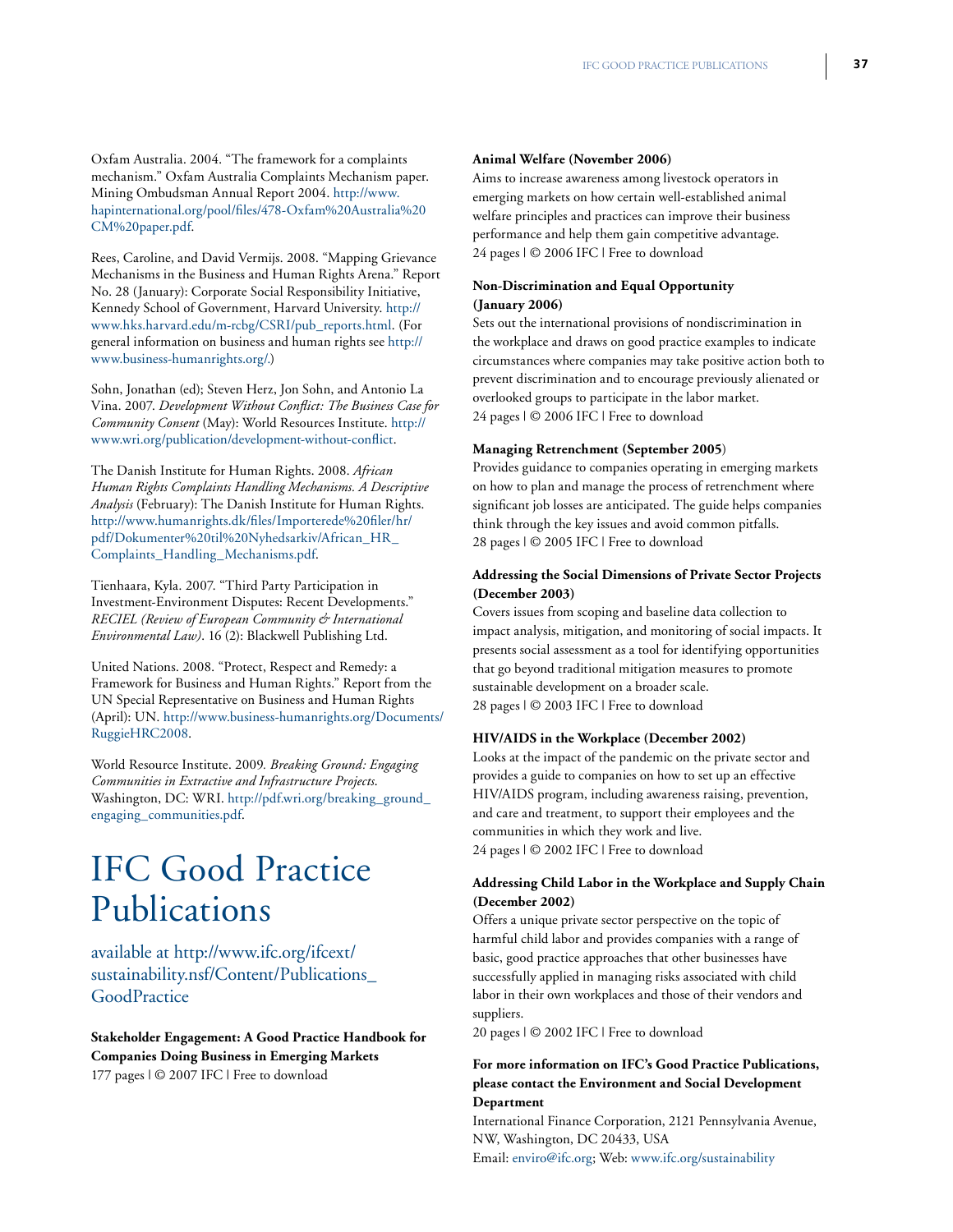# Endnotes

1. Such mechanisms are also referred to as "company grievance mechanism," "company–community grievance mechanism," and "community grievance mechanism." Since projects are the most common form of private sector operations, this Note will refer to such mechanisms as "project-level grievance mechanism" or simply "grievance mechanism." A definition for this term is provided later in this document.

2. A number of guidance materials exist for large, complex projects, notably the materials prepared by Compliance Advisor Ombudsman, Corporate Social Responsibility Initiative (Kennedy School of Government, Harvard University), and Centre for Social Responsibility in Mining (Sustainable Minerals Institute, The University of Queensland, Australia), as well as other materials mentioned in the References and Useful Resources section of this Good Practice Note.

3. The guidance in this document, complemented by these examples, will benefit practitioners working on community and social development issues in a developing country context as well as community representatives and advocates. It should be noted, however, that the practical examples have been provided by the companies depicted in them. The sole purpose of these examples is to demonstrate certain approaches to community grievance management that businesses have applied in their operations, and that are deemed useful for readers of the Good Practice Note. The examples, therefore, do not represent a judgment regarding the overall effectiveness of these grievance mechanisms, nor do they incorporate the views of communities or third parties in this regard.

4. IFC has prepared a number of guidance materials that can help with project social and environmental impact assessment. Examples are the *Good Practice Note on Addressing the Social Dimensions of Private Sector Projects*, *Introduction to Health Impact Assessment*, *Guide to Human Rights Impact Assessment and Management*, and other materials that can be found at **http://www.ifc.org/ifcext/ sustainability.nsf/Content/Publications.**

5. For detailed information and tools for effective stakeholder engagement, see *IFC Stakeholder Engagement Guide* (IFC, 2007).

6. Broader guidance on social and environmental assessment is outside the scope of this Good Practice Note. IFC has developed a number of guidance materials related to social and environmental assessment and stakeholder engagement, in particular, *Stakeholder Engagement Handbook* (2007) and *Good Practice Note on Addressing the Social Dimensions of Private Sector Projects* (2003). These publications can be found at **www.ifc.org/sustainability**.

7. "Company" and "project" are used throughout this document to reflect the levels at which grievance mechanisms function; private sector companies may have only one location or they may have several projects or locations, with grievance mechanisms established at each

of them. A project, therefore, serves as the "least common denominator" and is helpful in illustrating the need to adapt the mechanisms to local conditions; in the context of the Note, "project" is not limited to large-scale projects with significant impacts.

8. Structures and methods of conflict resolution are widely discussed in literature. This Note does not attempt to redefine or replicate this research. This Note takes a specific approach that focuses on helping private businesses set up grievance management structures for project-related issues commensurate with their needs to manage social impacts of their operations.

9. For example, those offered by the World Bank, IFC, European Bank for Reconstruction and Development, Asian Development Bank, Inter-American Development Bank, and African Development Bank.

10. "Affected communities" are defined in IFC Performance Standard 1, Paragraph 1.

11. In general, the scale of project operations impact is often understood as directly proportionate to a project's size but is not necessarily so in all cases. Additionally, methods to scale a grievance mechanism to a project's risk and adverse impacts will vary, depending on whether it is being created at the outset of a project or during the operational phase.

12. *Protect, Respect and Remedy: A Framework for Business and Human Rights* (April 2008), p. 24.

13. For example, see *Rights-Compatible Grievance Mechanisms: A guidance tool for companies and their stakeholders* (Corporate Social Responsibility Initiative, Kennedy School of Government, Harvard University).

14. Remote-access methods are effective in many situations, including where there is a need to provide communities with an option to submit anonymous complaints. Although an option for anonymity may help protect the complainant from harm associated with retribution, companies should make sure communities are aware of the consequences of filing an anonymous complaint (no personal response can be provided, it will be difficult to evaluate if insufficient information is provided). However, when presenting communities with an option for anonymous complaints, it is a good practice to state that all complaints and constructive feedback will be taken seriously, whether submitted from a named source or anonymously.

15. Source: CAO, *Building Consensus*, 2007.

16. In 2007, for example, of the 668 complaints, 80 percent were against contractors and subcontractors, 12 percent were filed against the company's workers and contracted individuals, and only 8 percent against the company directly. *Source: Cajamarca, Tierra Fecunda. Balance social y ambiente*  (2007).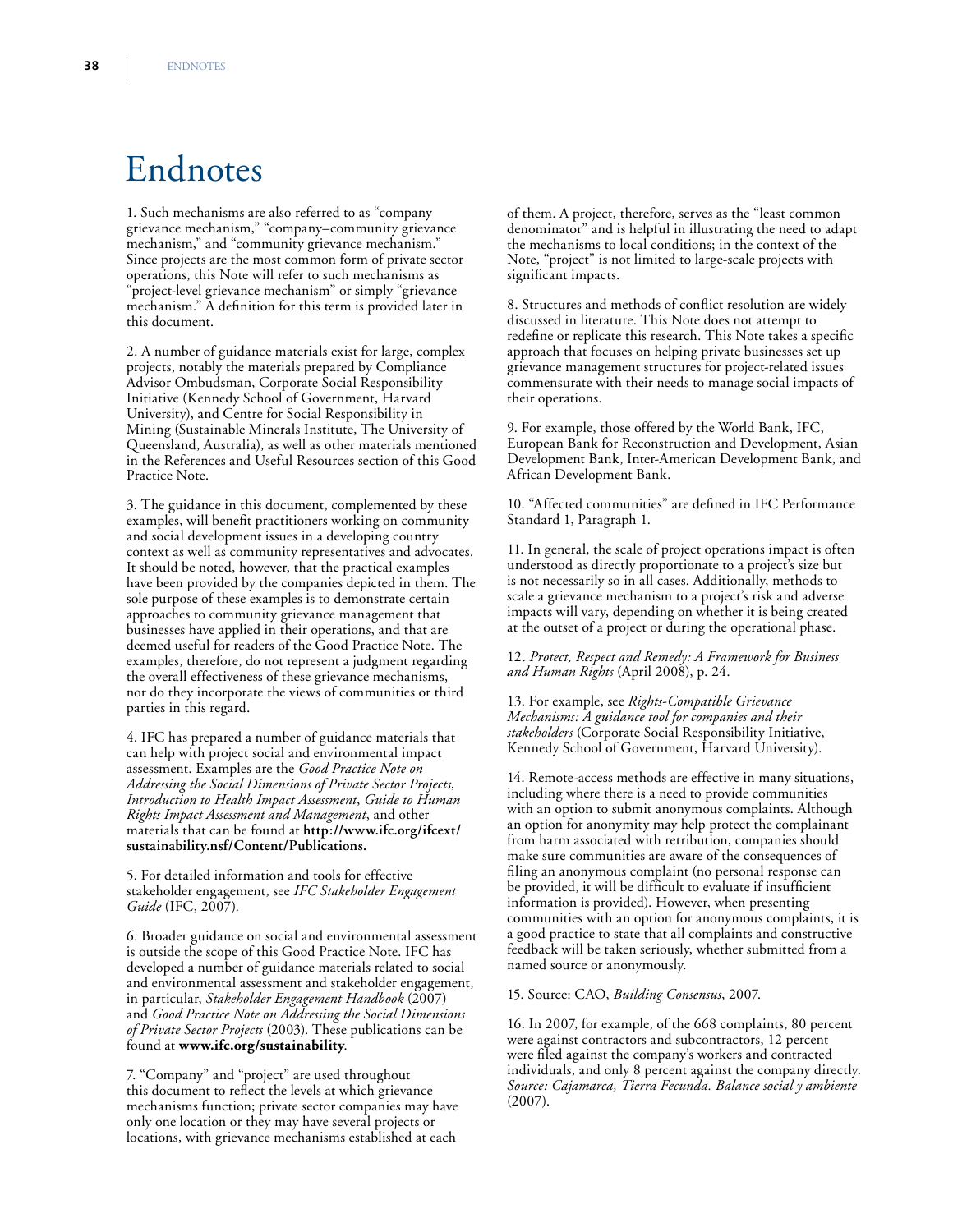# Acknowledgments

### **Addressing Grievances from Project-Affected**

**Communities** is the seventh in a series of Good Practice Notes prepared by the Environment and Social Development Department of the International Finance Corporation. It was prepared by an IFC team led by Motoko Aizawa and consisting of Ekaterina Grigoryeva (lead writer), Anna Hidalgo, Ikuko Matsumoto, and Robert Vanoi Gerrits.

The Good Practice Note is based on applied experiences of IFC's social development and investment staff who work on private sector investments across a broad range of industry sectors and regions: Mauricio Athie, Diana Baird, John Buttler, Anil Chandramani, Mark A. Constantine, Josefina Doumbia, Christopher Goss, David Harris, Fiorella Facello, Sergio Finger, Nicholas Flanders, Eduardo Omoto Garcia, John Graham, Alexander W. Indorf, Larry Jiang, John C. Kittridge, Marcelo Lessa, Vanessa D. Manuel, Piotr Mazurkiewicz, John Nicholas Middleton, Carmen Niethammer, Roman Novozhilov, Jose Luis Rueda, Sarah Ruck, Olaf Schmidt, Debra Sequeira, Song Song, Carlos Takano, Edward Pollett, Larissa Luy Vasquez, Jorge E. Villegas, Gang Wang, Yann Wyss, Yuan Xu, Wei Yuan, Rong Zhang.

We would also like to thank all IFC client companies that contributed their time and information for the practical examples.

We also thank our external review panel for their insightful comments: Kristen Genovese, Juliet Hepker, Kirk Herbertson, Dan V. Michaelsen, Shawn D. Miller, Anne Perrault, Caroline Rees, Luc Zandvliet.

IFC commissioned Foley and Hoag LLP (Gare Smith and Daniel Feldman) to research and prepare an initial draft of the Good Practice Note.

Edited by Motoko Aizawa, Ekaterina Grigoryeva, Anna Hidalgo, and Shannon Roe. Design by Charlotte Munar.

#### **Disclaimer**

The purpose of the Good Practice Note series is to share information about private sector approaches for addressing a range of environmental and social issues. This Good Practice Note provides guidance and examples of basic good practice approaches. IFC has financed many but not all of the projects or companies mentioned in the Good Practice Note.

Some of the information in the Note comes from publicly available sources such as the Web. IFC has not verified the accuracy of such information nor the companies' practices. This Good Practice Note does not represent a commitment by IFC to require projects it finances to take certain or all of the actions specified in the Good Practice Note. Instead, any issues arising in an IFCfinanced project will be evaluated and addressed in the context of the particular circumstances of the project.